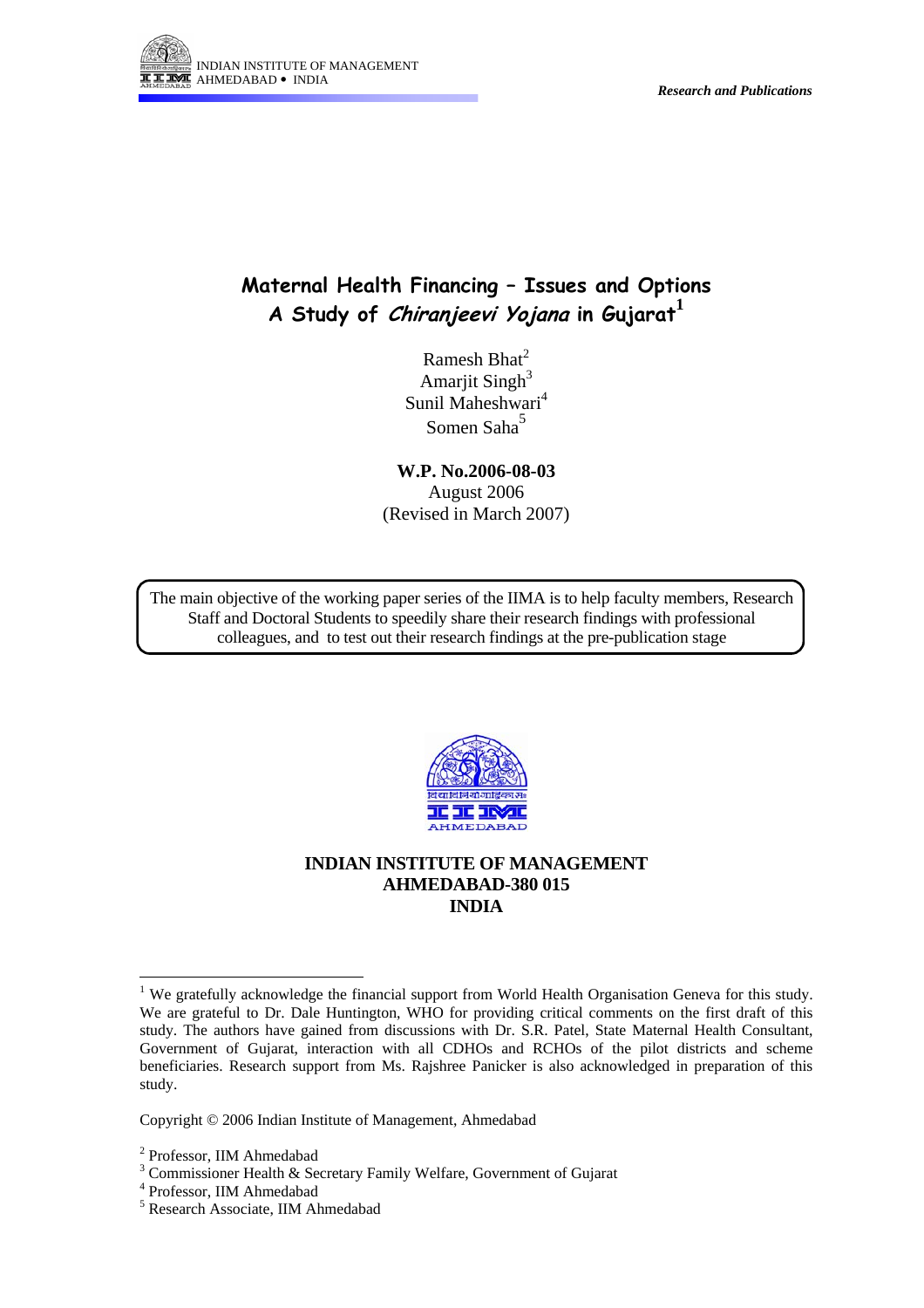## **Maternal Health Financing – Issues and Option A Study on** *Chiranjeevi Yojana* **in Gujarat**

#### **Executive Summary**

Government of Gujarat announced a "Chiranjeevi Yojana" in April 2005 to improve access to institutional delivery and at the same time provide financial protection to poor families in Gujarat. The scheme covers below poverty line (BPL) families who are generally under-represented, have limited access to institutional facilities and may experience economic and social hardships due to complications during delivery.

The cost of seeking health care including delivery by BPL families is high. This is because of several factors. For example, NFHS survey indicates that the average distance travelled by families to reach public health facilities is in the range of 8 to 10 kms. This may have implications for utilisation of public health services. The utilisation reviews suggest that large number of people use private facilities for meeting their health care needs. Therefore, the financial burden in case of complications can be catastrophic for BPL families.

Given the availability of private providers it is imperative to include them in delivery of services to improve the access and thereby improving the institutional delivery rate. This scheme covers the BPL families by making their utilisation of private facility a cash-less event and also covers other direct and indirect out-of-pocket costs such as travel and incentives to an accompanying person.

The scheme is implemented by empanelling private medical practitioners to provide maternity health services in remote areas which record the highest infant and maternal mortality and thereby improve the institutional delivery rate in Gujarat. The scheme was launched as a one year pilot project in December 2005 in five districts viz., Banaskantha, Dahod, Kutch, Panchmahals, and Sabarkantha covering all BPL families. The private empanelled providers are reimbursed on capitation payment basis according to which they are reimbursed at a fixed rate for deliveries carried out by them. The payments are made for a batch of 100 deliveries. This is expected to take care of case-mix differences (i.e., normal or complicated deliveries) and help the providers to increase the utilisation of their facilities and thereby reduce the cost per delivery. The provider has also an incentive to keep the costs below the reimbursed amounts. The scheme uses a voucher type of system or BPL cards to target the BPL families.

The contribution of this scheme at district level has been in identification and referral of delivery cases among BPL families to private providers, follow-up of delivery cases and their risk status, ensuring the service provision, and protecting the most vulnerable (BPL) families from adverse financial burden. The mapping exercise carried out by the district health officials identified the private providers providing maternity services in five districts. A detailed survey of providers and their infrastructure facilities was carried out in one district to assess the service provision conditions. Meetings, interviews and consultations were held with these providers and professional bodies such as FOGSI and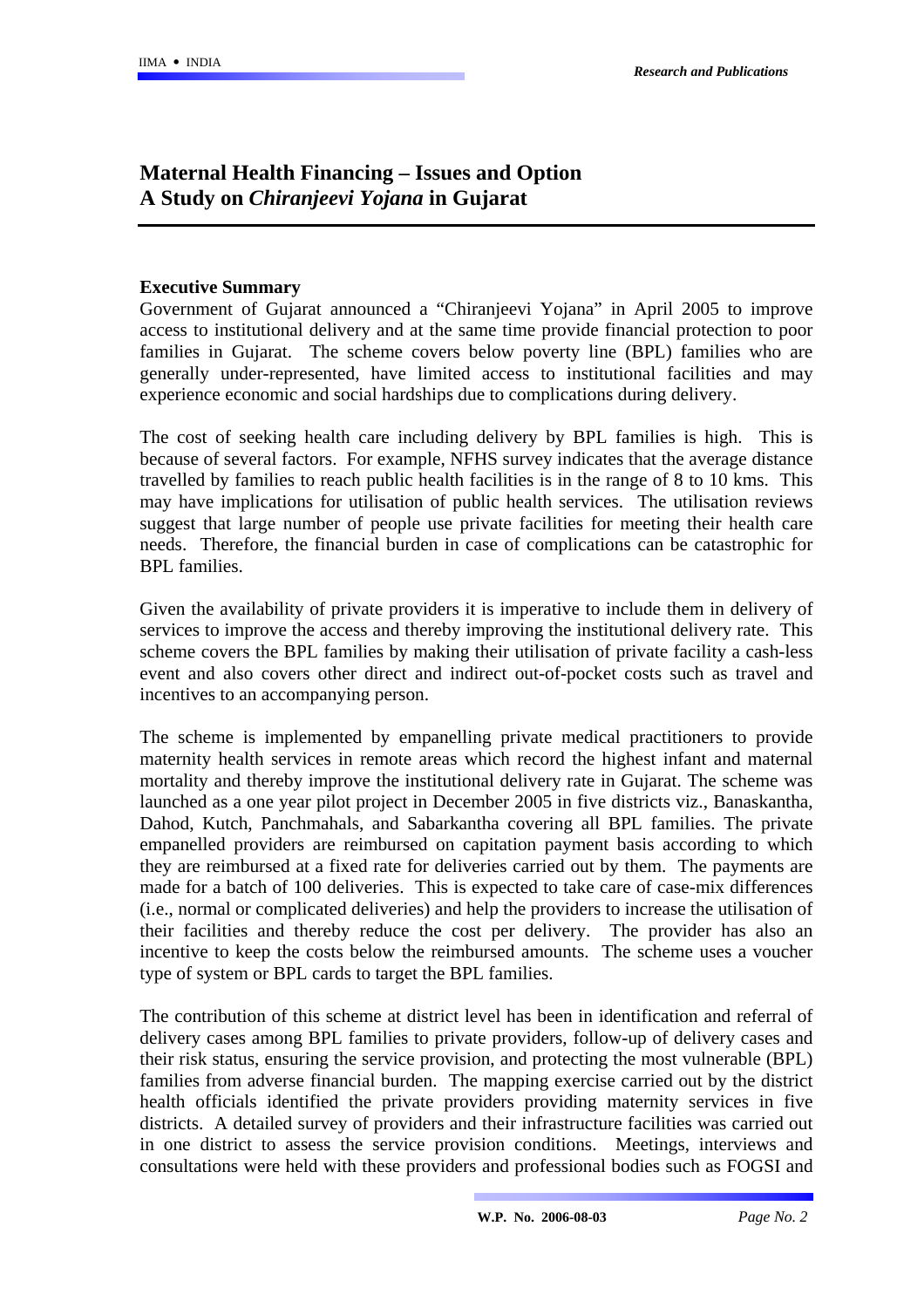SEWA Rural to discuss the package of maternity services and cost of providing these services. Based on this a package of institutional delivery was finalised at Rs. 179,500 for 100 deliveries including both normal and complications. The delay in payments has been found critical impediment in participation of private providers in various other schemes in India. In this scheme the funds flow mechanism developed takes care of this concern. Each empanelled provider is given up-front advance of Rs. 20,000 to start providing services and funds are replenished on regular basis.

Five districts covered by this scheme have population of about 10.5 million of which 43 per cent are below poverty line having about 110,000 deliveries per annum. The scheme during first year of its implementation has covered 31,641 deliveries. Of the total 217 providers in these districts 133 (61 per cent) have been empanelled in this scheme. The average number of deliveries carried out by these providers has been 238 deliveries. During this period, institutional deliveries in the five districts have increased from 38 per cent to 59 per cent with no maternal deaths and 13 infant deaths reported in the pilot districts. The scheme has experienced 4.7 per cent of caesarean operations among the BPL expectant mothers which is much less than average of 15 per cent complications assumed in financial calculations. Overall the scheme has improved the access to institutional facilities for maternity care.

The experience of five districts suggests that developing partnerships with private sector depended on management and planning skills of functionaries in the health department at various levels. Adhering to fundamental principles of decentralisation and providing enabling environment has played crucial role in the process. Taking into account the complexity of issues in maternal health which cut across social cultural and economic factors and given the geographical immensity of these five districts, the Government's role in developing capacity and providing enabling environment has been significant. This experience also suggests that there is huge potential for the non-state sector to play a greater role in provision of services and strengthening institutional processes within the Government, and identifying prospective partners and developing their capacities could play catalytic role. The Chiranjeevi Yojana has also helped in nurturing the trust and demonstrated the credit-worthiness of partnerships. However, there are implementation challenges for which more experience and thinking would be required to develop innovative solutions to address them.

The objective of this paper is to describe the process and development of this scheme and discuss pathways of creating and strengthening capacity in health system to implement this scheme. The paper also discusses performance of this scheme and finds whether the scheme has been successful in providing access to BPL families for institutional delivery and thereby providing financial protection to these families. We also discuss the challenges and key issues in up-scaling this scheme further.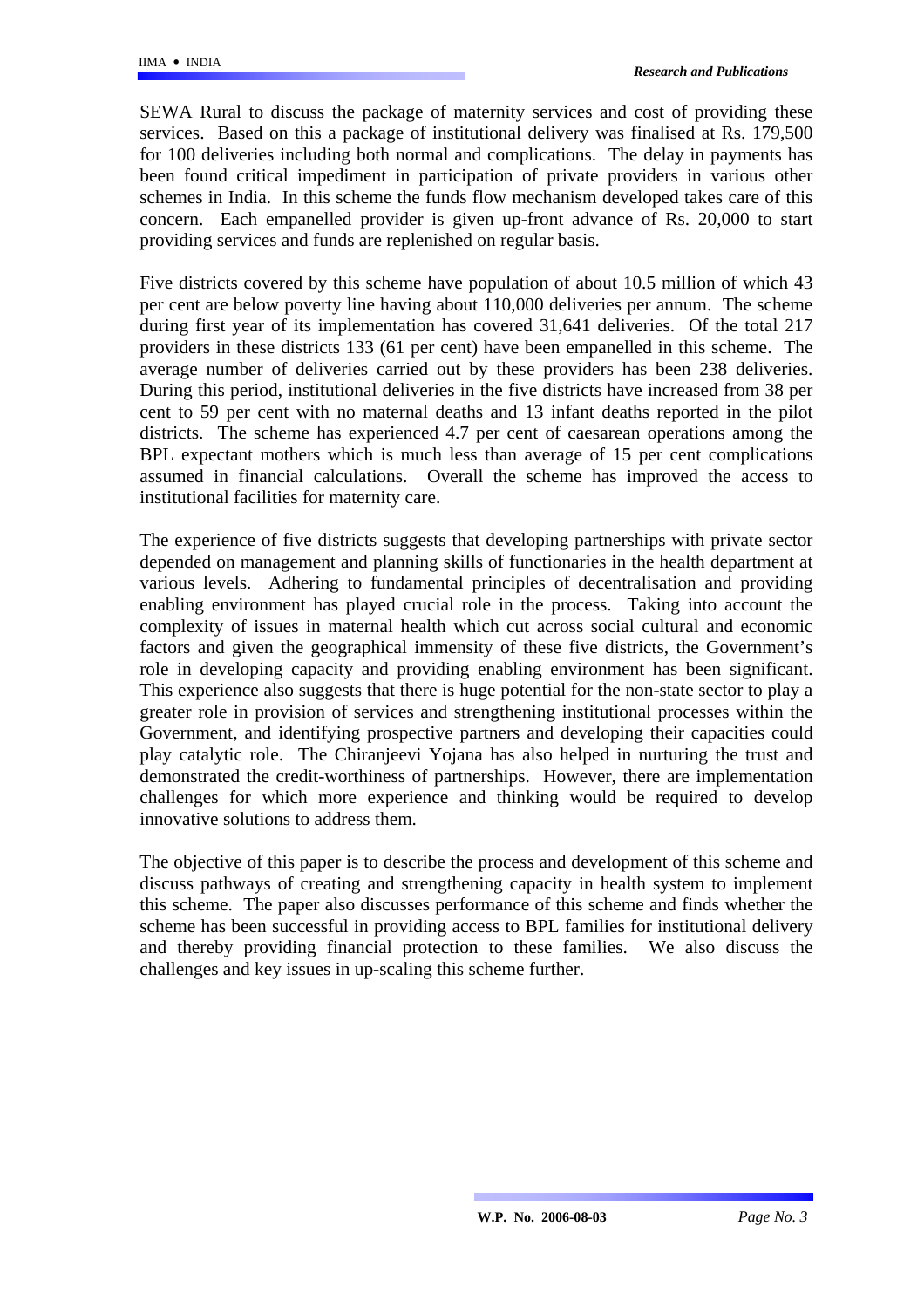# **Maternal Health Financing – Issues and Option A Study on** *Chiranjeevi Yojana* **in Gujarat**

## **I Introduction**

Government of Gujarat announced a "*Chiranjeevi Yojana*" in April 2005 to improve access to institutional delivery and at the same time provide financial protection to poor families in Gujarat. The scheme was implemented in five most vulnerable districts covering below poverty line (BPL) families who are generally under-represented, have limited access to institutional facilities and may experience economic and social hardships due to complications during delivery. This initiative involves the private practitioners in service delivery in remote areas of Gujarat. The district health officials assume greater responsibility in implementing this scheme and facilitate the involvement of private providers in delivery of maternity care. By increasing the institutional delivery the scheme aims to achieve safe delivery and lower infant mortality rates. The scheme covers the below poverty line (BPL) families by making their utilisation of private facilities a cash-less event and also covers direct and indirect out-of-pocket costs such as travel and provides incentive to an accompanying person. The private empanelled providers are reimbursed on capitation payment basis according to which they are reimbursed at a fixed rate for each delivery carried out by them. Each enrolled private doctor is given an advance funds to conduct the deliveries and meet the immediate cash outflows arising out of implementation of the scheme. The scheme uses a voucher type of system or BPL cards to target the BPL facilities. The BPL families can visit any of the empanelled private nursing home or private hospital for maternity services (normal or caesarean) and are not required to pay any fee. The financial package also includes the provision of medicines in case of any complications arising during post delivery.

The objective of this paper is to describe the process and development of this scheme and discuss pathways of creating and strengthening capacity in health system to implement this scheme. The paper also discusses performance and finds whether the scheme has been successful in providing access to BPL families for institutional delivery and thereby providing financial protection to these families. We also discuss the challenges and key issues in up-scaling this scheme further.

## **II Maternal Mortality Scenario**

India is committed to MDG and the vision set for 2010 is to reduce MMR from 389 in 1998 to 100 per 100,000 live births by 2010, reduce IMR from 60 to 30 by 2010, and stabilise population by reducing TFR from 3.0 to 2.1 by 2010. The low penetration of institutional delivery remains a key challenge in brining these changes. Death of the mother during the process of giving birth continues to be one of the major health challenges in developing economies (see Exhibit 1). Nearly 65 per cent of estimated 30 million deliveries in India occur at home and in inappropriately equipped health facilities. Further, 73.3 per cent of the deaths occur in their neo-natal period (0 to 28 days). For this and other reasons India adds whopping 25.7 per cent to the burden of maternal deaths in the world. Haemorrhage, sepsis, obstructed labour, toxaemia, anemia, and unsafe abortions are the major causes of maternal deaths.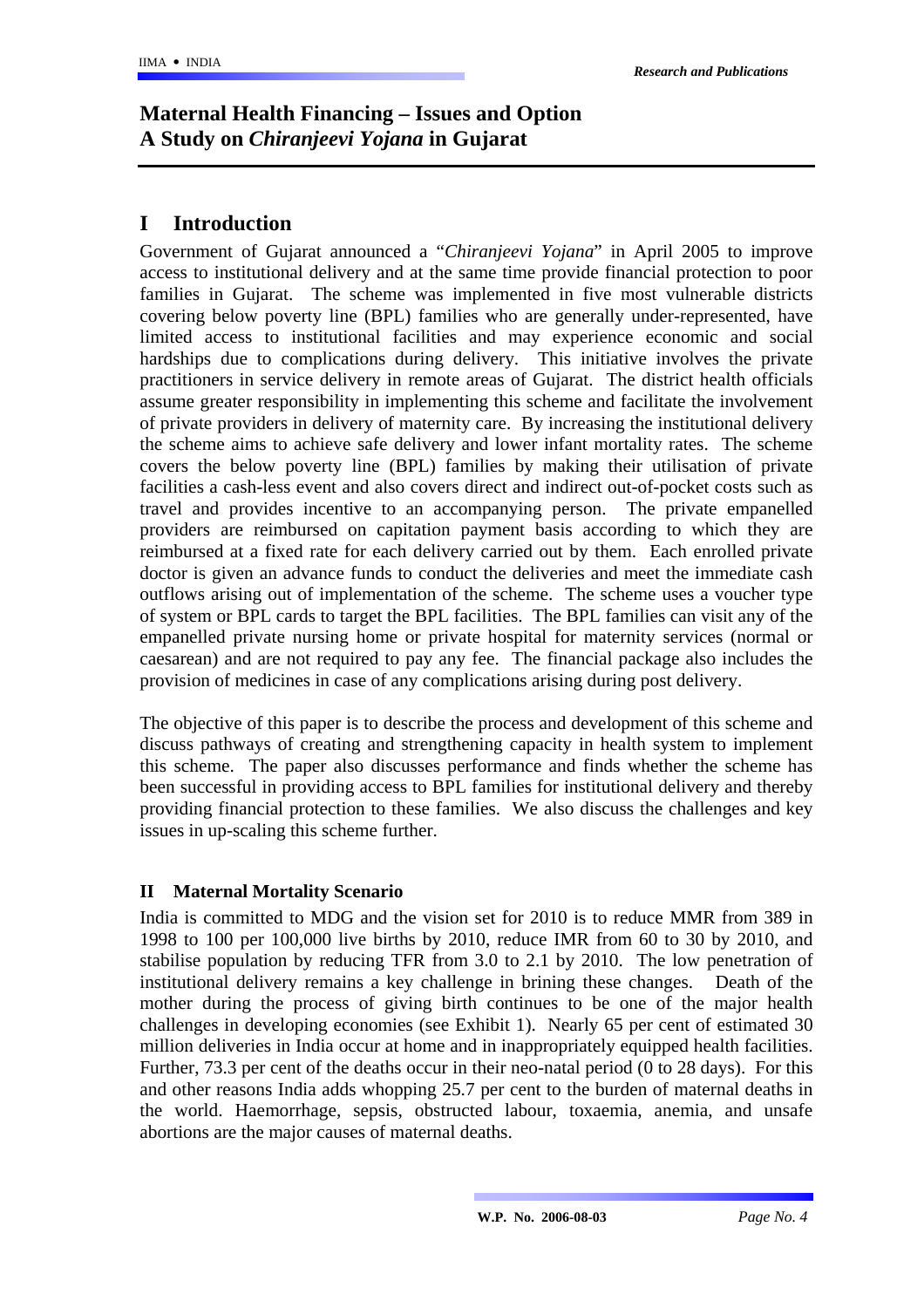It is well documented that social norms and a range of cultural factors influence the decision on childbirth and childcare practices. For example, in rural areas home delivery is preferred to institutional deliveries and pregnancy is looked upon as a condition that does not require medical attention<sup>i</sup>[.](#page-38-0) Decision to seek medical advice during delivery is delayed by the family and these result in maternal mortality. Most of these maternal deaths in India could be prevented by timely intervention in proper healthcare facility. The experiences in Sri Lanka and Tamil Nadu suggest that that increase in skilled birth attendants during delivery resulted in concurrent reduction in MMR. However, simply improving access to trained health attendant during delivery can not ensure reduction in maternal mortality<sup>ii</sup>. This has to be backed up by provision for Emergency Obstetric Care (EmOC) facility to save the women who develop complications during delivery or pregnancy. Due to the lack of qualified staff in government health facilities, EmOC services are not adequate. For example, 65 per cent of MD (Gynaecologist) position is vacant in CHC and 30 per cent post is vacant in the District Hospitals of Gujarat.Also there is an acute shortage of Paediatricians (67 per cent vacancy) in the district hospitals<sup>iii</sup>. Non-availability of anaesthetist and restrictive practices about anaesthesia in the country also limits acces[siv.](#page-38-3) There are also problems of access to health care facilities in tribal areas of Gujarat. Most of these places are not having adequate health facilities and even if the health facility exists, availability of doctors at the health centre remains uncertain.

The presence of private sector providers is quite significant in Gujarat. The state has an estimated 17738 registered doctors (with 2000 gynaecologist) of which  $3/4<sup>th</sup>$  are working in private health facilities<sup>v</sup>. However, cost for accessing care in private sector deters the poor from seeking care during delivery. The women particularly belonging to BPL may not have adequate financial resources to utilise private medical services. Appropriate financing mechanisms to finance the health care in general are not available. One way of addressing financial barrier to care is through effective health insurance coverage for the poor. Certain not-for-profit organisations provide health insurance cover to its members and their families. For example, Vimo SEWA covers a total of 139,752 members in Gujarat. However, a comprehensive system of health insurance to cover all (particularly poor) in Gujarat is not available. Reducing maternal mortality and promoting institutional deliveries is a multi-faceted task which involves improving the health service delivery, demand generation in the community, promoting community awareness and sensitisation about preventive measures, timely identification of early symptoms and referral. From a systems perspective, there is a need to strengthen the PHC and EmOC facilities. A primary health care centre needs to be supported by secondary and tertiary level health services providing EmOC. The current public health system, however, faces a number of challenges and is not being able to address these needs. Inadequate funding, lack of accountability and responsiveness and incongruence between available funding and requirements have affected the performance to a large extent. Attempts to address some of these issues have not produced satisfactory results.

Given the significant presence of private sector providers and since a large number of people utilise private sector services, public-private partnerships is considered one of the ways to address the problem. Several options have evolved over time for fostering effective public private partnership. These include several mechanisms such as contracting-out and contracting-in of health services, joint ventures between public and private, involvement of professional association, corporate sector, NGO to strengthen the service provision, social marketing, social franchising, voucher system, promoting grantin-aid institutions etc.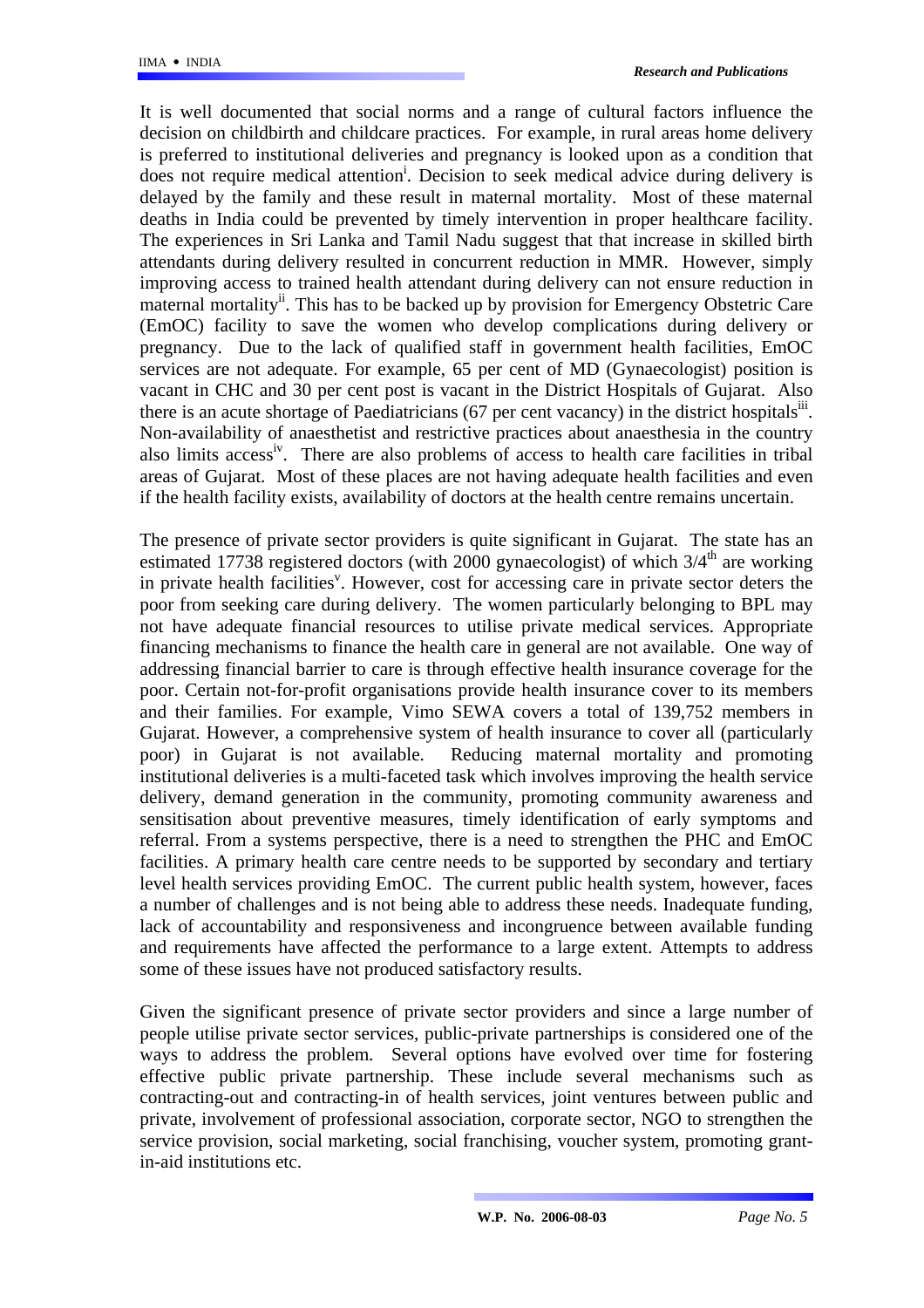#### **III Demand Side Financing and Voucher**

The present system of public health provision is tax financed and governed by norms set by the government. However, limited budgets make it difficult for governments to build health infrastructure and ensure provision of services to everyone. Given the geographical distances persons in needs of health care may be required to travel long distances. For example, NFHS survey indicates that the average distance travelled by families to reach public health facilities is in the range of 8 to 10 kms in Gujarat. This may have implications for utilisation of public health services by the poor. Considering this and other factors it is opined that the health system should be made more responsive to community demand by removing the financial and geographic barriers to access to health care. This may be done done by developing appropriate financing mechanisms or involving private providers to meet the gaps in service provision. In this way the poorest and vulnerable section of the community would get the maximum benefit from the public funding. In this context the concept of demand side financing as an alternate option has assumed considerable significance in recent times. Demand side financing places purchasing power into the hands of consumers to spend on specific services provided by private and/or public sector.

Developing insurance mechanism is one such important initiative. Government of Gujarat explored the idea of developing and implementing maternity insurance scheme to cover the BPL families. Broad guidelines<sup>vi</sup> for designing and developing proposals on a maternity insurance scheme included (a) covering treatments in designated public and private institutions on a cashless basis, (b) sum assured would account for compensations in case of maternal death, (c) including transport allowance and incentive to TBAs and persons accompanying the mother, (d) exclusion of pre-existing conditions like hypertension and complications (arising from abortions), (e) a sum assured of Rs.10,000 in the baby's name in case of maternal death. Insurance providers showed interest in offering this insurance. However, linking and developing linkages with the private institutions and providers remained an important constraint. The institutional mechanisms to ensure this were not readily available. Also, it was envisaged that NGOs could handle IEC activities, developing awareness, develop linkages with private providers and ensure quality of care, and monitor the scheme. However, owing to the limited capacities and resources, inadequate technical capacity and scale of operations, it was not feasible to implement large scale insurance scheme. Moreover, insurance companies were also sceptic in taking up a stand alone maternity insurance scheme, as envisaged by the government. Realising the constraints, DoHFW decided to explore other options such as voucher scheme.

Vouchers are often considered as the vehicle for transferring the purchasing power and are defined as "a subsidy that grants limited purchasing power to an individual to choose among a restricted set of goods and services"<sup>vii</sup>. Using vouchers helps in targeting subsidy to the BPL population as these vouchers can be redeemed against set services. The voucher system has a potential to reach out to the vulnerable groups in order to improve health indicators. However, its success hinges on developing appropriate service package, service provider payment system and awareness among the community targeted. In order to reduce maternal mortality, voucher can target the service component of increasing institutional delivery among the tribal and poor population. Similarly transport voucher can be provided to reduce transportation time in reaching the maternity home on time for delivery<sup>viii</sup>. In India SEWA Mandir in Rajasthan uses the vouchers for delivering maternal and child health services. In Kolkata, Child in Need Institute (CINI) was using a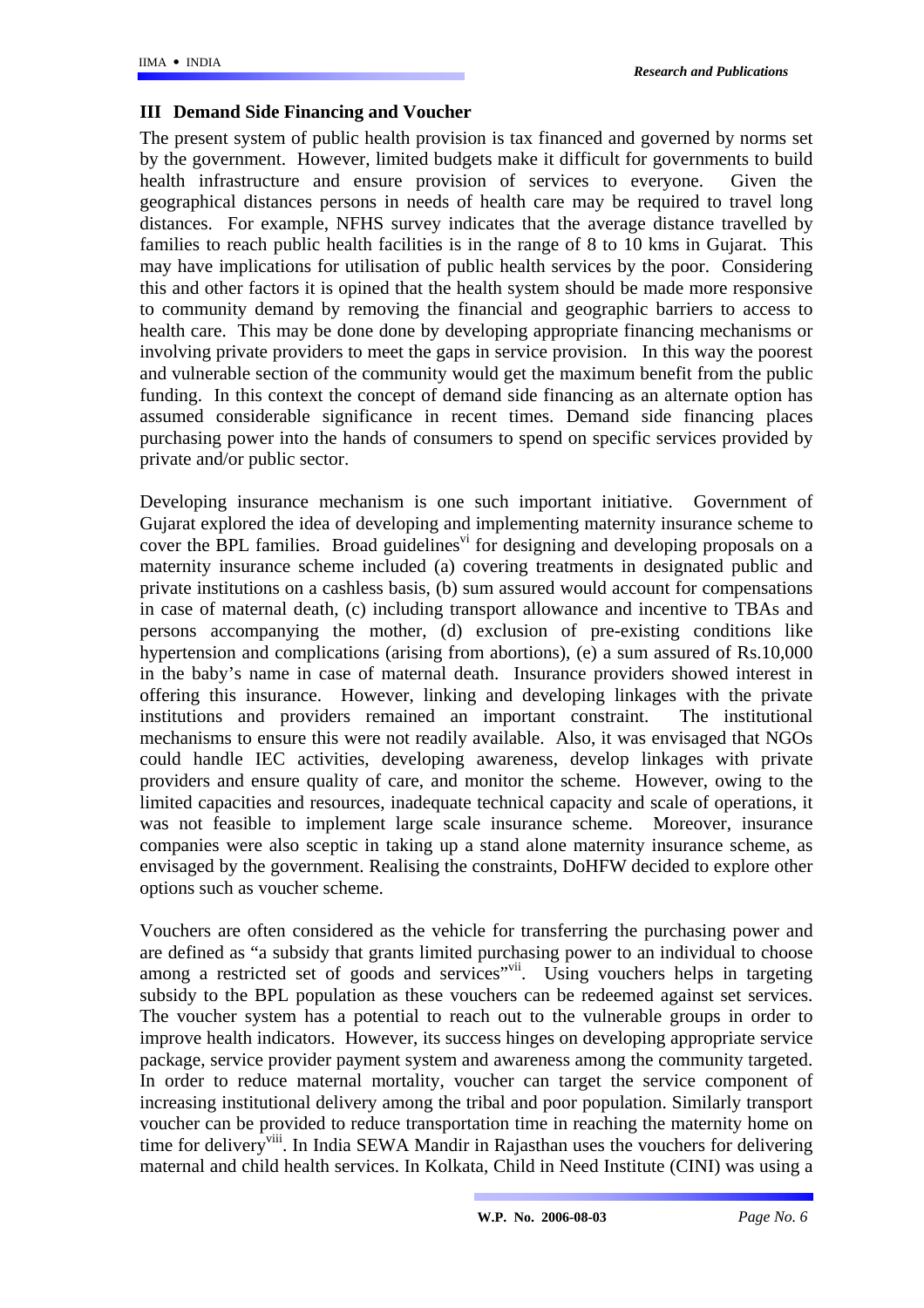competitive referral voucher for the slum population for two years. In Bangladesh, demand side financing in the form of voucher was successfully used for Female Secondary School Assistance Project (FSSAP) with an attempt to provide monetary incentives for girls to reduce the direct cost of schooling and to encourage participation in a developing country. The project provided stipends to girls enrolled at secondary schools, who met the eligibility criteria.

### **IV Policy Context**

The voucher scheme envisages involving private service providers to improve access to care. Policy context and past initiatives in involving private sector in Gujarat contributed to the development and implementation of the Chiranjeevi Scheme. The availability and acceptability of these providers are high among the communities. As discussed  $3/4<sup>th</sup>$  of private providers in Gujarat are working in private sector. Several studies on healthseeking behaviour indicate that about 80 per cent of the utilisation of ambulatory services takes place in the private sector, accounting for three-fourths of the total health expenditure. Most of these expenditures are out-of-pocket costs and, therefore, would be having negative impact on net worth of BPL families and therefore any initiative to ensure access to services by involving private providers need to develop mechanisms which would protect the poor from financial vulnerabilities.

Policy context in Gujarat has encouraged the involvement of private providers in provision of health care services. Over the years the Department of Health and Family Welfare, Government of Gujarat has implemented a number of initiatives to foster publicprivate partnership to address some of the key public health issues. Some of these initiatives are as follows:

- There are about 93 grant-in-aid health facilities having total bed capacity of around 4027. The budget for grant-in-aid institutions in the state is about 17 per cent of total budget for hospitals and dispensaries and about 2.5 per cent of total health and family welfare budget of the state.
- Against the national average of 400 cataract operations per one lakh population, Gujarat has led the country by performing 941 cataract operations in 2004-05. Gujarat does the largest number of cataract surgery in the country and 80 per cent of this work is done by the private sector. Approximately 174 NGOs are working with the Government in Blindness Control programme.
- 547 private Gynaecologist provide voluntary services to antenatal mothers on  $9<sup>th</sup>$  of every month, under "Vande Mataram Yojna". Institutional delivery rate in the state is 57 per cent<sup>ix</sup>.
- · Involving private sector in construction of PHCs and for this 39 PHCs from 12 districts have been identified.
- Five Community Health Centres (CHCs) and one PHC in Chansad are being run by community based organisations.
- · Gujarat has significant presence of NGOs and out of 1500 registered NGOs 400 NGOs are working in health and allied activities. The state Government provides active support to these institutions. With assistance in RCH programme, a Mother NGO scheme was introduced to build technical skill of smaller NGOs in RCH services.
- · A 30 bed government hospital at Shamalaji is managed by an NGO for last two and a half years.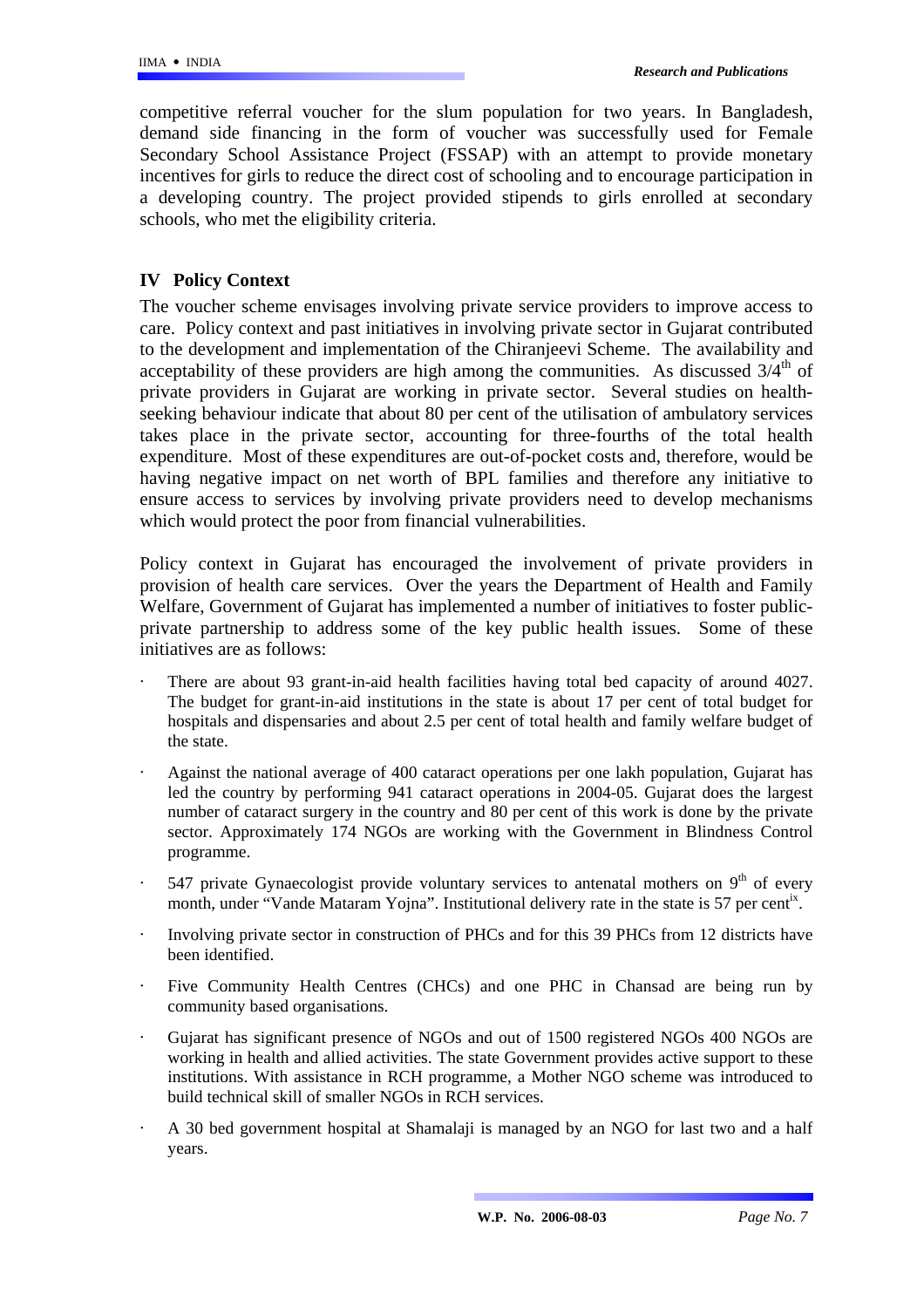## **V Chiranjeevi Yojana**

Chiranjeevi Yojana was initiated with the objective to encourage private practitioners to provide maternity services in remote areas which record the highest infant and maternal mortality rates in the state. Under the scheme, the government would enter into a contract with the private provider to cater to the obstetric and maternity health needs of the BPL mothers. The scheme was launched as a one year pilot project in five districts of Gujarat: Banaskantha, Dahod, Kutch, Panchmahals and Sabarkantha. These districts have performed poorly in terms of institutional delivery and sex ratio. Deliveries in government institutions were also poor in these districts. According to facility survey conducted under RCH II, at least two of the districts do not have essential obstetric care services. A brief description of the districts in terms of socio-economic and health indicators is provided in Table 1.

The private empanelled providers under the scheme are reimbursed on capitation payment basis according to which they are reimbursed at a fixed rate for each delivery carried out by them. Families which have BPL card or which have been certified by designated village leader can avail this facility.

In implementing the Chiranjeevi Yojana, the role of district health official has shifted from regulatory and service provision to that of facilitator and organiser of services. District health officials in the scheme have assumed higher responsibilities and involvement in planning and selection of private providers in their districts. Management of Chiranjeevi Yojana lay in the hands of the public sector with district health authorities being the coordinating and monitoring authority. It was a challenge to develop the district management capacity to implement this scheme. The broad structure for Chiranjeevi scheme administration is provided in Figure 1.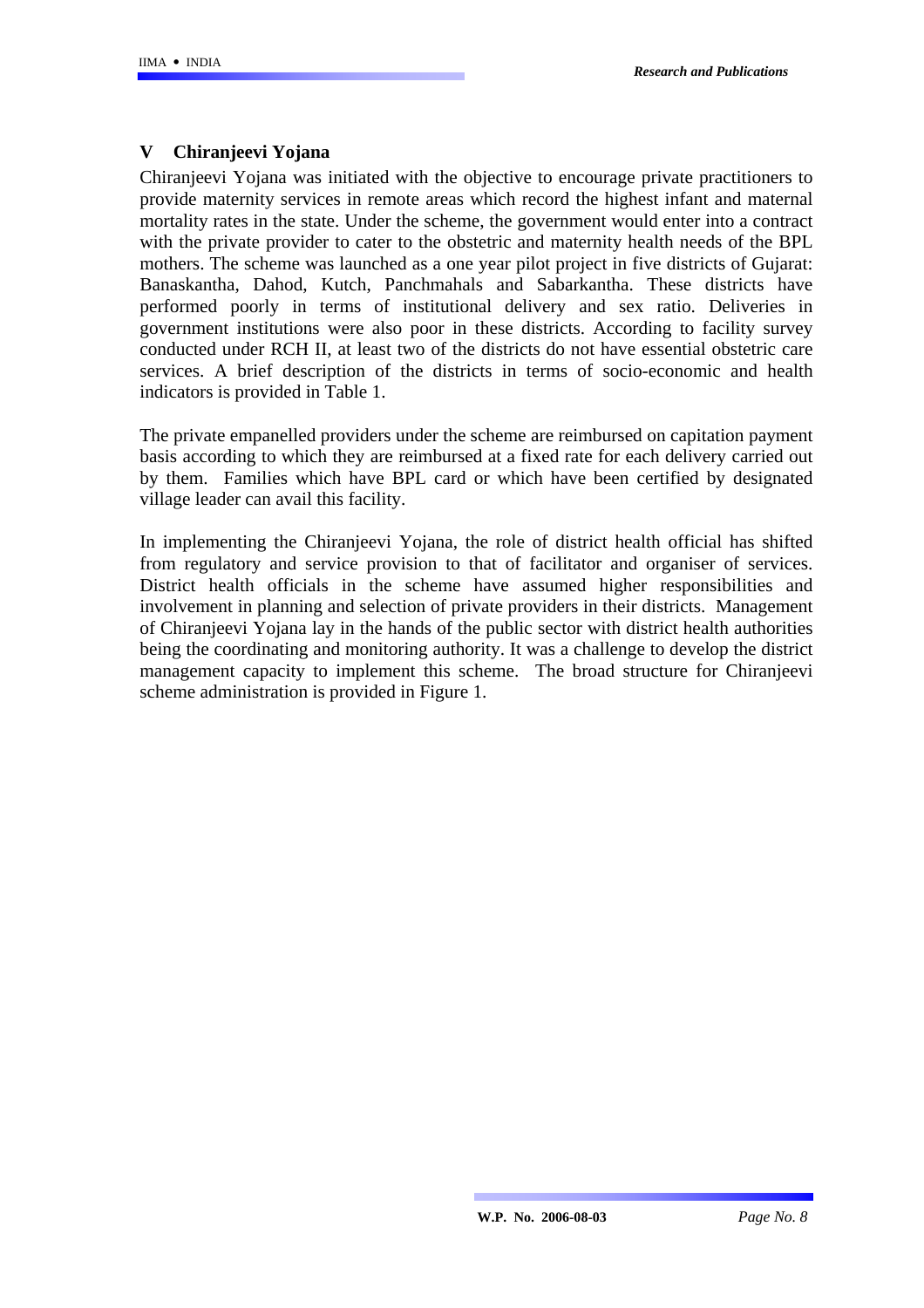

**Figure 1: Administrative Structure** 

In order to implement Chiranjeevi scheme, several officers and staff from the government health system came together and worked as a team. The planning, implementation and overall monitoring of the scheme are handled at the state level. The district level administration handles various activities and tasks to implement the scheme. This includes the enrolling of private providers and orientating them about the scheme, payment to doctors for providing services, monitoring of technical and managerial aspects of the scheme, and carrying out IEC activities pertaining to the scheme. At block level the key activities include handling of billing and documentation. At village level the involvement of PHC medical officer supervises the implementation of the scheme and FHW and AWW help in identifying the BPL cases and help them in accessing the services in the scheme. This implementation of the scheme requires effective coordination and working in teams across different levels. The key roles and responsibilities at different levels are summarised in the following table.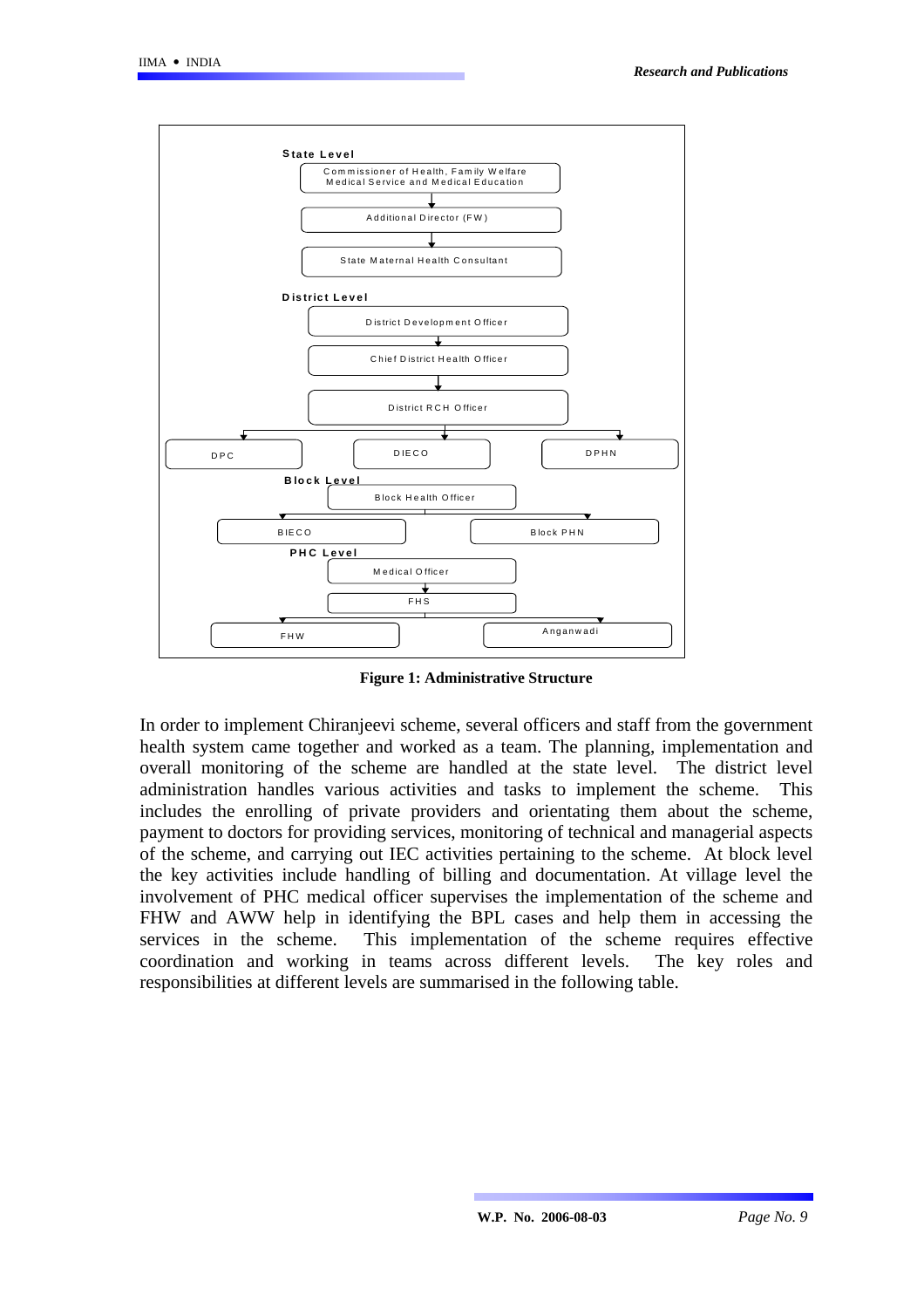| Level               | Person responsible                         | <b>Activities</b>                                  |
|---------------------|--------------------------------------------|----------------------------------------------------|
|                     | <b>Additional Director (Family</b>         | Planning                                           |
| <b>State</b>        | Welfare) and State Maternal                | Implementation and                                 |
|                     | <b>Health Consultant</b>                   | Monitoring of Chiranjeevi Yojana                   |
|                     | District Development Officer               | Overall implementation of the scheme in the        |
|                     | (DDO) as Chairperson of                    | district                                           |
|                     | <b>Executive Committee, District</b>       |                                                    |
|                     | <b>RCH</b> Society                         |                                                    |
|                     |                                            | Identification and enrolment of the                |
|                     | <b>Chief District Health Officer</b>       | gynaecologist,                                     |
|                     | (CDHO)                                     | Orientation about the scheme and                   |
| <b>District</b>     |                                            | Coordination.                                      |
| Level               | RCH Officer (RCHO) and                     | Payment to the Chiranjeevi doctors                 |
|                     | District Project Coordinator               | Documentation                                      |
|                     | (DPC)                                      | Technical aspects of the scheme (RCHO)             |
|                     |                                            | Management aspects of the scheme (DPC)             |
|                     | District Project Management<br>Unit (DPMU) | Compilation of information                         |
|                     | District IEC Officer (DIECO)               | IEC activity related to the scheme in the district |
|                     | District Public Health Nurse<br>(PHN)      | Monitor the technical part of the scheme           |
| <b>Block</b>        |                                            | Handling billing and reporting                     |
| Level               | <b>Block Health Officer</b>                | Forward bills to the District RCH Society, and     |
|                     |                                            | Overall supervision of the scheme in the block.    |
|                     | <b>Block IEC Officer</b>                   | IEC activities related to the scheme in the block  |
|                     | Medical Officer (PHC)                      | Overall supervision of the scheme in the PHC       |
|                     |                                            | area                                               |
|                     |                                            | Identification of ANC cases to be registered       |
|                     |                                            | under the scheme as beneficiaries.                 |
| <b>PHC</b><br>Level |                                            | Explanation of the scheme to BPL,                  |
|                     |                                            | Preparation of birth micro plan,                   |
|                     | FHW, ANM and AWW                           | Selection of nearest provider for the identified   |
|                     |                                            | case.                                              |
|                     |                                            | Accompany the mother to the doctors for            |
|                     |                                            | delivery (if possible),                            |
|                     |                                            | Follow up of the case after the delivery           |

### **VI Costing of Package**

Under the Chiranjeevi Yojana BPL mothers receive the cash-less maternity service. The government has contracted out services to private gynaecologists. To develop the costing of the services, the government obtained quotations from the Federation of Obstetric and Gynaecological Societies of India (FOGSI) representatives of the state to arrive at a uniform fee that could be charged for normal as well as the complicated cases to design the package for 100 deliveries. The financial package of the scheme was prepared in consultation with SEWA Rural Jhagadia and IIM Ahmedabad. For cost calculation, a sum of Rs. 800 was fixed for normal deliveries and Rs. 5000 for the caesareans. Service charges were fixed keeping in mind the national average of 15 complicated cases per 100 deliveries. This includes 7 per cent for caesareans and the 8 per cent other complications such as requirement for blood transfusion, eclampsia and other complications. Charges for pre-delivery consultation, sonography, transport and Dai were also included to arrive at the final sum of Rs. 179,500 per 100 deliveries. In case the private practitioner was delivering in a public facility, the provider was reimbursed for his services, along with the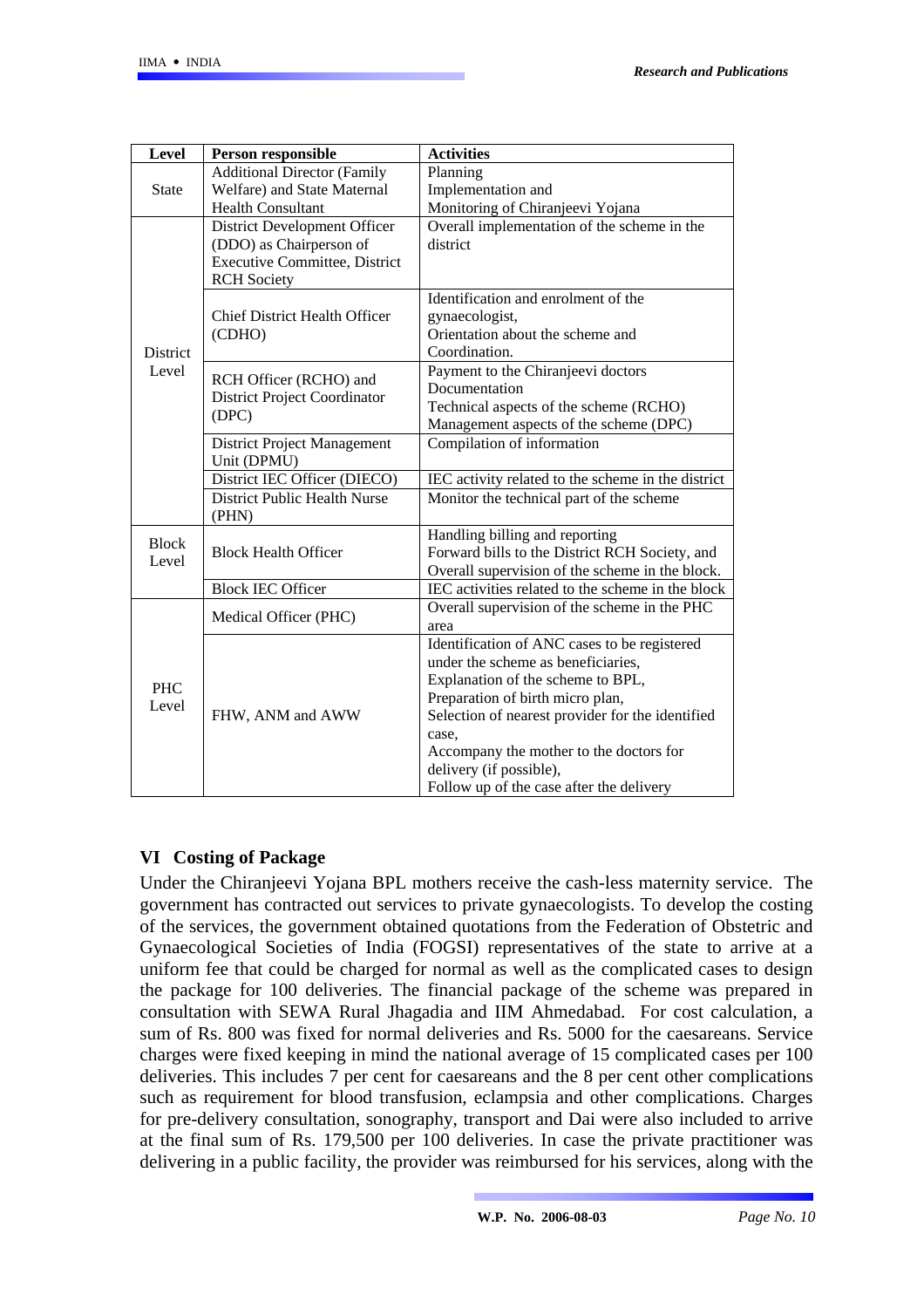Dai charges and the transport expenses. This was set as Rs. 65,900 for 100 deliveries. Break up of cost calculation is provided in Table 2. For every delivery, the doctor is required to reimburse Rs. 200 as transport cost to the patient and Rs. 50 to the attendant accompanying the patient.

### **VII Scheme Implementation**

The scheme was implemented in five districts of Gujarat: Banaskantha, Dahod, Kutch, Panchmahal, and Sabarkantha. Out of the five districts, first four districts were visited to have an idea of the experience in implementation of Chiranjeevi Yojana. A note on the study methodology is provided in Exhibit 2. District-wise experience in implementation of the scheme is discussed through a matrix in Exhibit 3. The matrix is worked out to give an idea of the inputs, process and outputs of implementing the scheme at various stages. Implementation of the scheme involved the following seven key steps:

- · Targeting
- · Awareness generation
- Community Involvement
- · Provider Selection
- · Contracting out
- · Contract Management
- · Scheme Monitoring

**Targeting:** It was the responsibility of the respective PHCs to make a list of the beneficiaries based on their expected dates of deliveries (EDDs). The women were also individually contacted by the FHWs and given a briefing on the list of empanelled hospitals and practitioners. They were asked to carry their BPL/Chiranjeevi card at the time of delivery to avail the services. Only in Panchmahal district, Chiranjeevi Card was introduced. For rest of the districts, BPL card was used. In case the family did not have a BPL card, they were asked to get an authorisation letter from the village talati and sarpanch or the municipal corporation for urban slums.

**Awareness Generation:** Information of service provided and demand generation among the target group was identified as critical factor. It was felt that without significant efforts to spread awareness, it may be difficult to implement the project successfully. The CDHO Panchmahals mentioned having taken out a procession through all the talukas, with a lot of pomp and show, in which he was accompanied by the RCHO, Sarpanch, Community Leaders and villagers. Gram Sabhas were a medium to inform people about the scheme and involve panchayats, community leaders, ANMs and other health volunteers on a common platform. In Dahod organised community involvement programme added an element of ownership to the programme. Pamphlets were printed and distributed in Gujarati. Wall paintings were also made at the PHCs to spread awareness. The FHWs informed the villagers about the scheme and also provided information about private practitioners registered under the scheme and who were closest to their villages.

**Community Involvement:** Local leaders, sarpanch, dais, female health workers (FHW) were extensively involved in the scheme. Sabarkantha involved all village development functionaries, teachers, talatis, anganwadi workers (AWW), Gram Sewaks, Panchayat members and village health committees. In Panchmahal, the Sarpanch is authorised to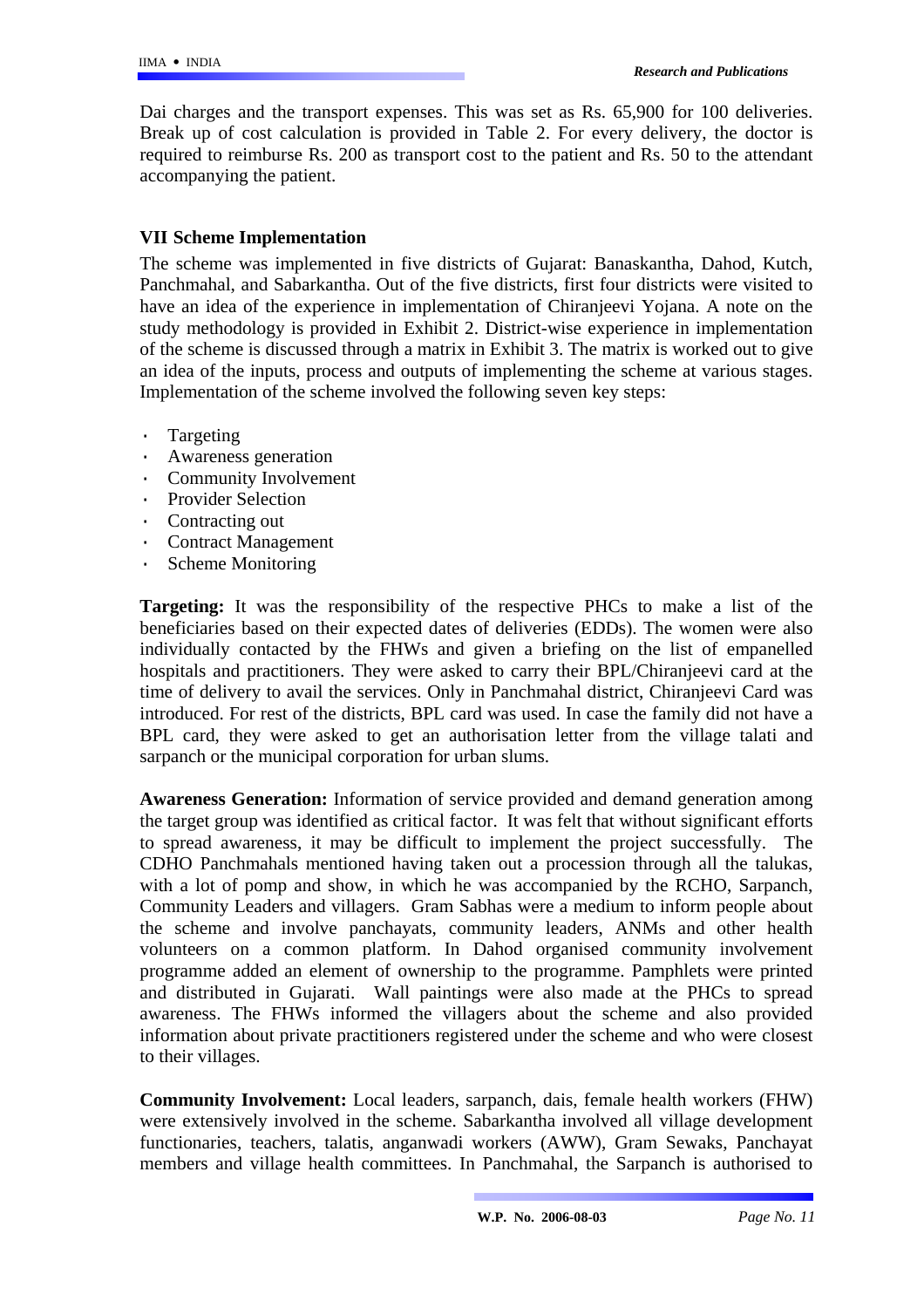certify BPL families. In addition Dahod involved Mother NGOs to spread awareness in the scheme.

**Provider Selection:** Meetings with the private providers of the 5 pilot districts were held at the respective Zila Panchayats. It was convened by the District Development Officer (DDO) and the Chief District Health Officer (CDHO). The doctors were given a brief introduction to the scheme. Facility surveys of the interested private providers was planned to be carried out to ascertain their eligibility to join the scheme. The survey was expected to collect information about the infrastructure, logistics, bed strength, floor space, history of normal and complicated deliveries, and record of maternal deaths. However, only in Panchmahals district the survey was conducted. The survey instrument was developed by the CDHO and his team.

Following this a Memorandum of Understanding (MoU) was signed between the CDHO and the doctors who volunteered to become part of the scheme and provide services. The MoU expects the doctors to display a board outside their hospital stating that this hospital is supported by the District RCH Society, for providing free delivery and emergency obstetric care to BPL families.

An advance of Rs. 20,000 was given to the Gynaecologists to commence deliveries. Doctors were asked to maintain a separate file of the Chiranjeevi patients, reimburse Rs. 200 to the family to compensate for expenses incurred on transport and Rs. 50 as an honorarium to the attendant.

A Memorandum of Understanding (MoU), clearly stating the roles and responsibilities of the provider, is signed between the Private Gynaecologist and CDHO of the district. The name and address of the hospital is given to the PHC and to FHWs for referrals and a complete record of each Doctors performance is maintained with the CDHO. Routine problems or query by the empanelled doctors were sorted out in the Block Health Officers (BHO) office. Doctors were asked to maintain a separate record of all BPL patients delivered in their facilities.

**Contract Management:** Block Health Officers (BHO) collected delivery records every week from each provider for record keeping and monitoring. These are submitted to the local Zilla Panchayat.

In Dahod and Banaskantha, District Project Management Unit (DPMU) developed the monitoring formats whereas in rest of the districts the formats were designed at the Zilla Panchayat. BHOs responsibilities include making random checks on beneficiaries, to ensure the services provided are on cashless basis and to keep a check on the quality of service. Any complaints or grievances from the private practitioners relating to payments or patients not having their identification card are also addressed by the BHO. The interaction between different stakeholders is depicted in Figure 2.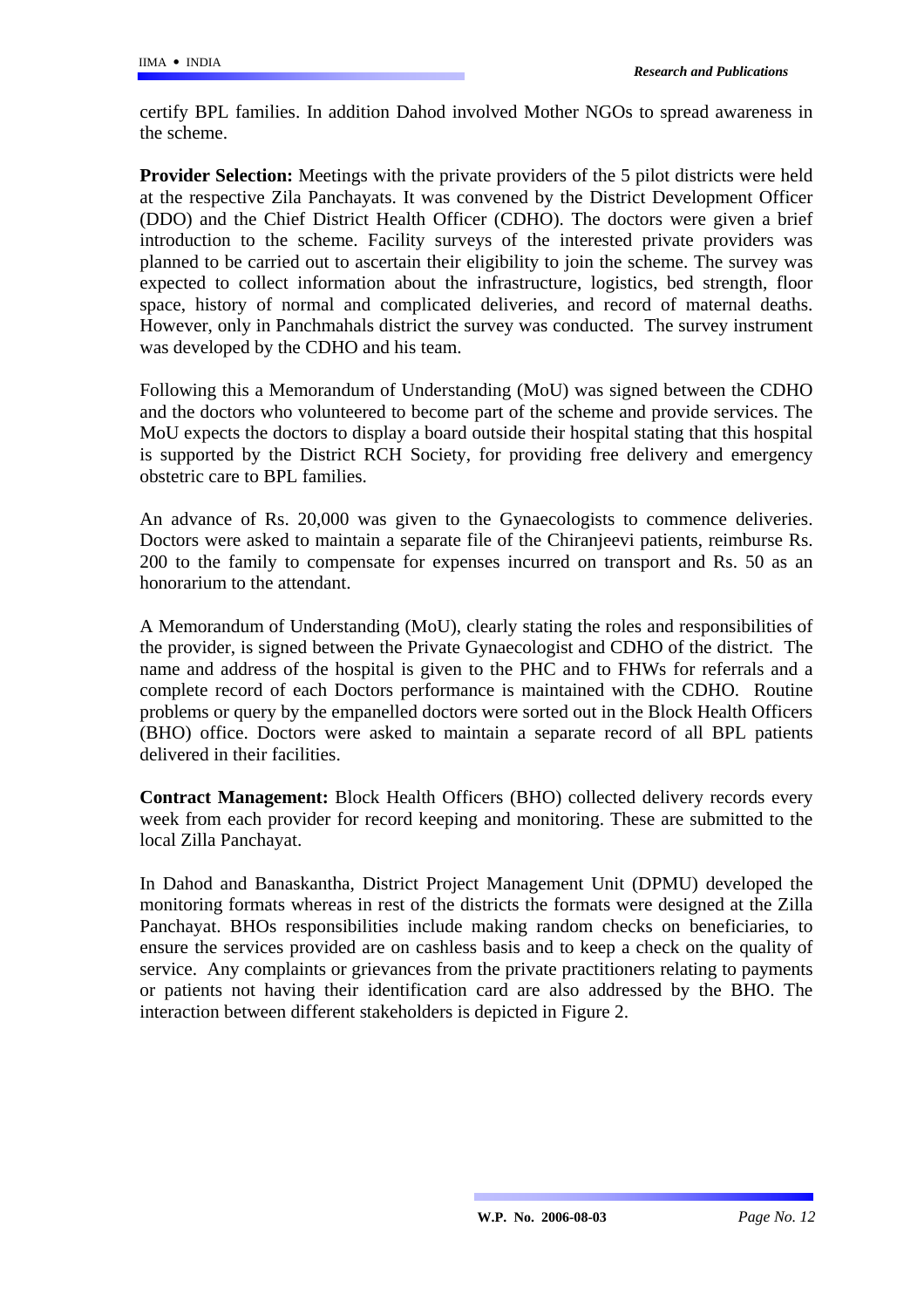



BPL women in the districts are identified by ANM/FHW and are given an application form for registering in the scheme. The field workers also note the certification available to the women to avail services under the scheme. In absence of BPL card, authorisation by local recognised members is also considered. At the time of delivery, the women is referred to the nearest empanelled doctors, and sign on necessary documents. The doctor in turn is required to submit all the documents along with the bill, delivery records to the local BHO, who in turn scrutinise the bills and submit it to CDHO. CDHO approves payments which get finally released by the District RCH Society.

A weekly meeting is convened by all the district functionaries at various levels to discuss the progress. Depending on the performance of the doctor, i.e. the number of deliveries conducted, reimbursements to the private providers are made by the district through the BHO. A monthly report is sent by the district to the state for review and feedback. However, there is no concrete system to check for quality of care in the scheme except for the random visits by the BHO.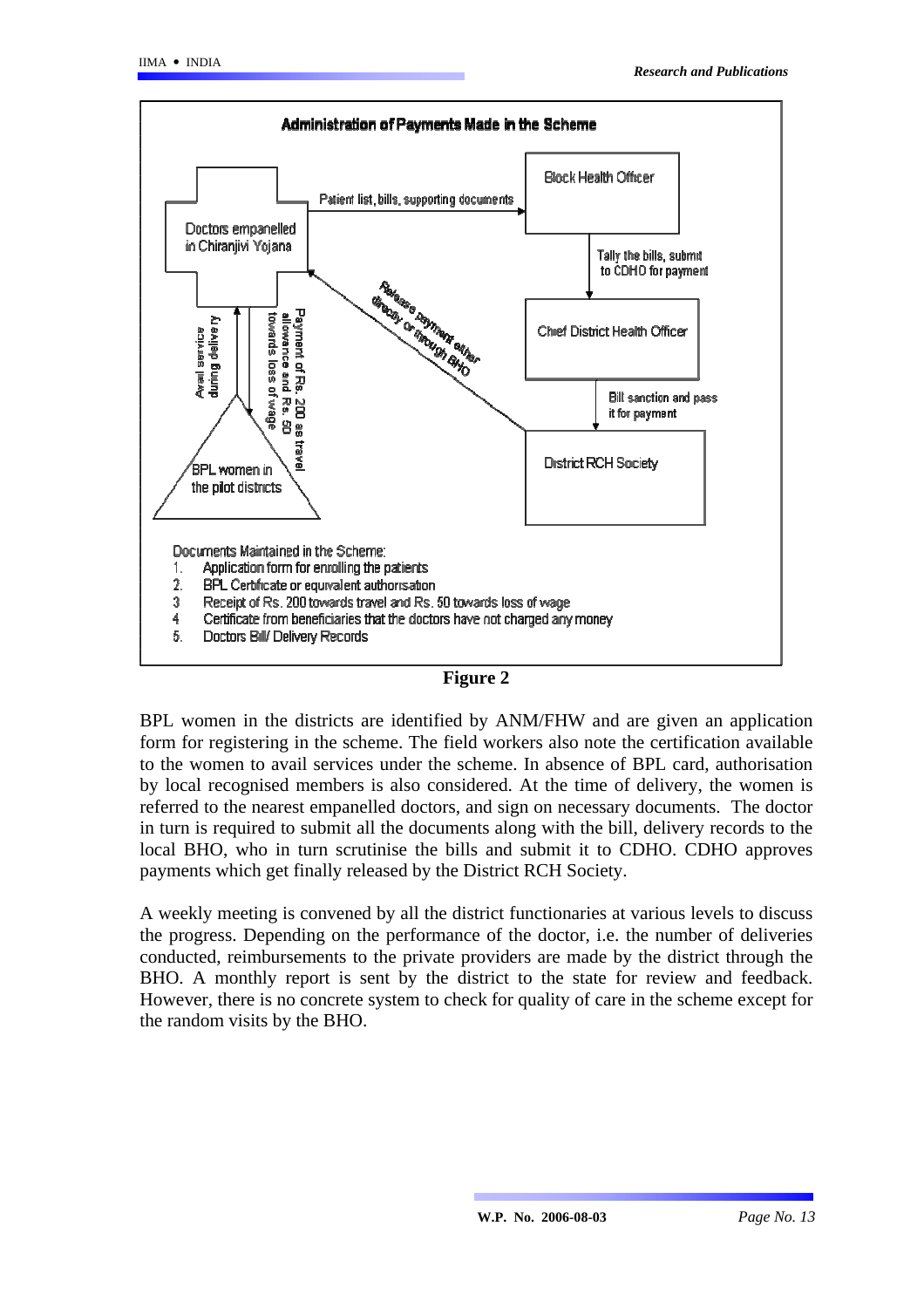**Scheme Monitoring:** Based on the suggestion and feedback received from district a broad monitoring format has been designed to monitor the scheme performance. District Project Management Unit (DPMU) compiles the information as per this format. The monitoring format broadly includes information on following items:

- · A record of the private practitioners enrolled in various talukas of the district
- · Taluka-wise number of normal and caesarean deliveries performed per doctor
- · District wise break-up of delivery statistics
- · Date of delivery and discharge of the patient
- · Details of outcome of the delivery
- · Maternal or infant deaths per taluka
- · Number of still births in the district
- · Record of patients coming with a BPL card/ authorisation slip and
- · Receipt of travel and incentive by the beneficiaries

A compilation of the details of the delivery and patient record is done only at the BHO or at the Zila Panchayat. All empanelled doctors maintain the case file of each of the beneficiary.

### **VIII Competency required in implementation**

In *Chiranjeevi Yojana* district health officials have assumed the role of facilitator and organiser of health services. This is seen as major departure from their existing role. There are also other aspects of the programme implementation which include significant focus on decentralisation. For example, monitoring and implementation of the scheme is delegated to the district and block health office level. This section discusses some of the key challenges in implementing the scheme.

**Competencies:** The scheme development and implementation was done at four levels. Officials at various levels played roles which were inter-linked and over-lapping. This required considerable degree of coordination and planning. There was a strong willingness at the top-level of health system in the state to address the issue of maternal and infant mortality and increase institutional delivery in the state. The implementation of insurance scheme for covering maternity risk in the state was not found feasible and this forced the department to think differently. Policy context and pro-active role of the department worked out the scheme after holding consultation with large number of diverse stakeholders representing providers, not-for-profit organisations, insurance companies, academic institutions and researchers. This helped in generating a number of ideas which were evaluated and taken up for further discussions. This process helped in the process of scheme design. While the department was involved in conceptualisation of the scheme design and giving the broad policy direction, scheme implementation, targeting and monitoring was delegated to the officials at district, block and PHC level. The following diagram depicts involvement at different level of authority in the scheme.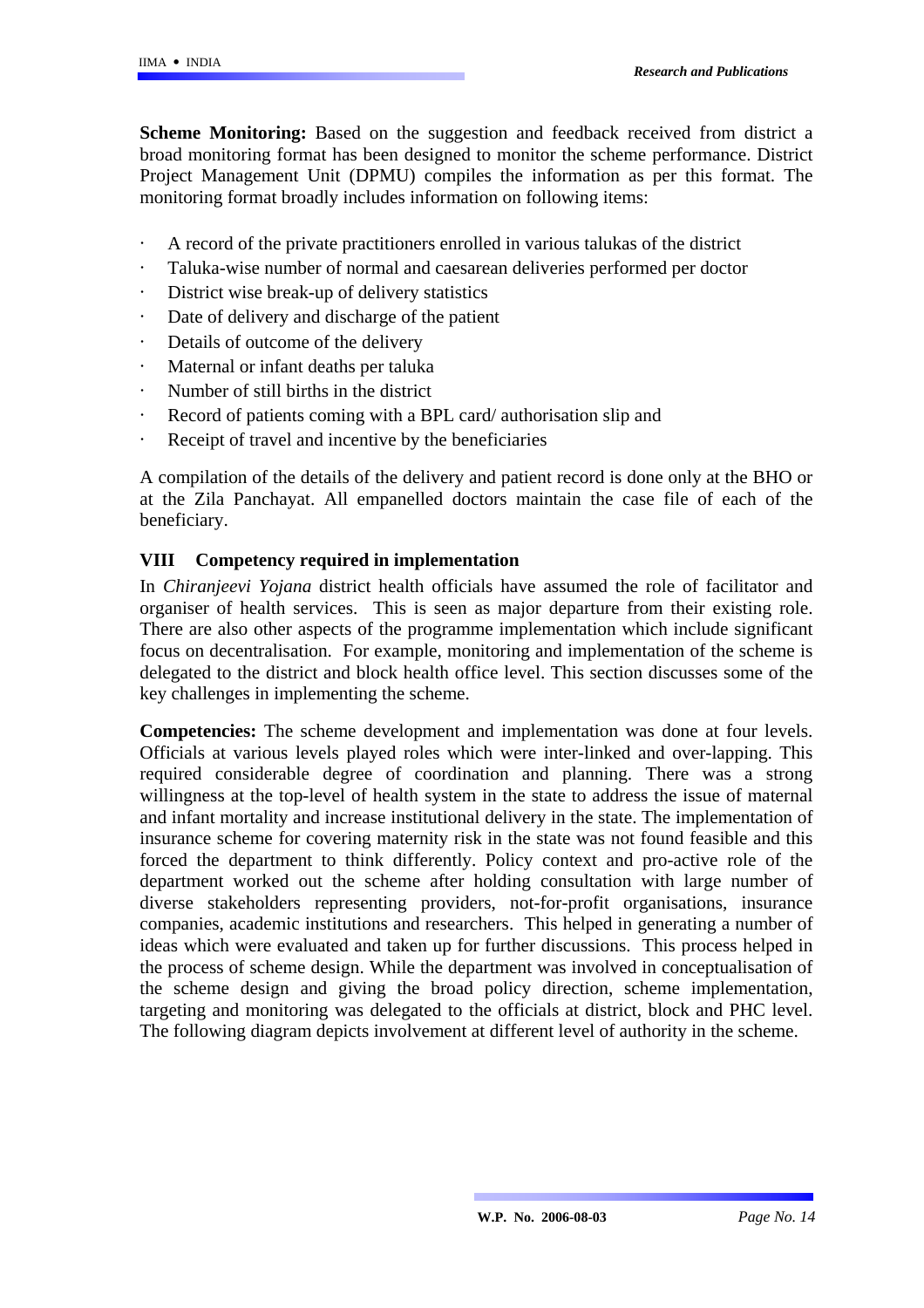| <b>Level</b><br><b>Tasks</b>                                                | <b>State</b> | <b>District</b> | <b>Block</b> | <b>PHC/FHW</b> | <b>Village</b> |
|-----------------------------------------------------------------------------|--------------|-----------------|--------------|----------------|----------------|
| Conceptualisation                                                           |              |                 |              |                |                |
| Targeting                                                                   |              |                 |              |                |                |
| <b>Awareness Generation</b>                                                 |              |                 |              |                |                |
| <b>Provider Selection</b>                                                   |              |                 |              |                |                |
| <b>Contract Management</b>                                                  |              |                 |              |                |                |
| <b>Scheme Monitoring</b>                                                    |              |                 |              |                |                |
| Note: Dark shade to no shade signifies high involvement to less involvement |              |                 |              |                |                |

Implementation of the scheme involved certain key competencies and capacities to foster and manage the scheme implementation at different levels. These related to reaching the target group, awareness generation, provider selection, contract management and scheme monitoring. Managing these inter-linked activities and playing a role as facilitator of service delivery required health officials to assume new competencies and skills. Such facilitative roles in health sector calls for coordination skills, communication skills and stakeholder sensitivity<sup>x</sup>. Table 3 shows the matrix which helps us to understand the roles and responsibilities required at each level of scheme implementation. The matrix depicts the nature of activities involved at different levels of scheme implementation along with the key competencies involved. We used the framework of UNIDO competency $^{x_1}$  which describes these as follows: managerial competencies, generic competencies and functional competencies. However, in the actual scenario we observed a degree of overlap between managerial and generic competencies; hence these two were clubbed under managerial competencies. Managerial Competencies are defined as competencies which are considered essential for staff with managerial or supervisory responsibility in any service or programme area. Technical and functional competencies are considered essential to perform any job in the organisation within a defined technical and financial area of work. However, this framework does not recognise creativity and strong commitment to the cause as important attributes in transforming the health sector. Based on the model and experiences from field, a list of dimensions suited under each competency is mentioned in the matrix given in Table 3.

The Department of Health and Family Welfare has played the most critical role in conceptualisation and designing of the scheme. It organised a series of meetings with different stakeholders. The fee structure for various maternity services and complication cases were obtained from NGOs and professional bodies like FOGSI and SEWA Rural. IIM Ahmedabad assisted in formulating the package of service and costing issue. The department formulated the operational plan for implementation and preparing the district health officers in implementation of the scheme. During the scheme implementation also the department has played critical role in monitoring the performance of the scheme.

District and Zilla Panchayat played the key role in scheme implementation. This has been in terms of designing of the Chiranjeevi Card, facility survey for selection of private providers, authorising panchayats and talatis to issue letter in case of patients do not have BPL card and releasing payments on time to the private providers. The system required to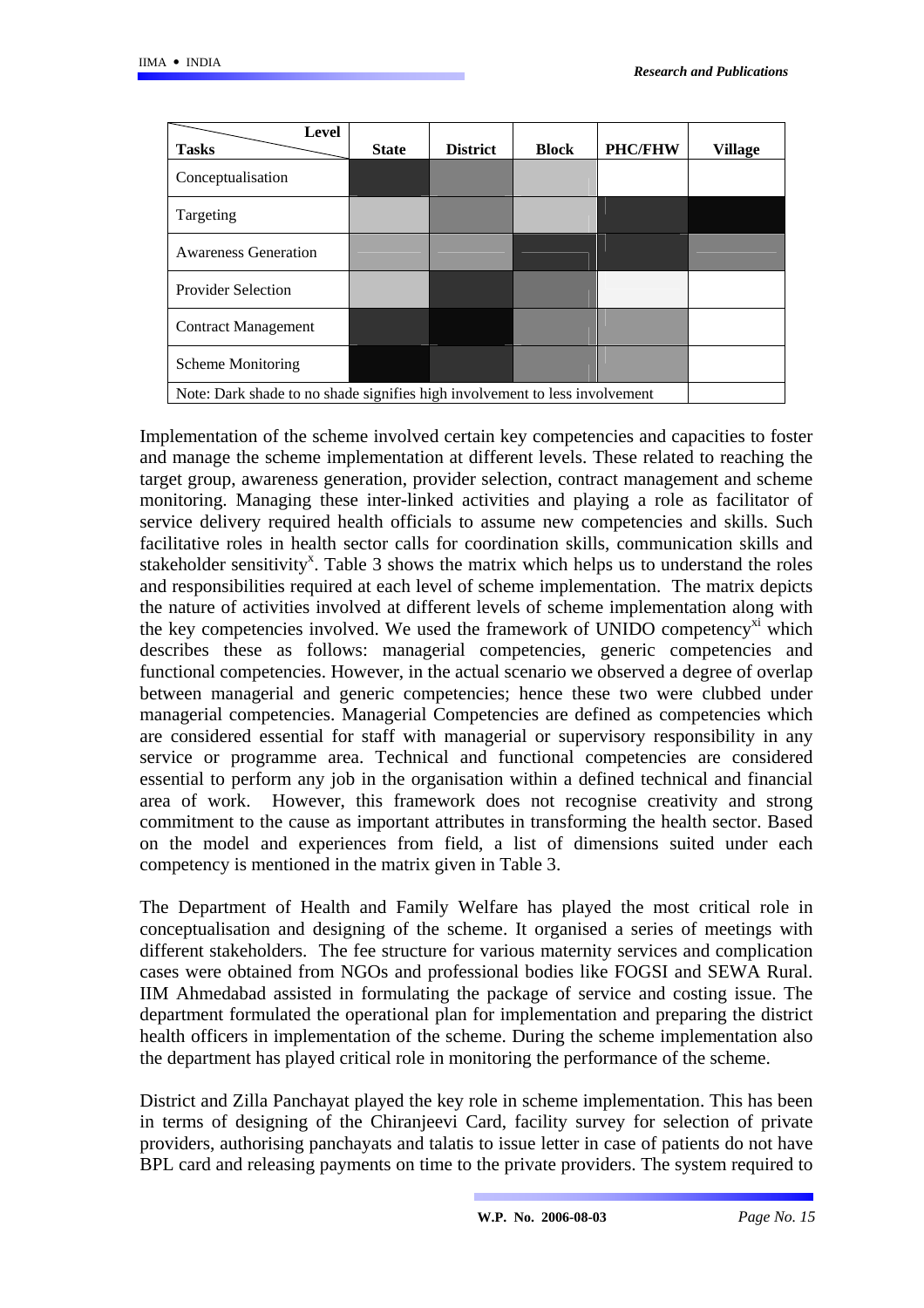have a strong leadership quality to spearhead the programme. Among the pilot districts, Panchmahals under the strong leadership and involvement of Chief District Health Officer has led other districts by exhibiting highest number of deliveries in the scheme till date. Moreover, it was the only district that could formulate Chiranjeevi Card and enrolled private providers through a systematic survey.

The Block level officials on their part were mainly responsible for carrying out demand generation activities, selection and monitoring the private providers for delivery records and quality of care. The core competencies required for these jobs were communication, selection and monitoring skills. In the current circumstances, there is a scope for improving the monitoring skills of the block health officials. Quality control mechanism in the scheme has not yet been institutionalised. This is mostly in the form of random checks by the block health officials. Moreover, monitoring format varies across district. While the authority of designing monitoring format has been delegated at the Zilla Panchayat level, the system suffered from adequate competency and uniformity in the system.

### **IX Performance**

The scheme started functioning since December 2005. The five districts covered by this scheme have population of about 10.5 million of which 43 per cent are below poverty line having about 110,000 deliveries per annum. The scheme during first year of its implementation has covered 31,641 deliveries including 2518 complicated cases and 1502 LSCS. Of the total 217 providers in these districts 133 (61 per cent) have been empanelled in this scheme. The average number of deliveries carried out by these providers has been 238 deliveries. During first 10 months of scheme implementation, no maternal deaths and 13 infant deaths were reported in the pilot districts. During this period, institutional deliveries in the five districts have increased from 38 per cent to 59 per cent (see Table 4). Due to packaging of services in the scheme, unwanted caesarean operations among the BPL expectant mothers has been 4.7 per cent which is substantially less than all-India average. In order to understand the early trends of impact of Chiranjeevi scheme an analysis of the proportion of deliveries occurring at home and at institutional set up was conducted with data from Banaskantha district (see Figure 3). The result indicates a steady decline in home delivery since December 2005.

There were apprehensions that deliveries earlier occurring in government institutions were now getting shifted to private providers enrolled under Chiranjeevi scheme. Figure 4(a) and 4(b) depicts the trend in institutional deliveries and attempts to understand the impact of the scheme on change in institutional deliveries in the state over a four year period. Figure 4(a) shows a 6 per cent point increase in institutional delivery during 2004- 05 and 2005-06 as against a mere 2 per cent point increase in the preceding 3 years. Figure 4(b) does not provide any evidence of decline in delivery in government institutions during the reference period. The data do not provide any evidence to the apprehension that that patients who were earlier going to a government institution for delivery now get delivery done from a private set up.

The scheme has increased the utilisation of services by the beneficiaries in a very short span of its implementation. A majority of the private doctors claim an increase in their clientele to the extent of 30 per cent. Chiranjeevi Yojana has addressed the delays in seeking care during delivery. By empanelling around 73 per cent of trained gynaecologist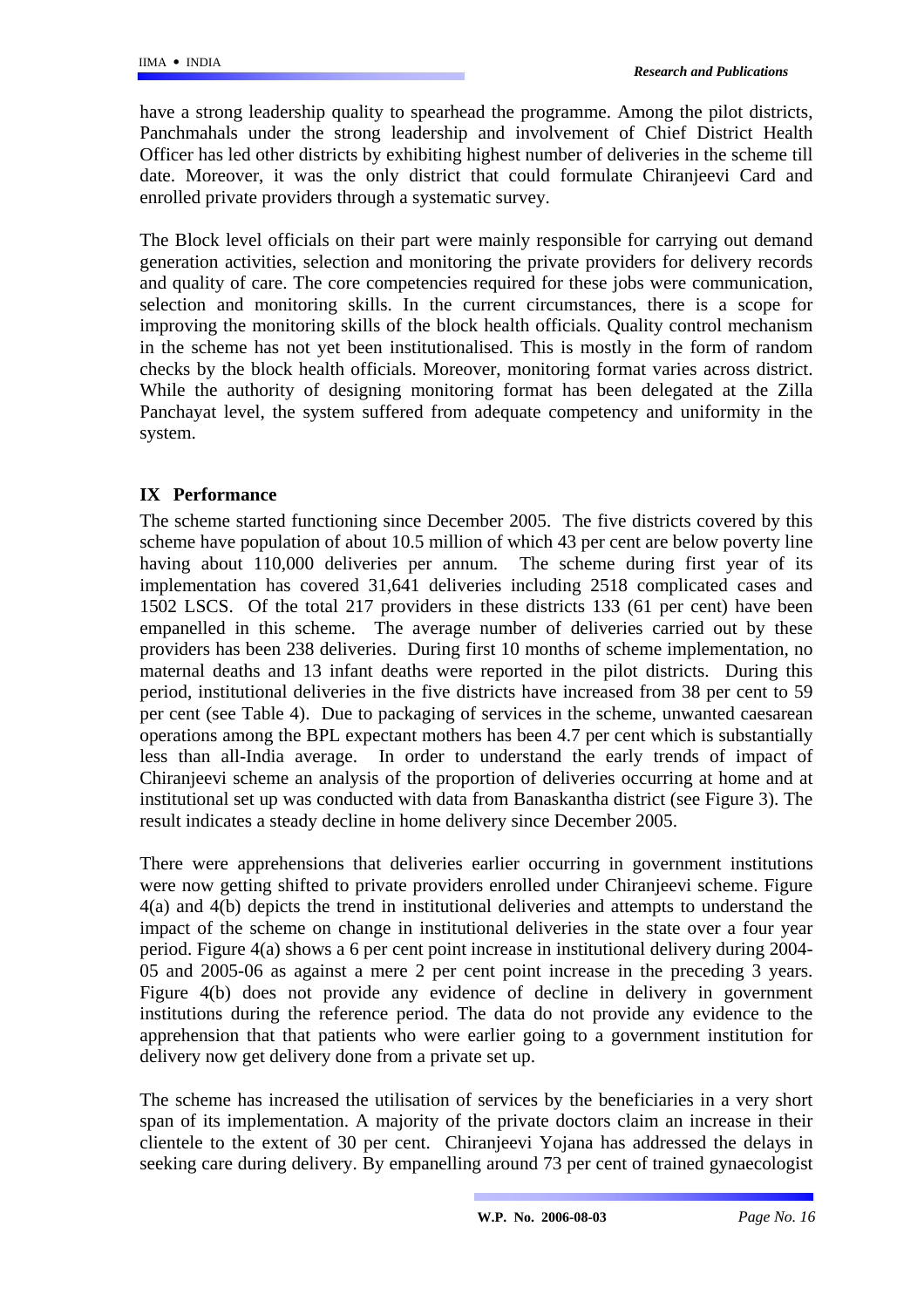in the pilot districts and linking payment to number of deliveries, availability of trained doctors to conduct delivery has been ensured. It has improved the health seeking behaviour of the population by increasing the awareness and improved coverage of antenatal care services. The travel reimbursement addressed a common problem of financial and geographical inaccessibility to reach the health facility and seek prompt care. The scheme made the private providers work on the concept of economies of scale with an inbuilt mechanism to discourage unnecessary caesarean section during delivery.

The patient has the discretion to choose any empanelled private provider to get the delivery done. This has instilled a sense of competition among the gynaecologists and makes them more accountable. Attempts to extract extra payment are also reduced to the bare minimum as it is now important to win the loyalty of the beneficiary for sustained revenue in the long run.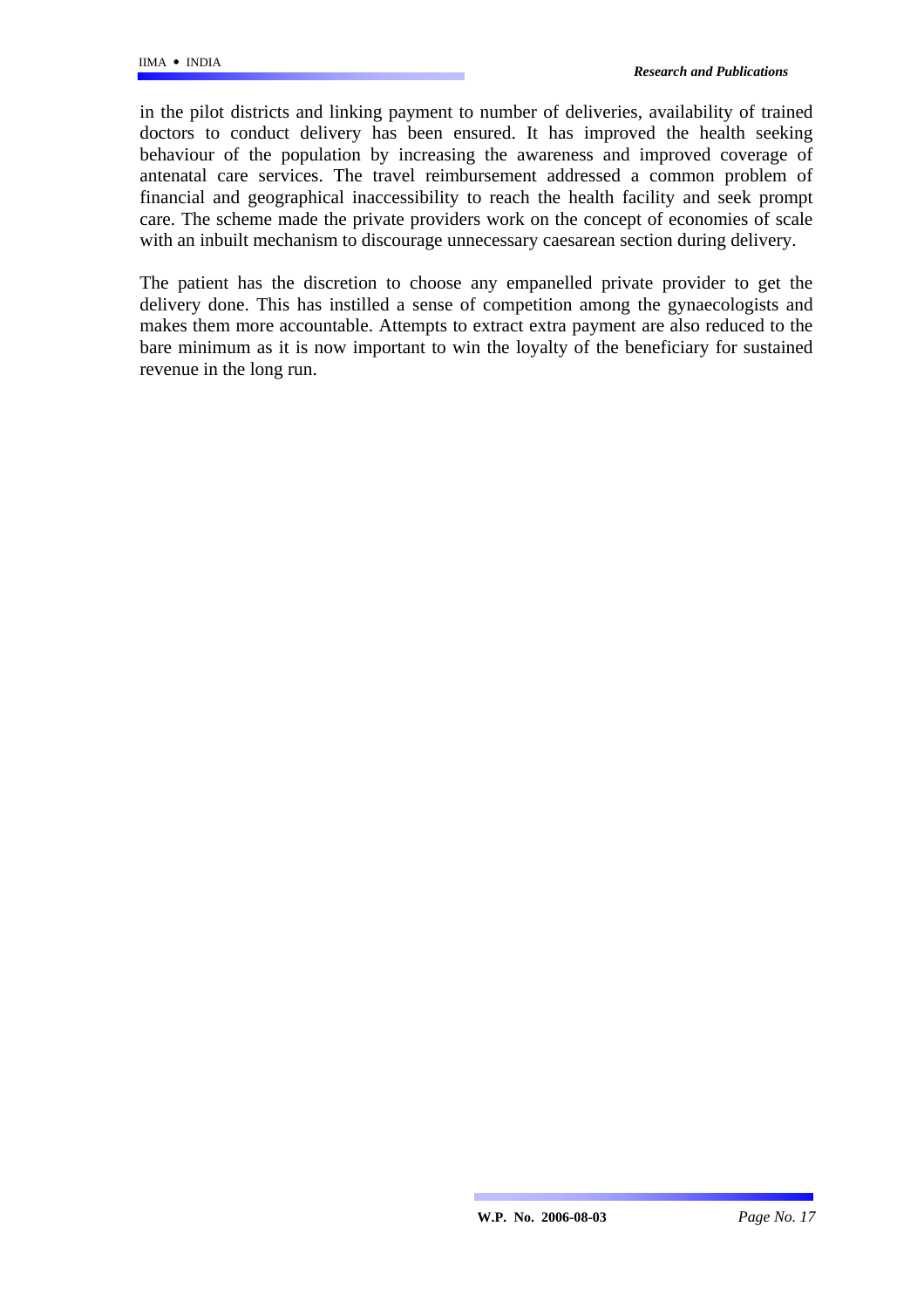

**W.P. No. 2006-08-03** *Page No. 18*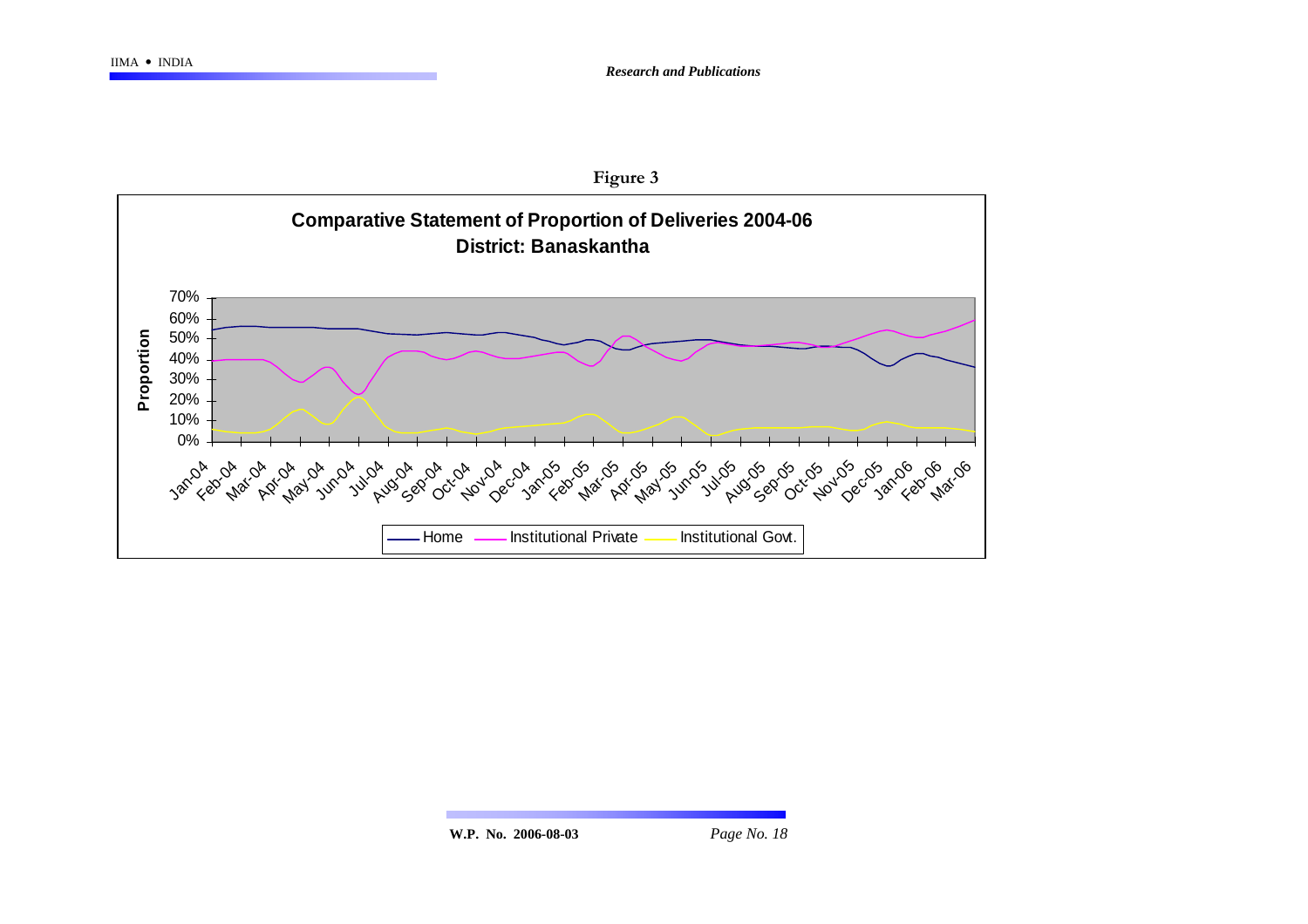

**Figure 4 (a): Trend in Institutional and Home Deliveries in the State (2002-06)** 





Source: Statistics from Department of Health & Family Welfare, Government of Gujarat.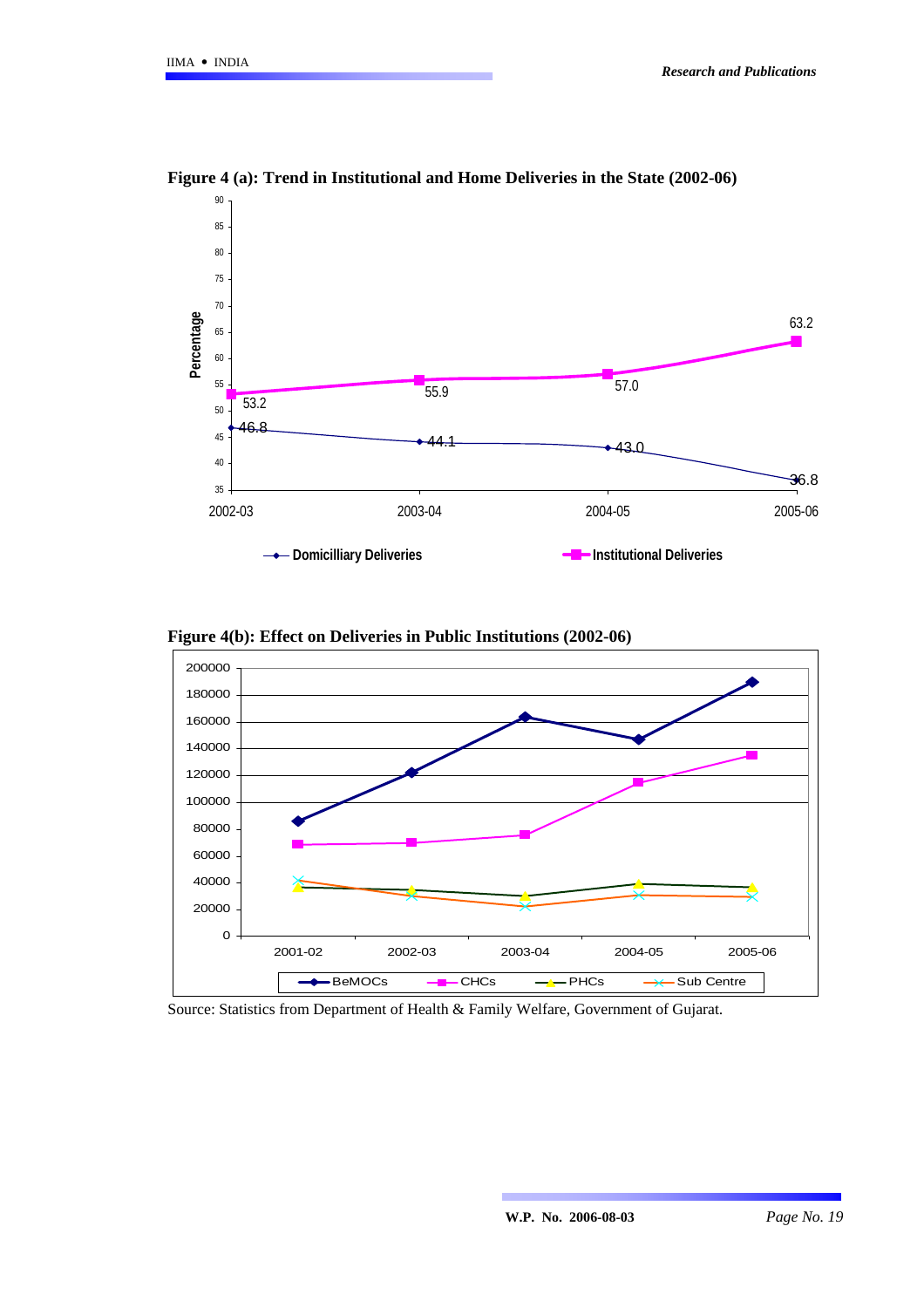### **X Key Challenges in Up-scaling and suggestions**

*Chiranjeevi scheme* implemented by Government of Gujarat on a pilot basis in 5 districts has improved the access to institutional facilities for maternity care. The experience of five districts suggests that implementation of the scheme and developing partnerships with private sector depended on management and planning skills of functionaries in the health department at various levels. Adhering to fundamental principles of decentralisation and providing enabling environment has played crucial role in the process. Focusing on maternal health, having set clear goals and tasks, appropriate targeting of population and capacity strengthening have also played key role. Taking into account the complexity of issues in maternal health which cut across social cultural and economic factors and given the geographical immensity of these five districts, the Government's role in developing capacity and providing enabling environment has been significant. This experience also suggests that there is huge potential for the non-state sector to play a greater role in provision of services. The experience reveals that strengthening institutional processes within the Government, and identifying prospective partners and developing their capacities are critical to the effective implementation. It should be emphasized that the catalytic role of Government in fostering the relationship with non-state sector in maternal health has been significant. The Chiranjeevi Yojana has also helped in nurturing the trust and demonstrated the credit-worthiness of partnerships. However, it is still afflicted with some basic challenges such as sustainability of this scheme in long run. More thinking is required to develop innovative solutions to address this issue. Other challenges which need to be considered during the up-scaling of the scheme are discussed below.

**Inadequate awareness among private providers:** The filed observations suggest that the private practitioners empanelled in the scheme were not fully aware about some of the scheme details. While costing package of service for Chiranjeevi scheme, service charges were fixed keeping in mind the national average of complicated cases per 100 deliveries However, the concept of '100 delivery' package was not clear to the private practitioners. They still use the measurement of their profit on per delivery basis and this leads to lot of discomfort among the providers. For example, there are questions about whether the fee of the anaesthetists and paediatrician, and also the medicines are included in the package. Some providers indicated expressing concerns that if these were included in the fees package, they would have not agreed to it. None of the private providers were aware of the fact that one pre-delivery visit and an investigation is part of the Chiranjeevi package. Many private practitioners indicated reconsidering re-enrolling in the scheme. These concerns need to be addressed.

**Inadequacy of targeting instrument:** The scheme allows a letter of authorisation from the local Panchayat in case of mother not having the BPL/Chiranjeevi card. Monitoring system of the scheme does not have in-built mechanism to check BPL cards or letter of authorisation. Although the study did not obtain systematic information on targeting of beneficiaries, anecdotal evidence and complaints from private providers have indicated misuse of the scheme on a number of occasions. For example, providers observed getting clients having their own vehicles or mobile phones. Sometimes the old BPL cards are used by families to get benefit under this scheme. In these situations providers expressed their difficulty in intervening and not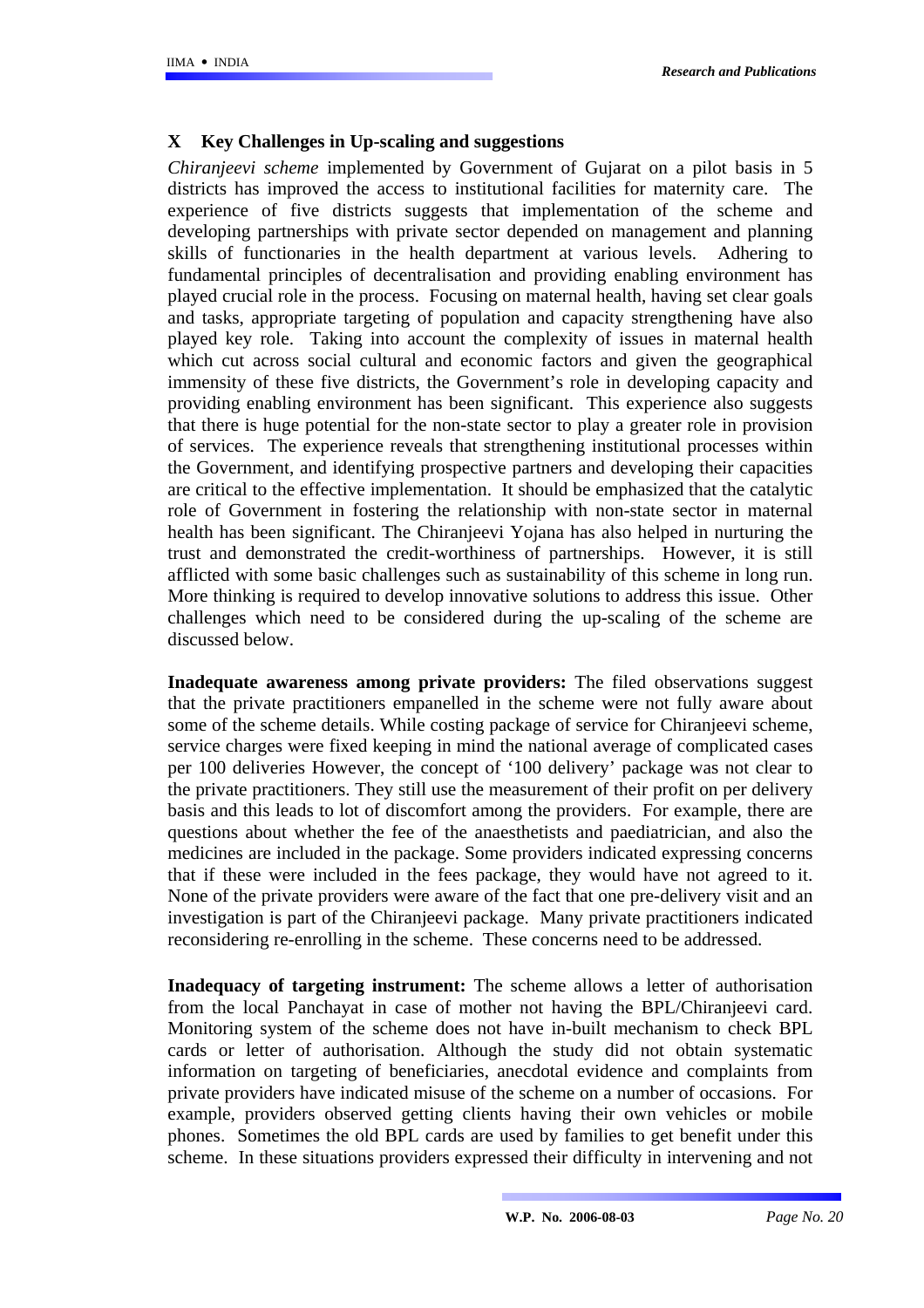providing services. It has been observed that either re-screening of BPL cards or asset based instrument to target the population needs to put in place to ensure that services reach to the target population.

**Shortage of medical specialist:** Gujarat has 65 per cent vacancy for the post of a MD (Gynaecologist) in CHC and 30 per cent vacancy in the District Hospitals. There is an acute shortage of Paediatricians in the state district hospitals which are having 67 per cent vacant positions. Non- availability of anaesthetist and restrictive practices about anaesthesia limits access during emergency surgical procedure. It was observed that mothers experiencing complications during delivery have to visit several facilities in need to services. First they go to one facility where there is no doctor and then when they reach the other facility there is no anaesthetist and needs to be called from district capital. IN some cases the expectant mother is then shifted to district capital facility. The process increases the complications further. In some facilities it was suggested that anaesthetist stays some 15 kms away from the delivery home. Many times the providers in these places refer the cases to public health facility. There are issues of fees to be paid to these specialists and providers think it is not being fairly covered under the scheme.

**Monitoring quality of care:** Although Chiranjeevi scheme has devised an elaborate monitoring mechanism, the scheme still lacks adequate quality control measures which may be crucial in up-scaling the scheme. Some mechanism to have quality control in delivering of care could be: (a) District Project Coordinators can be made directly responsible for quality monitoring in the scheme and checking for malpractices among the private practitioners, and (b) components of antenatal and post-natal visits should be added in the Chiranjeevi vouchers and they can be made as separate fold in the voucher card. For example, the voucher card can have three ANC check-up and similar for PNC visit. Payment mechanism may be linked to the number of ANC and PNC visit by the doctor. Alternately an incentive linked coupon for ANC and PNC (tried by Seva Mandir in Udaipur) can be issued to the TBA/ANM/FHW in the area.

The implementation of the scheme is in infancy stage. The further continuance and up-scaling of the scheme needs considerable effort in designing the systems for implementing it. *Inter alia*, the system development should include strengthening of competencies at the district level in tracking quality of care, demand generation, supervision skills, checking for misuse and timely action in case of defaulters. Moreover ability to attract and motivate service provider is going to be important. The implementation should also focus on examining the skills and competencies of the service provider enrolled in the scheme and developing appropriate protocols. However, the experience so far suggests that the doctors enrolled in the scheme are technically competent to handle emergencies related to delivery. In one of the pilot districts an exceptionally high rate of caesarean section was observed. This is one of the remote districts and beneficiaries have to travel long distances to avail the services of a gynaecologist. Also, due to lack of awareness they go to the local quacks or refer to traditional healers. When they eventually reach the facility, the case would have become complicated. It was observed that empanelling more providers and building more awareness may address this issue.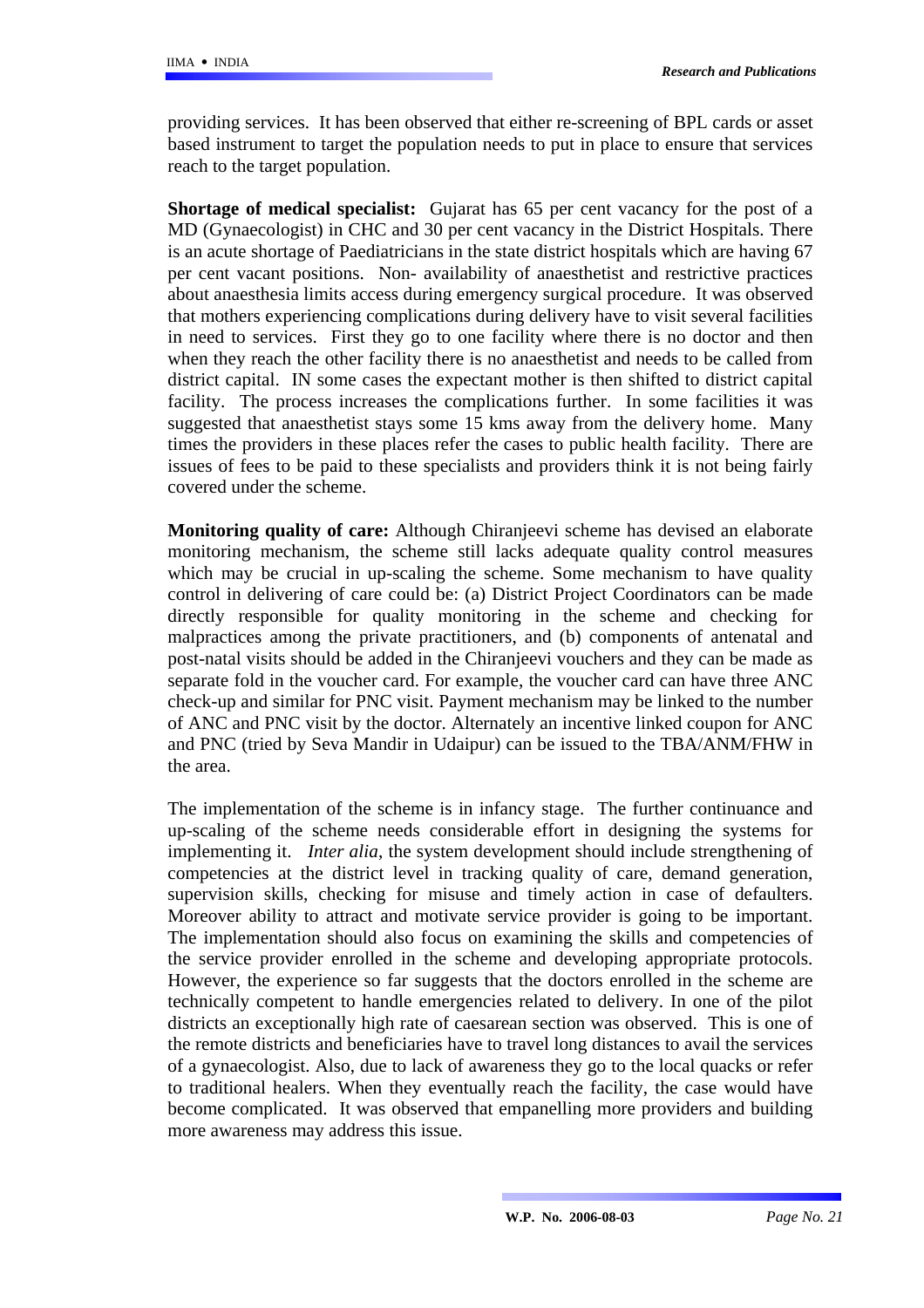The pilot phase of the scheme has provided a number of insights in implementing the scheme. These would be useful in up-scaling the scheme. Using learning from the existing pilot scheme, future expansion of the scheme should consider following issues:

- Explicitly include post-partum care and care of new-born baby in the delivery package.
- · Overall the costing guidelines need to be reviewed in view of the transportation cost in rural areas and cost associated with handling complicated cases. Costing of services is likely to vary from urban setting to rural setting. It might be prudent to decentralise decision on costing the package to district level authority to formulate context based costing guidelines.
- The scheme should introduce some sort of standard operating protocol for uniformity of communication at district/block level health officials and private providers enrolled in the scheme.
- Components of antenatal and post-natal visits should be added in the Chiranjeevi vouchers and they can be made as separate fold in the voucher card.
- Memorandum of Association in the scheme should explicitly state details of elements covered/not covered in the scheme.
- District Project Coordinators can be made directly responsible for quality monitoring in the scheme and reporting negligence and fraud.
- Village leaders/PRI can be encouraged to promote the scheme at the meeting of gram sabha.

The scheme should also carry out operational research in testing out some key assumptions on which this scheme is based. For example, the financial package for this scheme is based on assumptions such as the probability of delivery status (probability of occurrence of normal, caesarian and complicated cases) and the cost of providing services. These assumptions have significant implications for the long-term sustenance of the scheme and up-scaling. The departure from assumed probabilities about delivery status, the distribution of cases among providers and the actual cost experience would have significant implications for private provider incentives. Some of these key issues which need further examination are as follows:

First, the scheme contacts out private providers for 100 deliveries. Given the utilisation of institutional facilities for deliveries and probability of delivery status (normal, caesarean and other complications), is the batch size of 100 deliveries an optimum size from provider view point?

Second, the number of providers contacted out has implications for the distribution of cases across providers. Given the population of the district and number of deliveries which are likely to occur, what is optimal number of providers who should be contracted out for delivery services? What should be the geographic distribution of these providers?

Third, the distribution of risk cases is not likely to occur as per assumed probabilities. What are the implications of asymmetric distribution of risk cases among providers?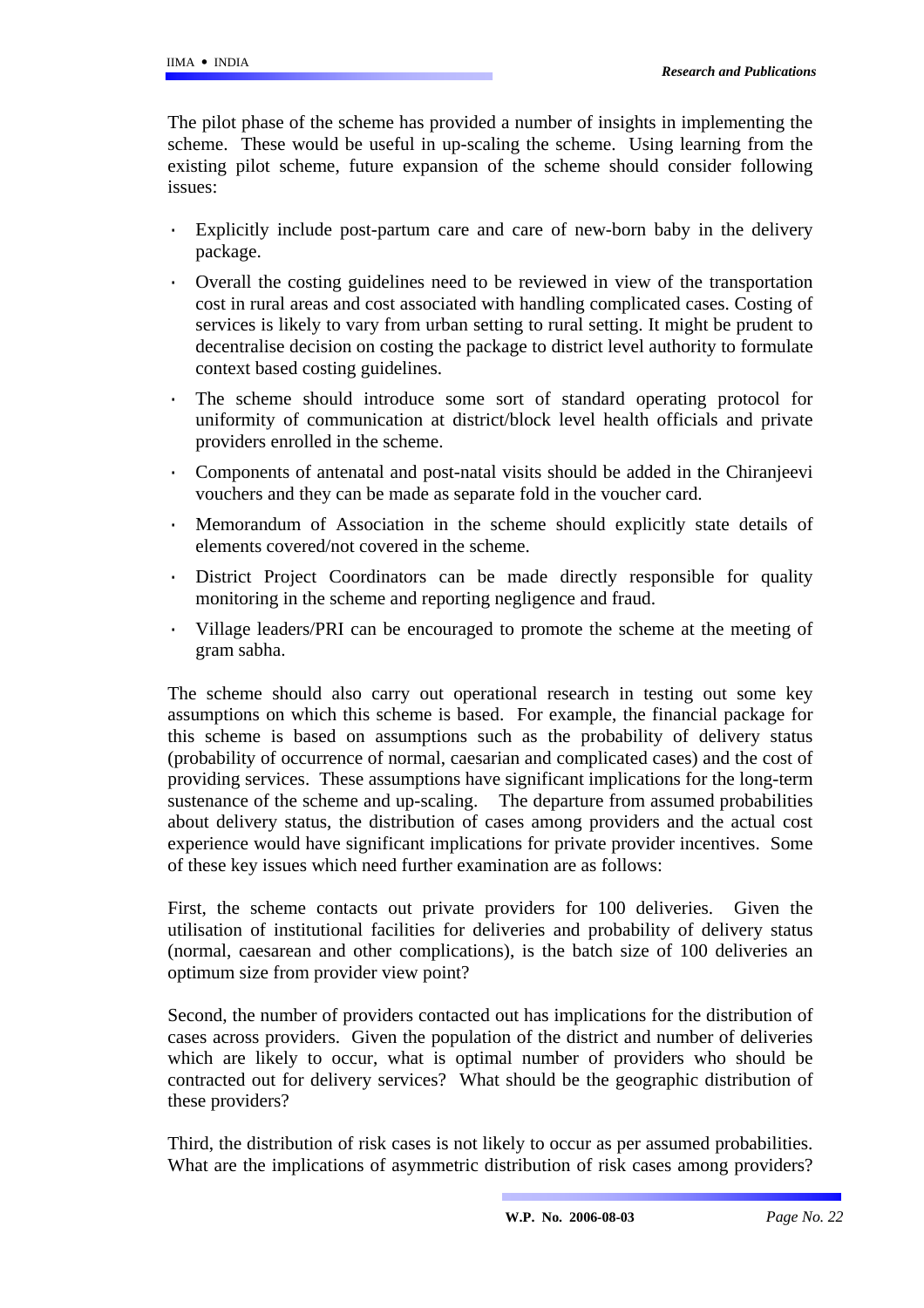Given the distribution of cases among providers, is there a need for intervention at any stage to reduce the asymmetry in risk cases across the providers? At what level this intervention should be done?

While up-scaling this scheme these concerns needs to be addressed. It is important that the government of Gujarat develops appropriate institutional mechanism having adequate capacities to address the issues related to involving non-state providers in achieving public health objectives, ensure successful implementation of the scheme, proper design and monitoring of quality and ensuring poor are really protected from huge financial burden. The scheme piloted in Gujarat opens up a huge learning opportunity for countries with large presence of private medical practitioners in involving them towards achieving public health goals.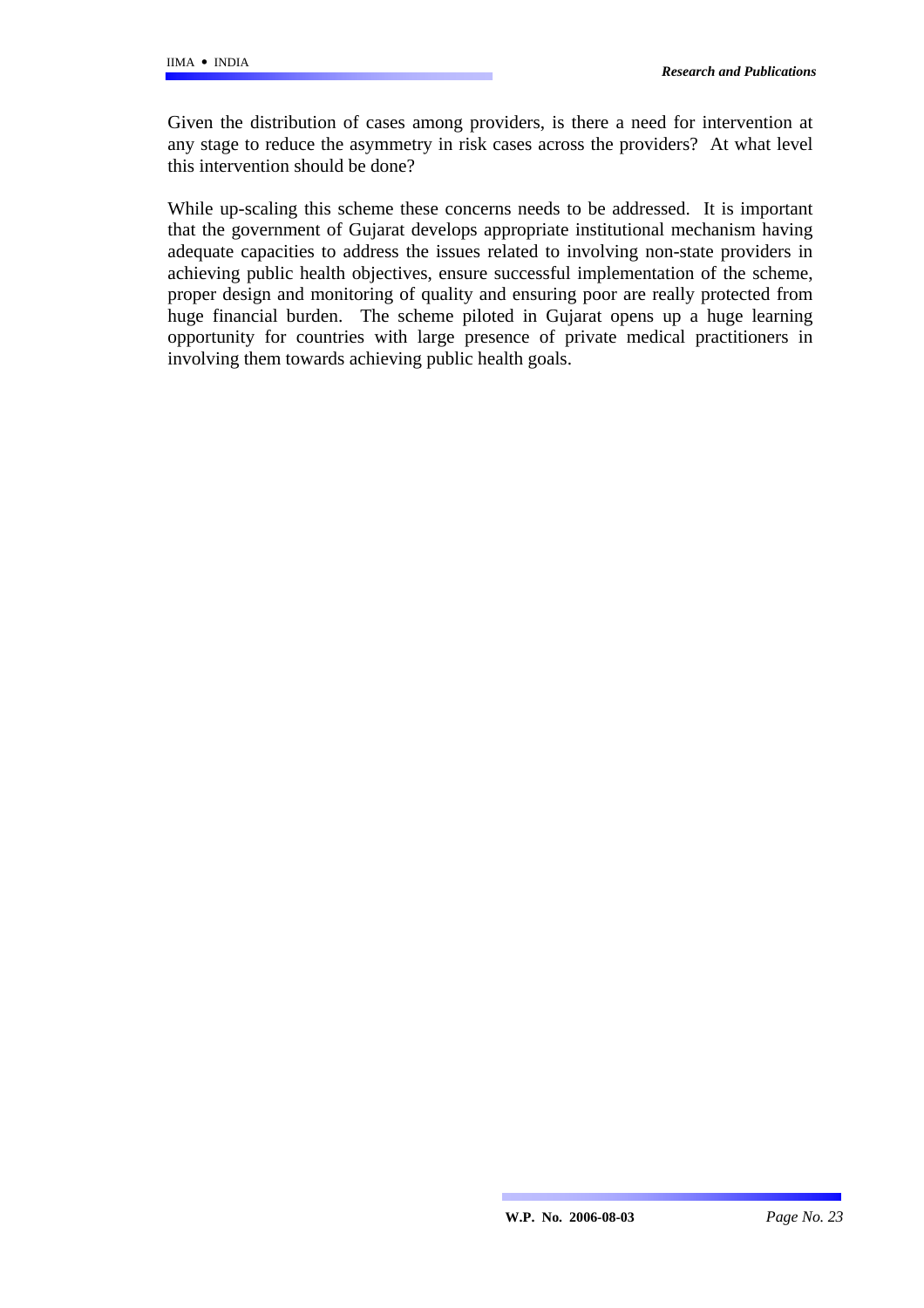| <b>Year 2004</b>                                     | Kutch | <b>Banaskantha</b> | Sabarkantha | <b>Panchmahals</b> | Dahod | Gujarat | India   |
|------------------------------------------------------|-------|--------------------|-------------|--------------------|-------|---------|---------|
| Population in thousand                               | 1690  | 2678               | 2189        | 2139               | 1757  | 53796   | 1027281 |
| Sex Ratio                                            | 887   | 801                | 797         | 882                | 926   | 835     | 933     |
| Density (per sq. km)                                 | NA    | 233                | 282         | 388                | 449   | 258     |         |
| % of BPL Population                                  | 46    | 65                 | 30          | 46                 | 23    | 43      |         |
| % of urban population                                | NA    | 11.00              | 10.89       | 12.51              | 9.56  | 37.67   |         |
| Literacy Rate                                        | NA    | 51.26              | 67.32       | 61.50              | 45.65 | 69.97   |         |
| % main workers                                       |       | 33.17              | 31.74       | 30.46              | 30.36 | 33.66   |         |
| % marginal workers                                   |       | 10.45              | 13.41       | 17.83              | 19.47 | 8.43    |         |
| % total workers                                      |       | 43.62              | 45.15       | 48.29              | 49.83 | 42.10   |         |
| Road Length per sq km                                | 12    | 34                 | 60          | 26                 |       | 38      |         |
| <b>Total Fertility Rate</b>                          | 2.9   | 2.9                | 2.25        | 2.6                | 5.63  | 2.8     | 2.9     |
| Girls married below age 18 (%)                       | 20.2  | 37                 | 29.7        | 37.5               | 32.3  | 24.6    |         |
| <b>Full ANC</b>                                      | 16.0  | 8.4                | 23.0        | 22.7               | 12.8  | 25.8    |         |
| Institutional Delivery (%)                           | 37    | 52                 | 62          | 40                 | 45.51 | 46      |         |
| Delivery in Govt. Institution (%)                    | 14.0  | 8.8                | 8.6         | 5.2                | 12.9  | 12.7    | 18.7    |
| Delivery at Home (%)                                 | 59.5  | 46.0               | 36.9        | 59.5               | 51.3  | 47.5    | 59.0    |
| Attended by Skilled Person (%)                       | 51.5  | 60.7               | 72.3        | 47.1               | 49.6  | 62.1    | 47.6    |
| Birth Order $3+$ (%)                                 | 47.3  | 55.4               | 40.3        | 41.1               | 56.5  | 38.1    | 42.0    |
| PHC with adequate infrastructure (%)                 | 100   | 97.5               | 83.6        | 64.8               | 70    | 89      | 31.8    |
| PHC with adequate staffs (%)                         | 90    | 97.5               | 74.5        | 61.4               | 100   | 76.3    | 43.6    |
| PHC with adequate supplies (%)                       | 93.3  | 85.0               | 3.6         | 2.3                | 83.3  | 83.4    | 39.9    |
| PHC with adequate equipments (%)                     | 83.3  | 92.5               | 81.8        | 76.1               | 73.3  | 80.6    | 41.3    |
| <b>Essential Obstetric Kit</b>                       | 83.3  | 67.5               | 0.0         | 0.0                | 80    | 71.3    | 32.2    |
| Population served per allopathic medical institution | 23482 | 31682              | 22402       | 22251              | 23701 | 29045   |         |

#### **Table 1: Social and Health Situation of the Districts**

Source: District Level Household & Facility Survey on RCH (Round 2, 2002-04), India and Statistical Abstract of Gujarat State 2002, Government of Gujarat.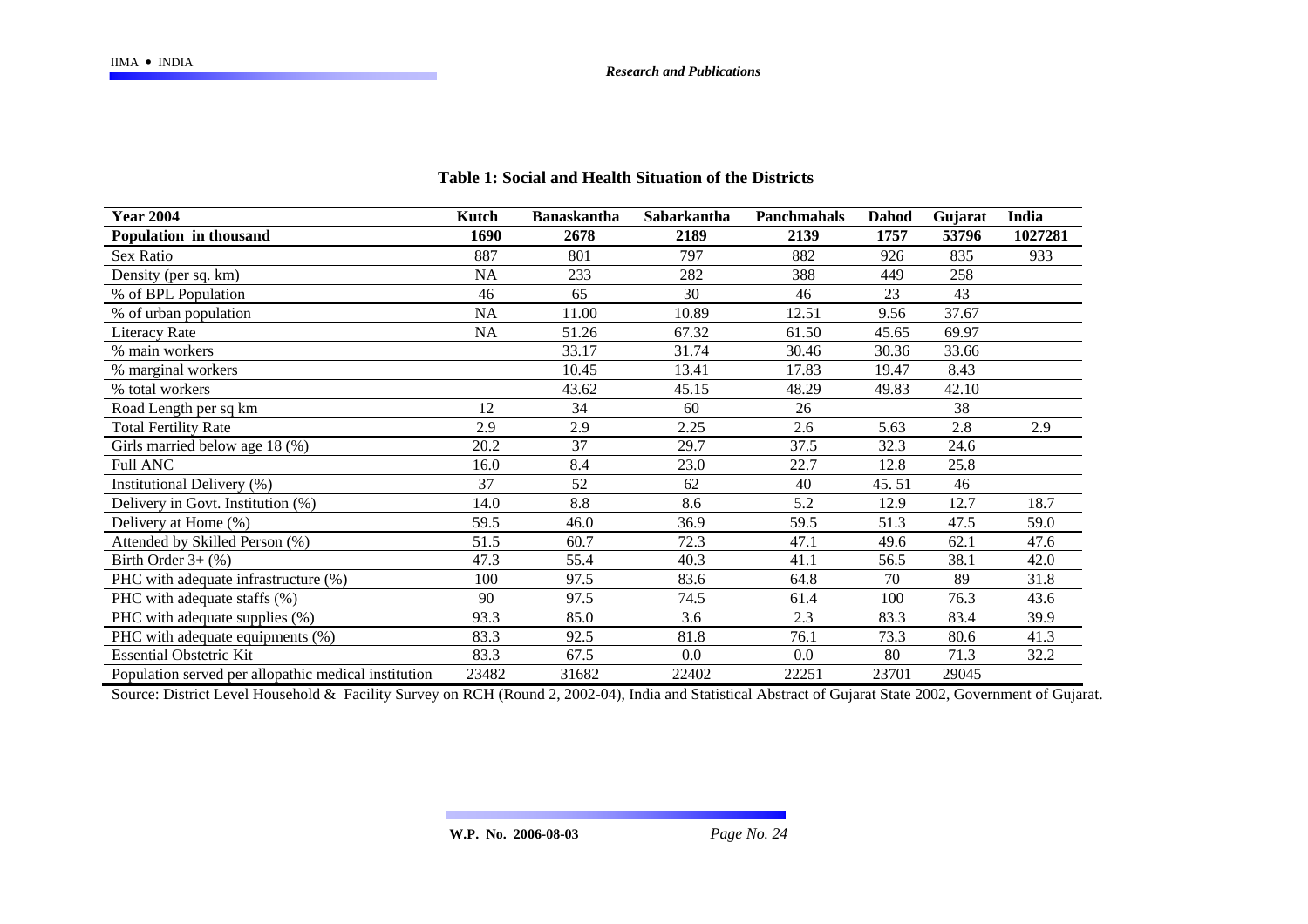|                             | <b>Delivery in a Private Nursing Home</b> |                                |                       | <b>Delivery in a Public Institution</b> |                                |                       |
|-----------------------------|-------------------------------------------|--------------------------------|-----------------------|-----------------------------------------|--------------------------------|-----------------------|
| <b>Procedure</b>            | <b>Cases per</b><br><b>100</b><br>cases   | Cost per<br>procedure<br>(Rs.) | <b>Total</b><br>(Rs.) | <b>Cases Per</b><br>100 cases           | Cost per<br>procedure<br>(Rs.) | <b>Total</b><br>(Rs.) |
| <b>Normal Delivery</b>      | 85                                        | 800                            | 68,000                | 85                                      | 200                            | 17000                 |
| <b>Complications</b>        |                                           |                                |                       |                                         |                                |                       |
| Eclampsia                   |                                           | 1000                           |                       |                                         | 300                            |                       |
| Forceps/<br>Vaccum/Breech   | 3                                         | 1000                           | 3000                  | 3                                       | 300                            | 900                   |
| Episiotomy                  |                                           | 800                            |                       |                                         | 300                            |                       |
| Septicemia                  | 2                                         | 3000                           | 6000                  | $\overline{2}$                          | 300                            | 600                   |
| <b>Blood</b><br>Transfusion | 3                                         | 1000                           | 3000                  | 3                                       | 300                            | 900                   |
| Caesarean (7%)              | 7                                         | 5000                           | 35000                 | $\overline{7}$                          | 1000                           | 7000                  |
| Pre delivery visit          | 100                                       | 100                            | 10000                 | 100                                     | 100                            | 10000                 |
| Investigation               | 100                                       | 50                             | 5000                  | 100                                     | 50                             | 5000                  |
| Sonography                  | 30                                        | 150                            | 4500                  | 30                                      | 150                            | 4500                  |
| <b>NICU Support</b>         | 10                                        | 1000                           | 10000                 |                                         |                                |                       |
| Food                        | 100                                       | 100                            | 10000                 |                                         |                                |                       |
| Dai                         | 100                                       | 50                             | 5000                  |                                         |                                |                       |
| Transport                   | 100                                       | 200                            | 20000                 | 100                                     | 200                            | 20000                 |
| <b>Total</b>                |                                           |                                | 179500                |                                         |                                | 65900                 |

| Table 2: Service Charges for Chiranjeevi Yojana |  |  |  |
|-------------------------------------------------|--|--|--|
|                                                 |  |  |  |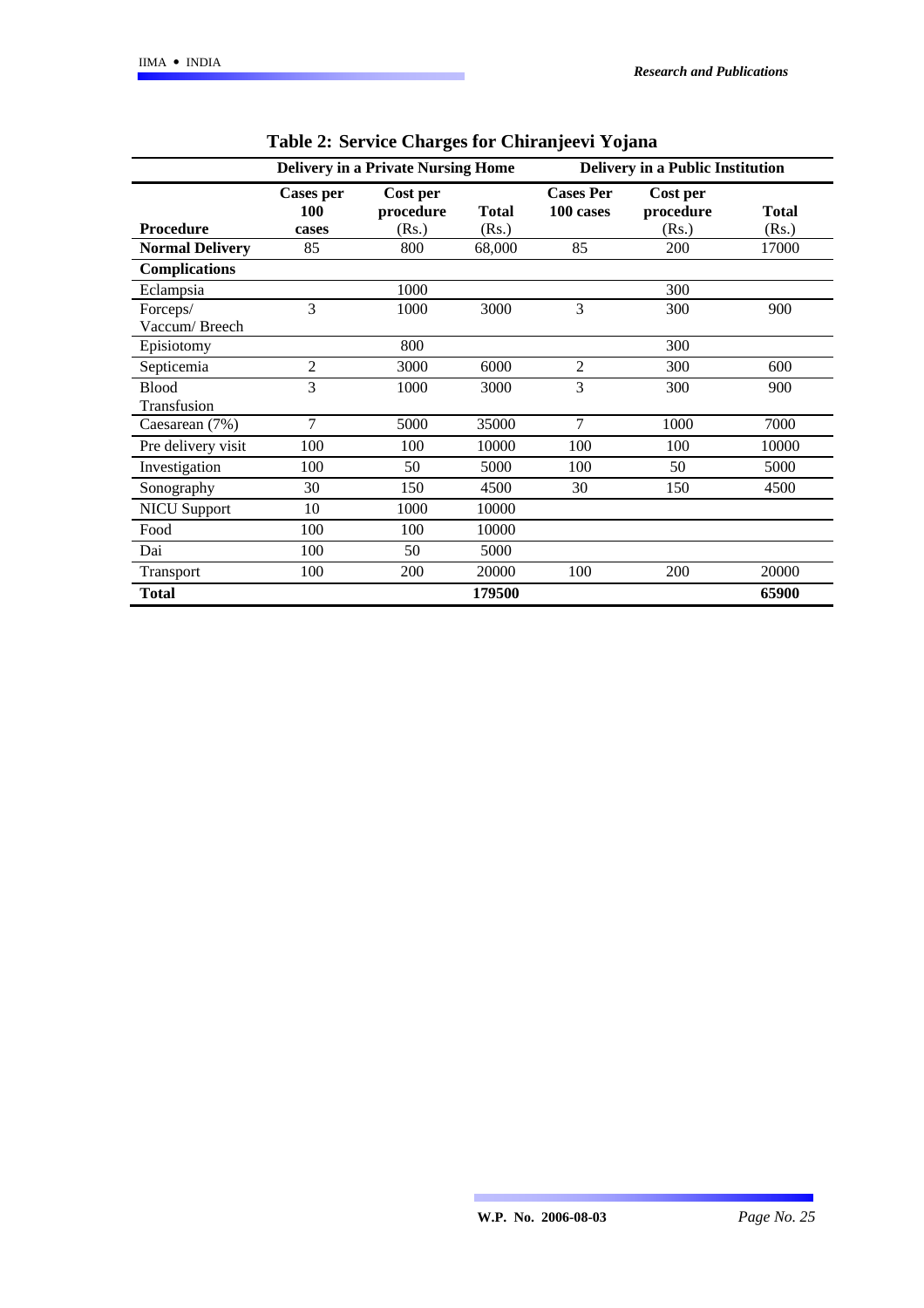|                                               |                                                                                                                                                                                                                                                                                                                                                                               | <b>Table 5: Matrix of competencies</b>                                                                                                                                                                                                                                                                              |                                                                              |                                                                                                                                                                                                                               |
|-----------------------------------------------|-------------------------------------------------------------------------------------------------------------------------------------------------------------------------------------------------------------------------------------------------------------------------------------------------------------------------------------------------------------------------------|---------------------------------------------------------------------------------------------------------------------------------------------------------------------------------------------------------------------------------------------------------------------------------------------------------------------|------------------------------------------------------------------------------|-------------------------------------------------------------------------------------------------------------------------------------------------------------------------------------------------------------------------------|
| Implementat                                   | <b>Activities</b>                                                                                                                                                                                                                                                                                                                                                             | <b>Competencies Required</b>                                                                                                                                                                                                                                                                                        | <b>Adequacy</b>                                                              | <b>Initiative to enhance</b>                                                                                                                                                                                                  |
| ion Issues                                    |                                                                                                                                                                                                                                                                                                                                                                               |                                                                                                                                                                                                                                                                                                                     |                                                                              | competencies                                                                                                                                                                                                                  |
| Conceptuali-<br>sation                        | Learning from published experience/reports<br>Ascertaining and internalising the maternal and child<br>health situation and capacity in the health system of<br>Gujarat<br>Understanding the behaviour of service provider and<br>service receiver<br>Consultation with stakeholders<br>Data collection and costing the package<br>Designing the scheme and formulation of GR | <b>Managerial Competencies</b><br>Strategic orientation<br>Creativity<br>Analytical skill<br><b>Consultative Skill</b><br><b>Community Orientation</b><br>Commitment<br><b>Financial Management Skills</b>                                                                                                          | Moderate<br>Moderate<br>Moderate<br>High<br>Moderate<br>Moderate<br>Moderate | Training programme of state and<br>district health officials on<br>management aspects of health<br>programme.                                                                                                                 |
| <b>Reaching the</b><br><b>Target</b><br>Group | Identify target group<br>Mechanism to target the group<br>Certification of BPL process                                                                                                                                                                                                                                                                                        | <b>Managerial Competencies</b><br>Programme Execution<br><b>System Orientation</b><br>Commitment                                                                                                                                                                                                                    | Moderate<br>High<br>Moderate                                                 | Training and regular meeting<br>between district and state health<br>officials.                                                                                                                                               |
| <b>Awareness</b><br><b>Generation</b>         | Develop message to be communicated<br>Identify the medium<br>Communicating the message                                                                                                                                                                                                                                                                                        | <b>Managerial Competencies</b><br><b>Communication skills</b><br>Sensitive to local customs<br><b>Programme Execution</b>                                                                                                                                                                                           | Moderate<br>Moderate<br>Moderate                                             | Workshop with district level<br>members of FOGSI to enrol<br>private doctors in the panel.<br>Developed organising skills to<br>mobilise communities through<br>mass campaign like Chiranjeevi<br>Rath and one-to-one visits. |
| Provider<br><b>Selection</b>                  | Listing eligible provider<br>Survey to ascertain their infrastructure and willingness<br>Meeting with the provider<br>MoU with the providers for empanelment                                                                                                                                                                                                                  | <b>Managerial Competencies</b><br><b>Programme Execution</b><br>Commitment<br>HR Planning & Management<br><b>Negotiation Skills</b><br><b>Interpersonal Skills</b><br>· Ability to attract<br>& motivate<br>effective service providers<br><b>Functional Competencies</b><br>· Availability of skilled personnel in | High<br>Moderate<br>Low<br>Low<br>Low<br>Moderate                            | Creating data base of providers<br>Developing criterion for provider<br>selection<br>Training and regular meeting<br>between district and state health<br>officials                                                           |

| Table 3: Matrix of competencies |  |  |  |  |
|---------------------------------|--|--|--|--|
|---------------------------------|--|--|--|--|

 $\sim 10$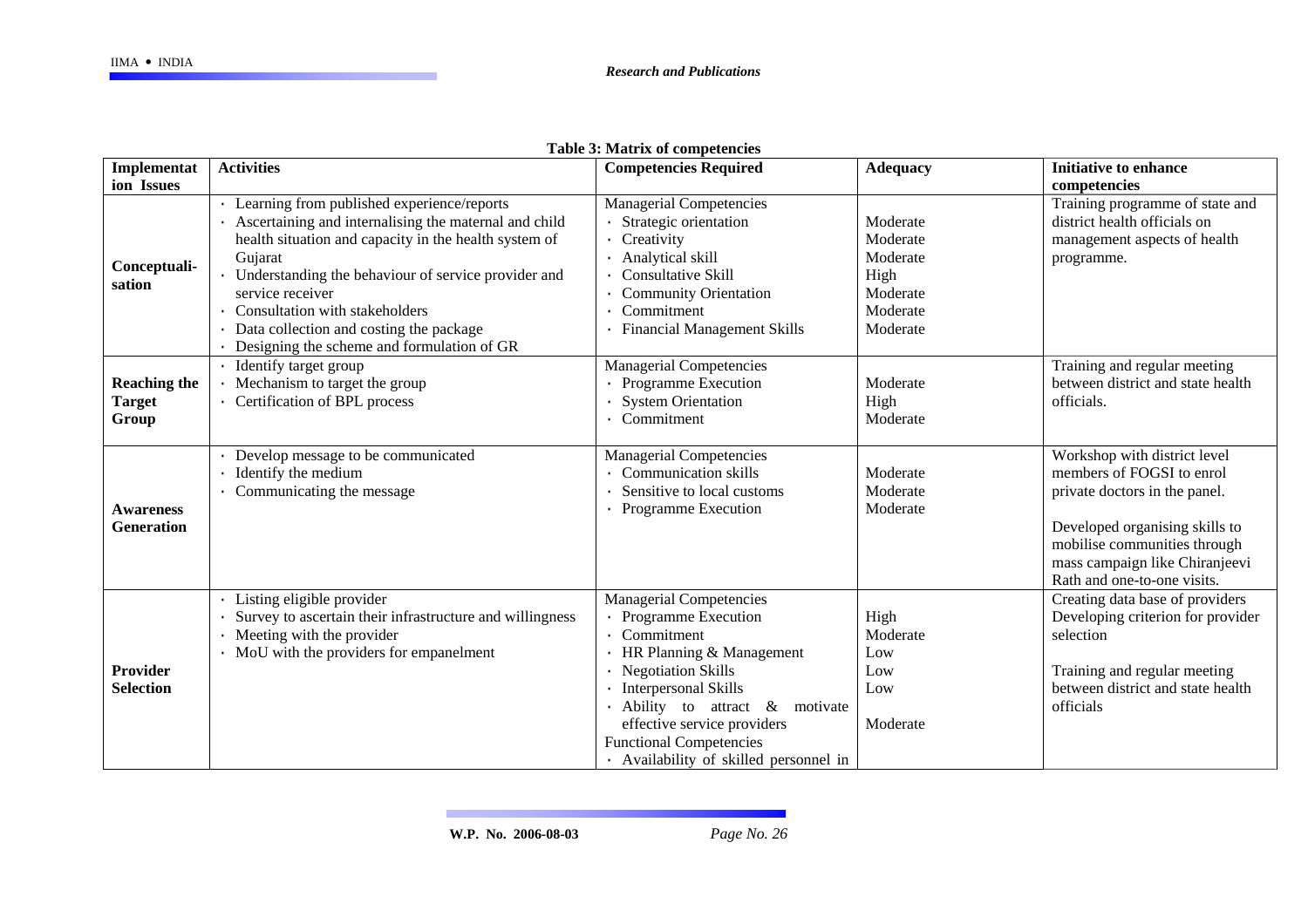| Implementat                        | <b>Activities</b>                                                                                                                                                                                                                | <b>Competencies Required</b>                                                                                                                                                                                             | <b>Adequacy</b>                                  | <b>Initiative to enhance</b>                                                                                                                                                                                                                                     |
|------------------------------------|----------------------------------------------------------------------------------------------------------------------------------------------------------------------------------------------------------------------------------|--------------------------------------------------------------------------------------------------------------------------------------------------------------------------------------------------------------------------|--------------------------------------------------|------------------------------------------------------------------------------------------------------------------------------------------------------------------------------------------------------------------------------------------------------------------|
| ion Issues                         |                                                                                                                                                                                                                                  |                                                                                                                                                                                                                          |                                                  | competencies                                                                                                                                                                                                                                                     |
|                                    |                                                                                                                                                                                                                                  | the field                                                                                                                                                                                                                |                                                  |                                                                                                                                                                                                                                                                  |
| Contract<br><b>Management</b>      | • Developing the MoU and various clauses defining<br>contractual relationship<br>Agreement and signing of contract with the private<br>provider<br>Setting and defining payment schedule to ensure timely<br>settlement of bills | <b>Managerial Competencies</b><br><b>Strategic Orientation</b><br>Involvement and Motivation<br>Analytical (financial<br>legal)<br>and<br><b>Skills</b><br>Negotiation Skills<br><b>Supervision Skills</b><br>Commitment | Low<br>Moderate<br>Low<br>Low<br>Low<br>Moderate | Routine training and meeting with<br>district health officials<br>Capacity development of district<br>health officials for analysing the<br>reports and taking necessary<br>actions.                                                                             |
| <b>Scheme</b><br><b>Monitoring</b> | Selecting indicators<br>Identifying data source<br>Routine collection<br>Analysis                                                                                                                                                | <b>Managerial Competencies</b><br>Supervision and Monitoring<br><b>Analytical Skills</b><br><b>Reporting Process</b><br>Commitment                                                                                       | Low<br>Low<br>Low<br>Moderate                    | Capacity development of district<br>officials for collection of<br>level<br>information from the field<br>vital<br>analysing the reports for<br>and<br>management decisions.<br>Improved MIS system in the state<br>with support from management<br>consultants. |

Note: Adequacy level for different competency level were marked in a three point scale from Low to High. Low: inadequate, Moderate: acceptable and High: very good. Variation in competencies across different hierarchy in the system is mentioned through a preceding matrix on the section "competencies".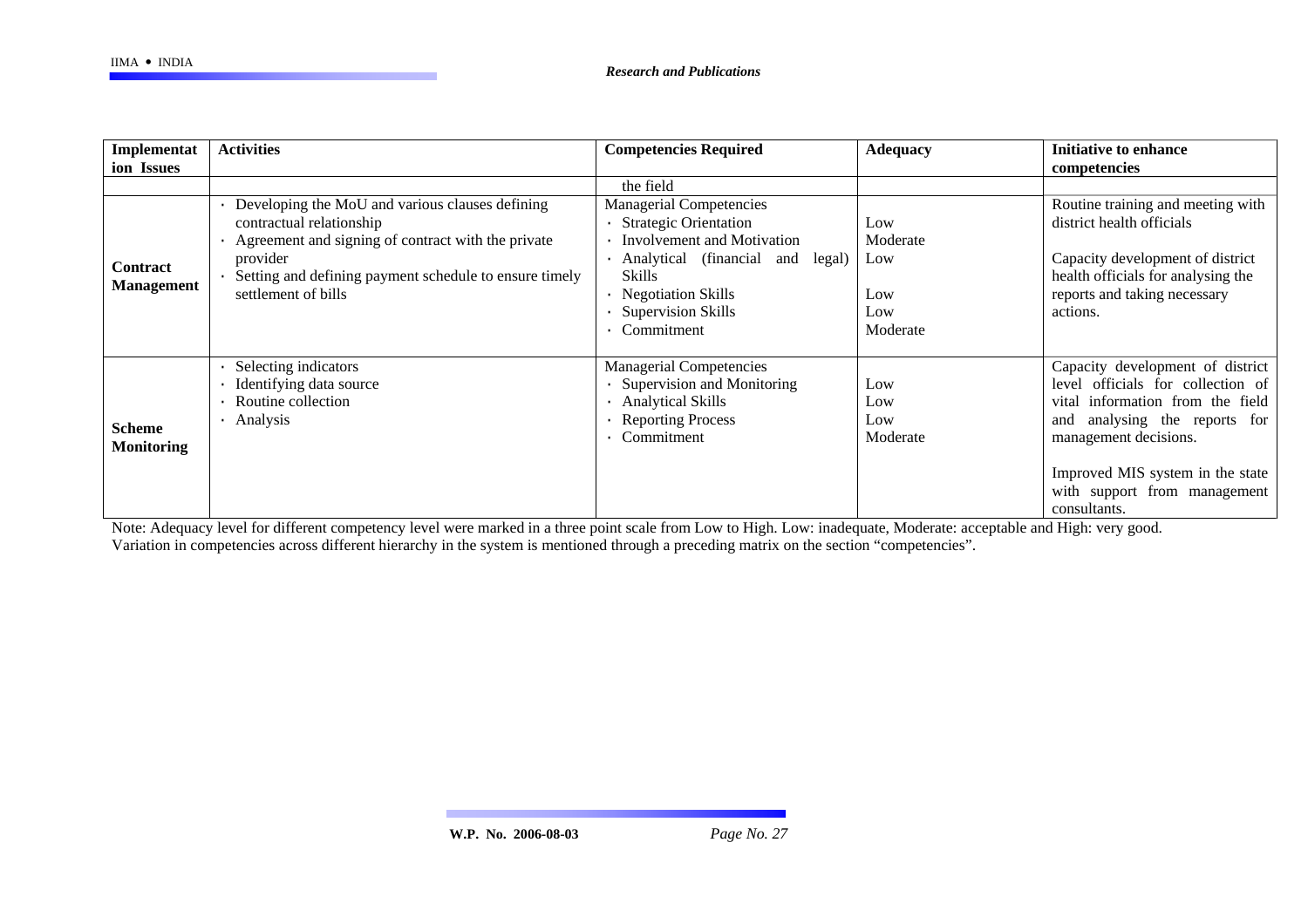| <b>Table 4: Chiranjeevi Report for 11 months ending November 2006</b> |                    |              |       |                    |                    |              |
|-----------------------------------------------------------------------|--------------------|--------------|-------|--------------------|--------------------|--------------|
| <b>Districts</b>                                                      | <b>Banaskantha</b> | <b>Dahod</b> | Kutch | <b>Panchmahals</b> | <b>Sabarkantha</b> | <b>Total</b> |
| Deliveries under Chiranjeevi Yojana                                   | 5945               | 6750         | 3912  | 10450              | 4584               | 31641        |
| % age against BPL Deliveries workload for 11 months                   | 24                 | 23           | 23    | 54                 | 43                 | 34           |
| Total Specialist in the District                                      | 50                 | 18           | 47    | 29                 | 73                 | 217          |
| Enlisted under Chiranjeevi Scheme                                     | 58                 | 15           | 21    | 29                 | 10                 | 133          |
| Average deliveries per provider                                       | 103                | 450          | 186   | 360                | 458                | 238          |
| Normal Delivery                                                       | 90%                | 79%          | 74%   | 95%                | 89%                | 87%          |
| <b>LSCS</b>                                                           | 5%                 | 4%           | 5%    | 3%                 | 10%                | 5%           |
| Complicated                                                           | 5%                 | 17%          | 21%   | 2%                 | 1%                 | 8%           |

#### $T$ . 1. 1.  $\overline{A}$ :  $\overline{C}$ 1.  $\overline{C}$ **Chiranjeevi Report for 11 months ending November 2006**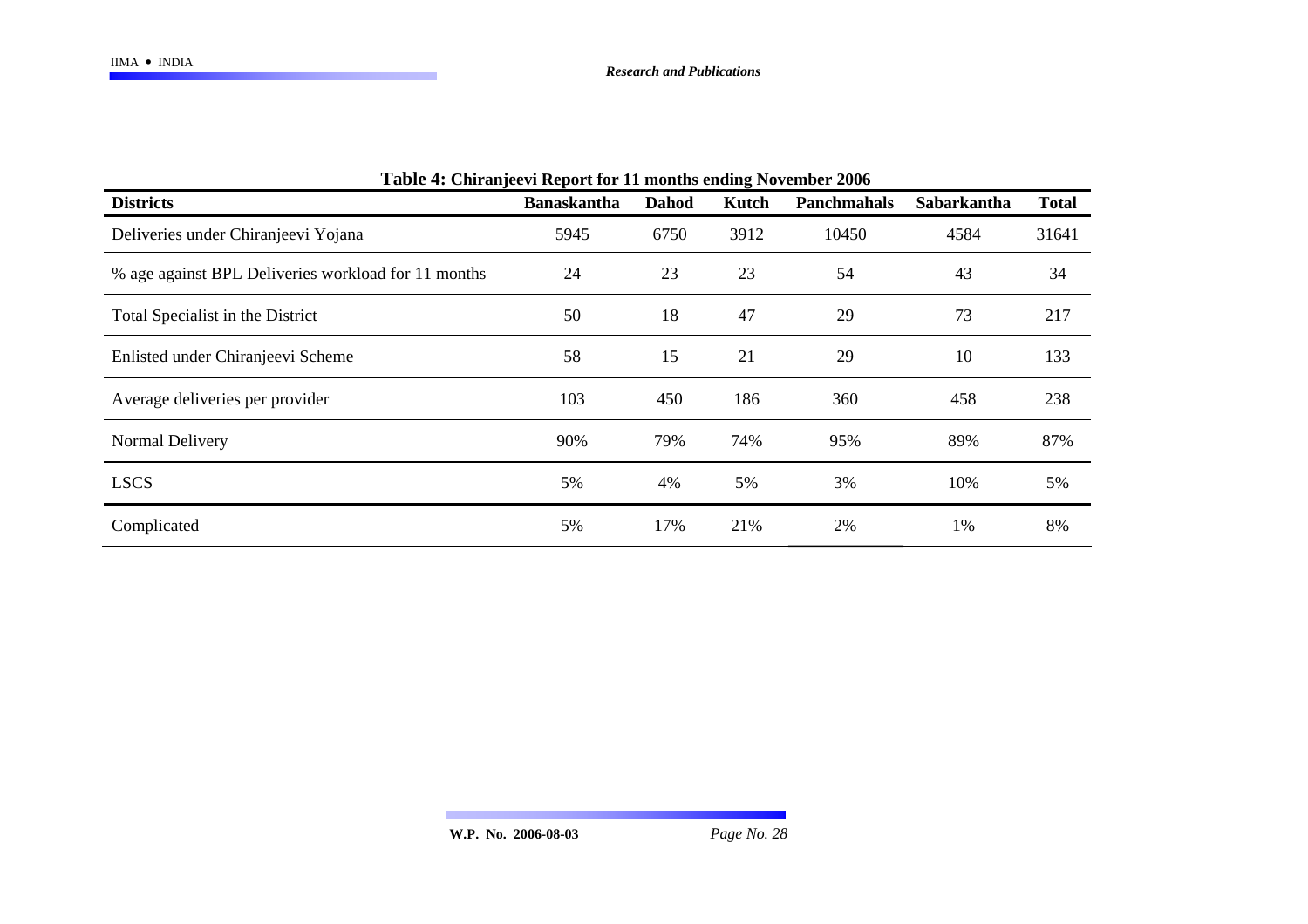#### **Exhibit 1: Maternal Health Scenario**

Around 30 million women in India experience pregnancy and 27 million live births occur every year. Nearly 65 percent of these births occur at home and in inappropriately equipped health facilities. Statistics indicate that over 100,000 maternal deaths and one million new-born deaths occur each year. India carries the highest burden of maternal deaths, 25.7 per cent of the world's, by any country. Maternal mortality ratio (MMR) in India remains high at an average of 389 deaths per 100,000 live births. Infant Mortality Rate (IMR) in the country is 63 per 1000 live births. It is interesting to note that 73.3 per cent of the deaths occur in the first one week of birth.  $\frac{X}{X}$ 

Haemorrhage and sepsis account for almost 40 per cent of maternal deaths. Other causes of death during pregnancy, childbirth and the postpartum period were obstructed labour, toxaemia and unsafe abortion. In addition, some 20 per cent of maternal deaths were attributed to indirect causes such as anemia. From the onset of complication to death, the period could range anything between two hours (in case of postpartum haemorrhage) to six days (in sepsis). Most of these maternal deaths in India could be prevented by timely availability of healthcare facilities for women.

Gujarat exhibits an above average performance in socio-economic indicators. 37 per cent of the state resides in urban areas compared to the national average of only 28 percent. Gujarat enjoys a good literacy rate of almost 70 per cent. The state records a per capita income of Rs. 27,000 as compared to India's average of Rs.  $21,000$ <sup>xiii</sup> In spite of such a performance, the state features poorly in terms of its maternal and child health indicators. Infant Mortality Rate is 57 as against the national average of 63 per one thousand live births. A phenomenal 64 per cent of the infants die in the first week of birth.<sup>xiv</sup> Unfortunately, the institutional delivery in the state records just over 50 percent, while in rural areas it is only 21 per cent. The state has set a target to achieve 80 per cent institutional delivery by 2010. Total population of the state in Below Poverty Line (BPL) category was estimated at 70 lakh. Significant proportion of BPL population belongs to tribal community. Tribal community in the state historically have higher Total Fertility Rate (TFR: 5) and are more prone to complications during delivery.

| <b>Indicators</b>  | Gujarat (2003) | <b>India</b> (2003) | <b>State Vision 2010</b> |
|--------------------|----------------|---------------------|--------------------------|
| MMR (per 1,00,000) | 389.           | 446                 | 200                      |
| IMR (per $1000$ )  |                | 63                  | 30                       |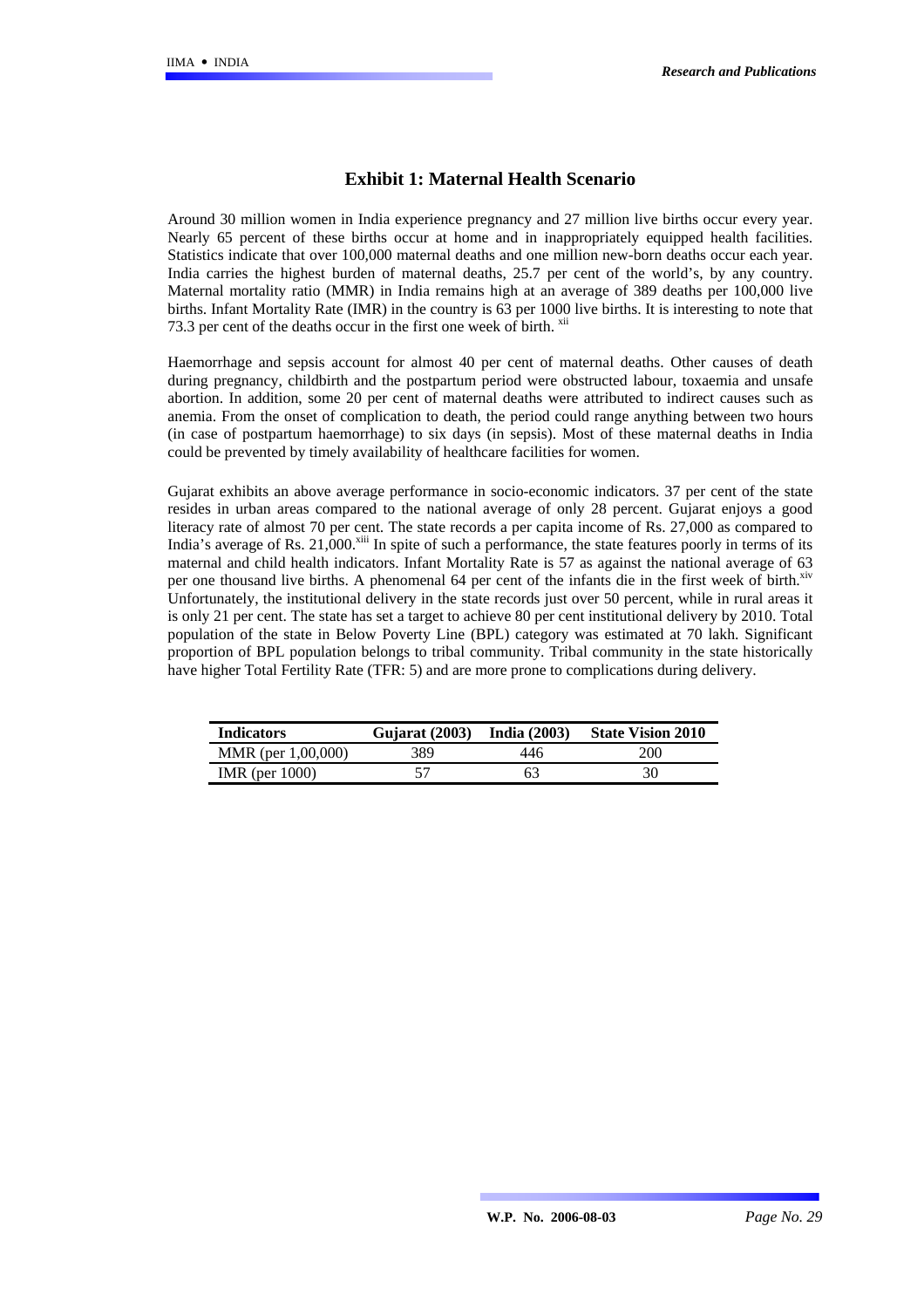#### **Exhibit 2: A Note on the Study Methodology**

Chiranjeevi project is being piloted in only 5 districts in the state of Gujarat. Primary data was collected from a total of 12 talukas from 4 districts (listed below). Secondary data has been collected and studied for all five pilot districts. The respondents were interviewed at the specified locations (talukas) in each district. The talukas were chosen considering their differences in demographic and cultural profiles. The study has analysed records up to March 2006.

| <b>Surveyed Districts and Talukas</b> |               |  |  |
|---------------------------------------|---------------|--|--|
| <b>District</b>                       | Taluka        |  |  |
|                                       | Godhra        |  |  |
| Panchmahals                           | Halol         |  |  |
|                                       | Kalol         |  |  |
|                                       | Dahod         |  |  |
| Dahod                                 | Devgarh Baria |  |  |
|                                       | Zalod         |  |  |
|                                       | Himatnagar    |  |  |
| Sabarkantha                           | Khedbrahma    |  |  |
|                                       | Bhiloda       |  |  |
|                                       | Palanpur      |  |  |
| <b>Banaskantha</b>                    | Way           |  |  |
|                                       | Tharad        |  |  |
|                                       |               |  |  |

#### **Target Group**

The study tried to understand and assess the perspective of the service providers in the government as well as the private sector, considering their different roles.

- Chief District Health Officers (CDHOs) from four districts were interviewed.
- One enrolled private practitioner was chosen from each of the 12 talukas surveyed randomly over 4 districts. A total of 12 private gynaecologists were interviewed.
- Nine beneficiaries were interviewed per district at the rate of three beneficiaries per private practitioner interviewed. A total of 36 beneficiaries were interviewed.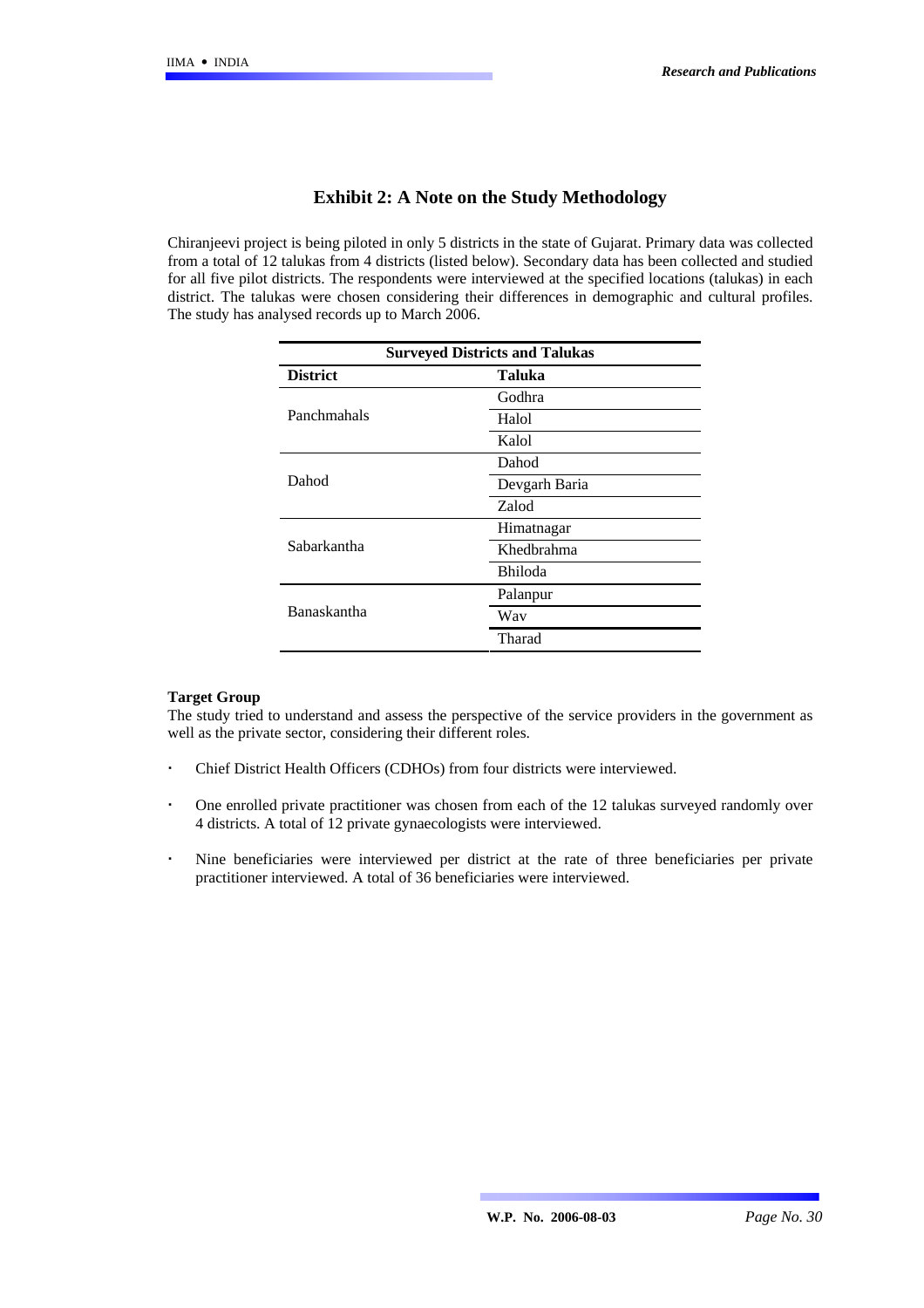|                                                                                                                                   | <b>Panchmahals</b>                                                                                                                                            | <b>Dahod</b>                                                                                                                                     | Sabarkantha                                                                                         | <b>Banaskantha</b>                                                                                  |  |  |
|-----------------------------------------------------------------------------------------------------------------------------------|---------------------------------------------------------------------------------------------------------------------------------------------------------------|--------------------------------------------------------------------------------------------------------------------------------------------------|-----------------------------------------------------------------------------------------------------|-----------------------------------------------------------------------------------------------------|--|--|
| Targeting: BPL mothers and their neonates in the 5 pilot districts                                                                |                                                                                                                                                               |                                                                                                                                                  |                                                                                                     |                                                                                                     |  |  |
| Efforts for preparation (Inputs)                                                                                                  | Chiranjeevi Card (CC)<br>proposed to be given to all<br>expectant mothers.                                                                                    | No concept of<br>Chiranjeevi card. BPL<br>cards are used.                                                                                        | No concept of Chiranjeevi card.<br>BPL cards used.                                                  | No concept of Chiranjeevi card. BPL<br>cards used.                                                  |  |  |
| How was it done? (Process)                                                                                                        | CDHO and team designed it<br>and got it printed                                                                                                               | Sarpanch and Talati<br>asked to issue<br>authorization letters to<br>BPL families when they<br>ask for it                                        | Sarpanch and Talati asked to issue<br>authorization letters to BPL families<br>when they ask for it | Sarpanch and Talati asked to issue<br>authorization letters to BPL families<br>when they ask for it |  |  |
| Result-Output/Outcome                                                                                                             | CC was distributed to<br>expectant BPL women in a<br>function held on the<br>immunization day in Feb.'06                                                      | Importance of BPL card<br>emphasized. But Doctors<br>complained of misuse of<br>BPL cards.                                                       | Importance of BPL card<br>emphasized. But Doctors<br>complained of misuse of BPL cards.             | Importance of BPL card emphasized.<br>But Doctors complained of misuse of<br><b>BPL</b> cards.      |  |  |
| Awareness generation: Informing the entire target population of the district about the benefits and process of Chiranjeevi scheme |                                                                                                                                                               |                                                                                                                                                  |                                                                                                     |                                                                                                     |  |  |
| Efforts for preparation (Inputs)                                                                                                  | Public announcement through<br>the Gram Sabha meetings,<br>Press release, Pamphlets<br>(Gujarati); and broadcast on<br>TV, Radio and through<br>loudspeakers. | <b>Gram Sabha</b><br>Announcement; TV and<br><b>Radio Broadcast;</b><br>Chiranjeevi Rath<br>prepared, budget<br>approved and route<br>finalised. | Gram Sabha Announcement, Media<br>Publicity-TV, Radio, local<br>Newspapers                          | Gram Sabha Announcement, Media<br>Publicity-TV, Radio, local<br>Newspapers                          |  |  |

# **Exhibit 3: Matrix of Chiranjeevi Project**

an an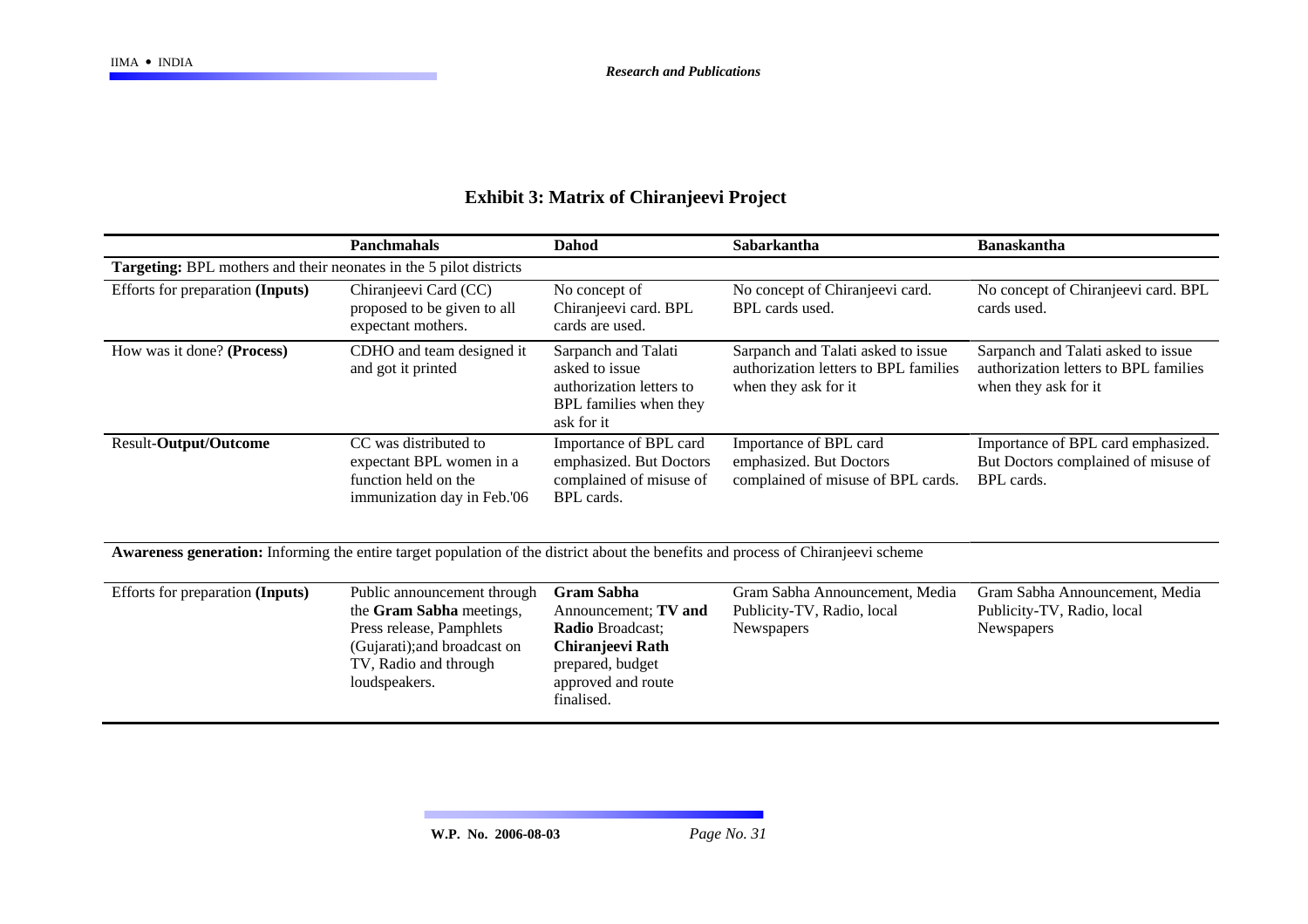|                                                                                                                                   | <b>Panchmahals</b>                                                                                                                                                                                                                                                                                                                          | <b>Dahod</b>                                                                                                                                                                                                                                                                                                                                                                                                                                                                                                                                                                       | Sabarkantha                                                                                                                                                                                   | <b>Banaskantha</b>                                                                                                                                                                    |
|-----------------------------------------------------------------------------------------------------------------------------------|---------------------------------------------------------------------------------------------------------------------------------------------------------------------------------------------------------------------------------------------------------------------------------------------------------------------------------------------|------------------------------------------------------------------------------------------------------------------------------------------------------------------------------------------------------------------------------------------------------------------------------------------------------------------------------------------------------------------------------------------------------------------------------------------------------------------------------------------------------------------------------------------------------------------------------------|-----------------------------------------------------------------------------------------------------------------------------------------------------------------------------------------------|---------------------------------------------------------------------------------------------------------------------------------------------------------------------------------------|
| How was it done? (Process)                                                                                                        | <b>Procession</b> was taken out<br>along with the CDHO,<br>RCHO, BHOs, Panchayat<br>members and other<br>community leaders.<br>Pamphlets distributed all<br>over the district, especially at<br>BHOs, announced through<br>Loudspeakers, and Media<br>publicity. FHWs went house<br>to house to explain the<br>scheme to expectant mothers. | In Gram Sabhas, BHVs<br>announced the purpose of<br>the CY and the benefits<br>the villagers could avail.<br>The Chiranjeevi Rath was<br>a big van with huge<br>boards on three sides,<br>elaborately describing the<br>benefits of the scheme,<br>and also emphasising<br>ANC visits and<br>sterilization. A troupe of<br>young folk artists<br>especially hired for the<br>purpose, enacted plays in<br>the local dialect. The<br>synergetic effect of the<br>written and verbal<br>information about the<br>yojana and the doctors<br>involved, led in speedy<br>dissemination. | Meeting of all BHOs and MOs at<br>the ZP was held. Detailed<br>information was provided. Then in<br>Gram Sabhas the villagers and the<br>community leaders were informed<br>about the scheme. | Meetings were held of all the govt.<br>officials at the Zila Panchayat and<br>also at the BHOs to inform the<br>community as well as to increase<br>accountability amongst the staff. |
| Result-Output/Outcome<br>Community Involvement: All members of the telukes be accountable and share responsibility of the program | All 11 Talukas were<br>informed about the C.Y                                                                                                                                                                                                                                                                                               | The houses close to the<br>road and in accessible<br>regions were all<br>informed. Tribal living in<br>inaccessible terrain<br>remained uninformed.                                                                                                                                                                                                                                                                                                                                                                                                                                | Current level of awareness about<br>CY is high among providers.                                                                                                                               | Community are aware of the scheme.                                                                                                                                                    |

**Community Involvement:** All members of the talukas be accountable and share responsibility of the program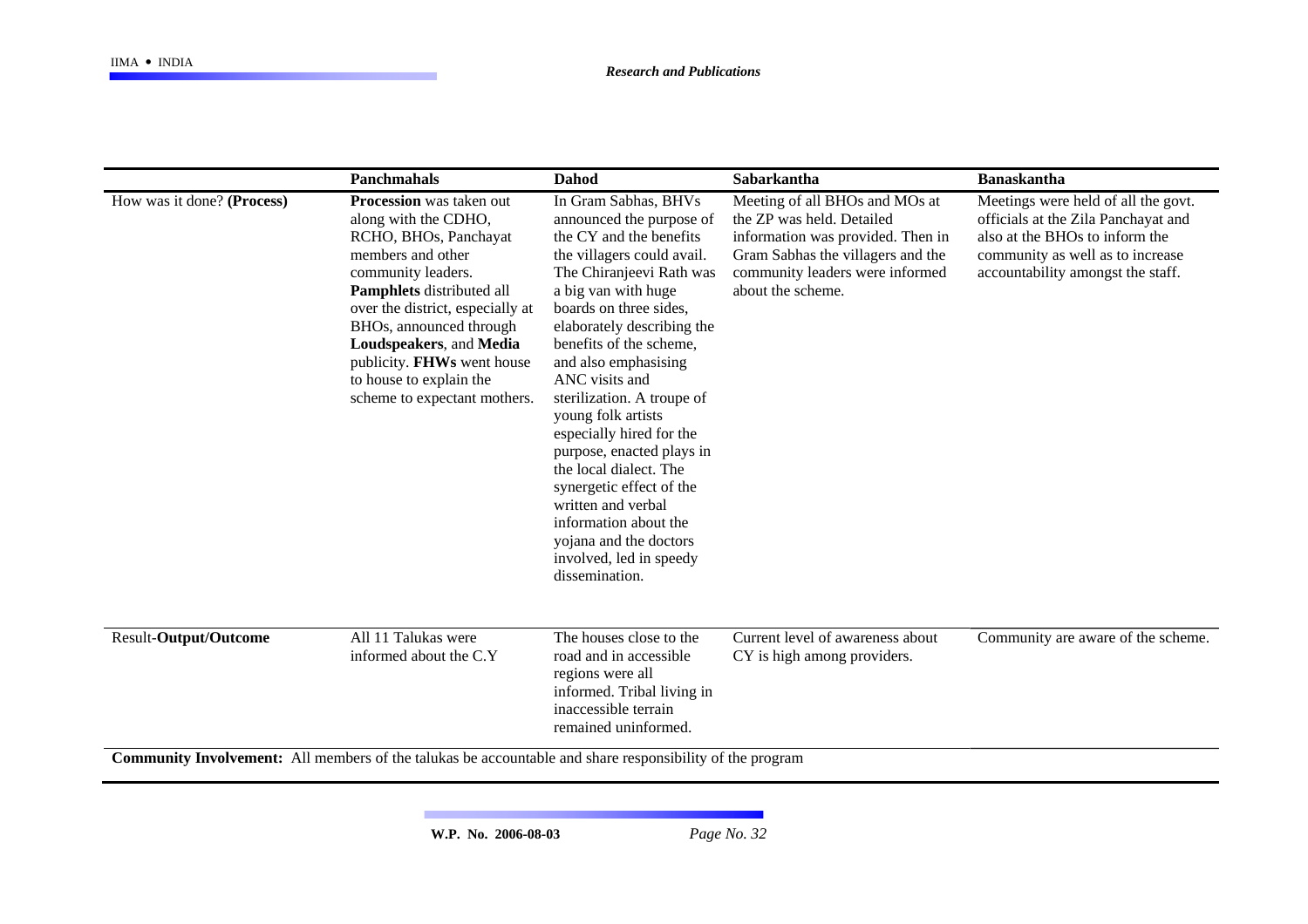|                                                                                     | <b>Panchmahals</b>                                                                                                                                                                                                                                                                                                                          | Dahod                                                                                                                                                                                                           | Sabarkantha                                                                                                                  | <b>Banaskantha</b>                                                                                  |
|-------------------------------------------------------------------------------------|---------------------------------------------------------------------------------------------------------------------------------------------------------------------------------------------------------------------------------------------------------------------------------------------------------------------------------------------|-----------------------------------------------------------------------------------------------------------------------------------------------------------------------------------------------------------------|------------------------------------------------------------------------------------------------------------------------------|-----------------------------------------------------------------------------------------------------|
| Efforts for preparation (Inputs)                                                    | Sarpanch, local leaders,<br>Female Health Workers,<br>Dais, and local people of the<br>villages.                                                                                                                                                                                                                                            | MOPHC, PHNs, FHWs,<br>BHVs were all asked to<br>inform villagers about the<br>scheme.                                                                                                                           | All village development<br>functionaries, teachers, talatis,<br>AWWs, Gram Sewaks, Panchayat<br>members, VHCs were involved. | The community leaders, panchayat<br>members, sarpanch, talatis, FHWs,<br>Gram Sewaks were involved. |
| How was it done? (Process)                                                          | The Sarpanch is bestowed<br>the right to authorize families<br>as being BPL or not in<br>absence of the card. FHW<br>speaks personally to all<br>expectant mothers and gives<br>them the Chiranjeevi card<br>and encourages ANC before<br>delivery. Each woman is<br>asked to share this<br>information with her<br>neighbours and friends. | Same as Panch Mahal.<br>Additionally, panchayat<br>members were called at<br>the BHO to involve them<br>in the scheme and seek<br>their cooperation; Also<br>FPAI, MNGO was<br>involved to spread<br>awareness. | Same as PM.<br>Meetings were organized at the BH<br>Offices.                                                                 | Same as PM.                                                                                         |
| <b>Result-Output/Outcome</b>                                                        | Current level of community<br>involvement is not very clear                                                                                                                                                                                                                                                                                 | Current level of<br>community involvement<br>is not very clear                                                                                                                                                  | Current level of community<br>involvement is not very clear                                                                  | Current level of community<br>involvement is not very clear                                         |
| Provider Selection: Process adopted to select private practitioners to provide care |                                                                                                                                                                                                                                                                                                                                             |                                                                                                                                                                                                                 |                                                                                                                              |                                                                                                     |
| Efforts for preparation (Inputs)                                                    | Facility Survey form is<br>designed by CDHO and<br>team. Doctors called for a<br>meeting at the Zilla<br>Panchayat (ZP)                                                                                                                                                                                                                     | Meeting of all private<br>gynaecologists organized<br>by the CDHO and DDO.                                                                                                                                      | Meeting of all private<br>gynaecologists organized by the<br>CDHO and RCHO.                                                  | Meeting of all private gynaecologists<br>organized by the CDHO and DDO.                             |

**W.P. No. 2006-08-03** *Page No. 33*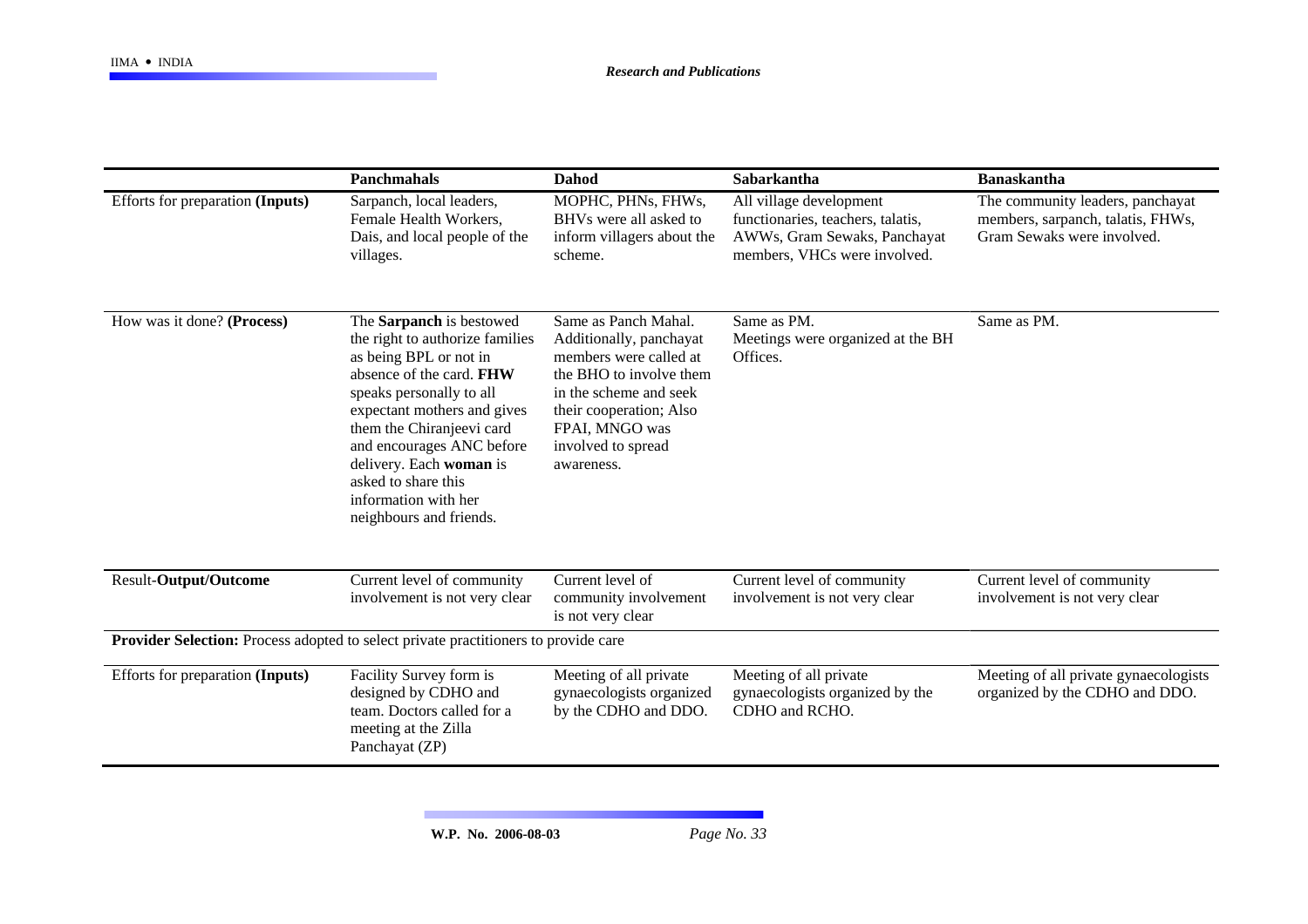|                                                                                                                                         | <b>Panchmahals</b>                                                                                                                                                                                                                                      | Dahod                                                                                                                                                                                                                                                      | Sabarkantha                                                                                                                                                                                                                                     | <b>Banaskantha</b>                                                                                                                                                                                                                              |
|-----------------------------------------------------------------------------------------------------------------------------------------|---------------------------------------------------------------------------------------------------------------------------------------------------------------------------------------------------------------------------------------------------------|------------------------------------------------------------------------------------------------------------------------------------------------------------------------------------------------------------------------------------------------------------|-------------------------------------------------------------------------------------------------------------------------------------------------------------------------------------------------------------------------------------------------|-------------------------------------------------------------------------------------------------------------------------------------------------------------------------------------------------------------------------------------------------|
| How was it done? (Process)                                                                                                              | BHO surveys the<br>hospital/Nursing Home<br>facilities & prepares a report.<br>ZP reviews & documents it.<br>Doctors were informed about<br>the 'Terms & Conditions'<br>through the MoU.                                                                | Doctors were informed<br>about the CY and the<br>package they would<br>receive.                                                                                                                                                                            | Doctors were informed about the<br>CY and the package they would<br>receive.                                                                                                                                                                    | Doctors Were informed about the<br>CY and the package they would<br>receive.                                                                                                                                                                    |
| Result-Output/Outcome                                                                                                                   | A Private Dr. who is<br>interested in joining the<br>scheme gets a facility survey<br>done by the BHO of his<br>taluka                                                                                                                                  | Within a month 14<br>doctors out of 16 present<br>in the district<br>volunteered.                                                                                                                                                                          | Interested doctors enrolled into the<br>scheme.                                                                                                                                                                                                 | Interested doctors enrolled into the<br>scheme.                                                                                                                                                                                                 |
| <b>Contracting out:</b> State Govt contracts the services of private providers in their own nursing homes, in exchange of a fixed price |                                                                                                                                                                                                                                                         |                                                                                                                                                                                                                                                            |                                                                                                                                                                                                                                                 |                                                                                                                                                                                                                                                 |
| Efforts for preparation (Inputs)                                                                                                        | MoU, clearly stating the roles<br>and responsibility of the<br>provider is signed between<br>the Private Gynaecologist<br>and CDHO of the district to<br>give free services to BPL<br>families. An advance of<br>$Rs.20,000$ is given to the<br>doctor. | MoU, clearly stating the<br>roles and responsibility of<br>the provider is signed<br>between the Private<br>Gynaecologist and<br>CDHO of the district to<br>give free services to BPL<br>families. An advance of<br>$Rs.20,000$ is given to the<br>doctor. | MoU, clearly stating the roles and<br>responsibility of the provider is<br>signed between the Private<br>Gynaecologist and CDHO of the<br>district to give free services to BPL<br>families. An advance of Rs.20,000<br>is given to the doctor. | MoU, clearly stating the roles and<br>responsibility of the provider is<br>signed between the Private<br>Gynaecologist and CDHO of the<br>district to give free services to BPL<br>families. An advance of Rs.20,000 is<br>given to the doctor. |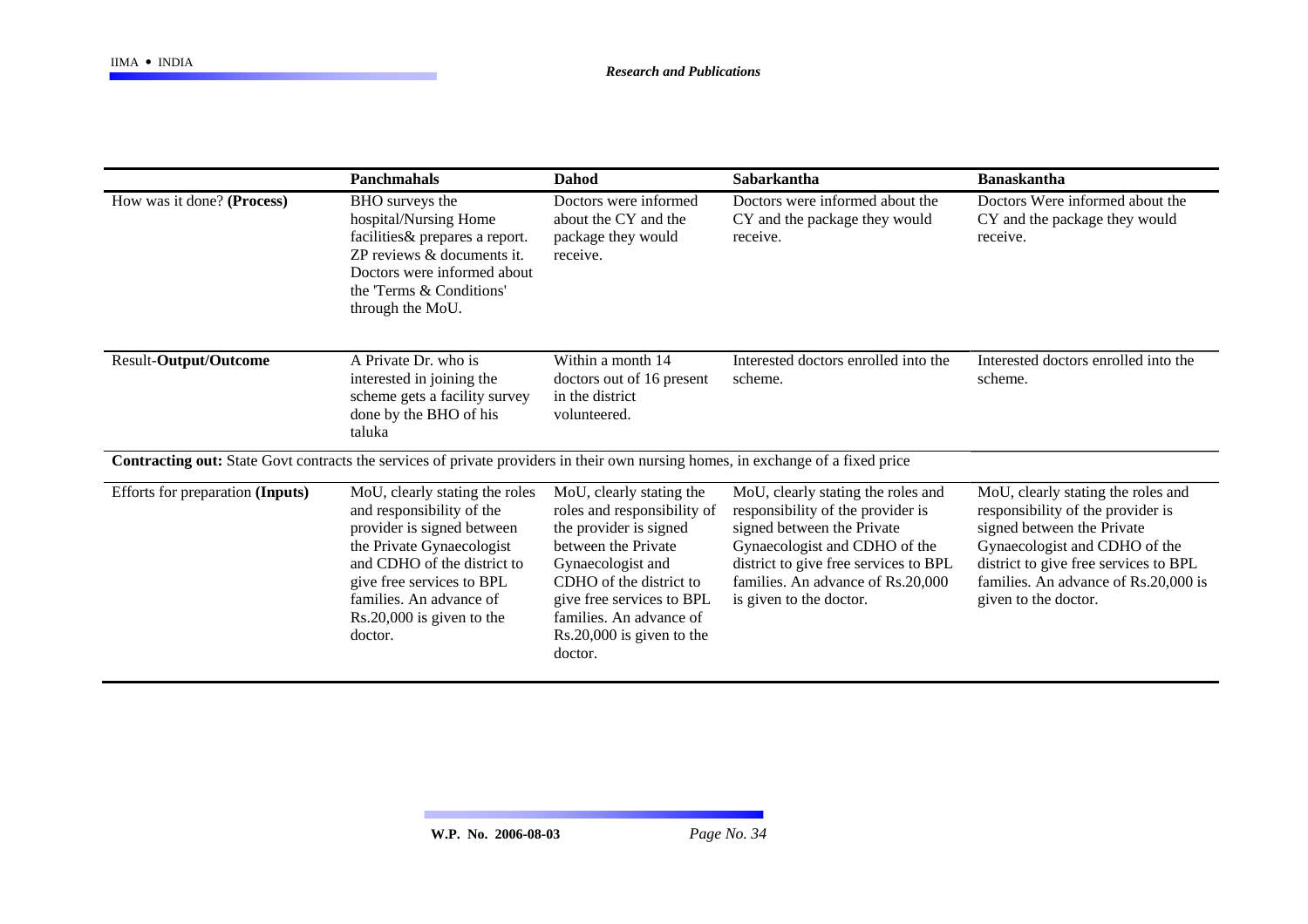|                                                              | Panchmahals                                                                                                                                                                                                                                                                                                                                                                                              | <b>Dahod</b>                                                                                                                                                                                                                                                                                                                   | Sabarkantha                                                                                                                                                    | <b>Banaskantha</b>                                                                                                                                                       |
|--------------------------------------------------------------|----------------------------------------------------------------------------------------------------------------------------------------------------------------------------------------------------------------------------------------------------------------------------------------------------------------------------------------------------------------------------------------------------------|--------------------------------------------------------------------------------------------------------------------------------------------------------------------------------------------------------------------------------------------------------------------------------------------------------------------------------|----------------------------------------------------------------------------------------------------------------------------------------------------------------|--------------------------------------------------------------------------------------------------------------------------------------------------------------------------|
| How was it done? (Process)                                   | After the BHO has verified<br>the facilities available at the<br>nursing home, and they seem<br>satisfactory to provide EmOC<br>facilities, a MoU is signed<br>and the advance of Rs.20,000<br>is given to the Doctor. The<br>name and address of the<br>hospital is given to the PHC<br>and the FHWs for referrals<br>and a complete record of<br>each Dr's performance is<br>maintained with the CDHO. | MoU was signed between<br><b>CDHO</b> and Private<br>doctor. An advance of Rs.<br>$20,000$ was given to the<br>doctor. He was asked to<br>correspond witht the<br>BHO of his taluka incase<br>of any problems. Doctors<br>were asked to maintain a<br>separate record of all<br>BPL patients delivered in<br>the nursing home. | Same as Dahod                                                                                                                                                  | Same as Dahod                                                                                                                                                            |
| <b>Result-Output/Outcome</b>                                 | No. of Private providers<br>enrolled $= 27$<br>*MoU valid till 31st March<br>2006                                                                                                                                                                                                                                                                                                                        | No. of private providers<br>enrolled $= 18$<br>*(of which 14 were from<br>Dahod and 4 from<br>Panchmahal)                                                                                                                                                                                                                      | No. of Private providers<br>$enrolled=46$<br>(as on Apr 7,2006)                                                                                                | No. of Private providers enrolled=38<br>(as on Apr $1,2006$ )                                                                                                            |
| <b>Contract Management:</b> Monitoring and payment mechanism |                                                                                                                                                                                                                                                                                                                                                                                                          |                                                                                                                                                                                                                                                                                                                                |                                                                                                                                                                |                                                                                                                                                                          |
| Efforts for preparation (Inputs)                             | Various monitoring formats<br>were designed at the Zilla<br>Panchayat. Weekly delivery<br>records were collected from<br>Private Doctors for<br>monitoring and record<br>keeping.                                                                                                                                                                                                                        | Monitoring formats were<br>developed by the District<br><b>Project management</b><br>Unit (DPMU). These are<br>given to the BHO and the<br>doctors to maintain<br>records and report.                                                                                                                                          | Various monitoring formats were<br>designed at the ZP. Weekly delivery<br>records were collected from Private<br>Doctors for monitoring and record<br>keeping. | Monitoring formats were developed<br>by the District Project<br>management Unit (DPMU). These<br>are given to the BHO and the doctors<br>to maintain records and report. |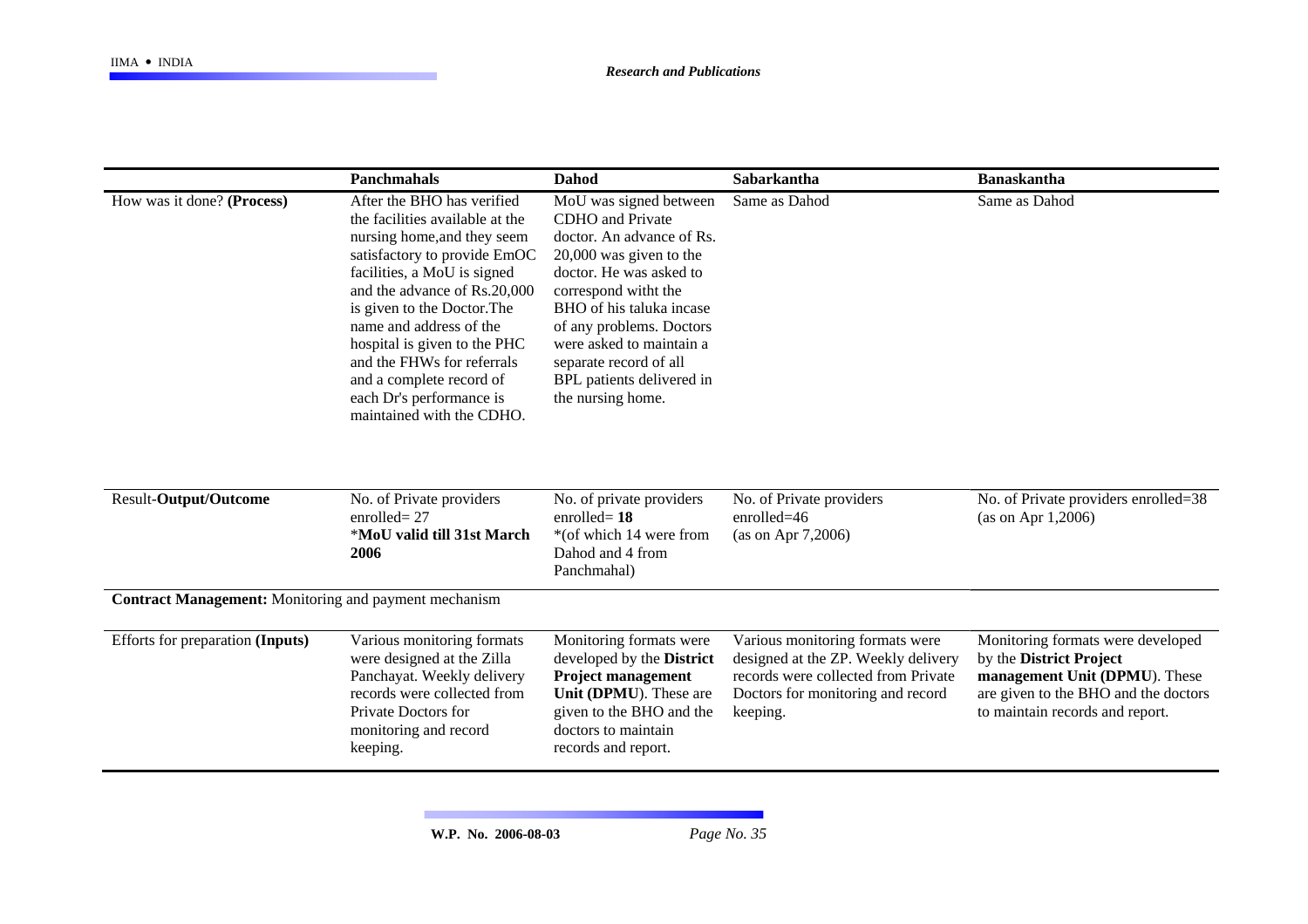|                              | <b>Panchmahals</b>                                                                                                                                                                                                                                                                                                                                                                                                                                                                                     | <b>Dahod</b>                                                                                                                                                                                                                                                                                                                                                                                                                                                                    | Sabarkantha                                                                                                                                                                                                                                                                                                                                    | <b>Banaskantha</b>                                                                                                                                                                                                                                                                                                                                                                               |
|------------------------------|--------------------------------------------------------------------------------------------------------------------------------------------------------------------------------------------------------------------------------------------------------------------------------------------------------------------------------------------------------------------------------------------------------------------------------------------------------------------------------------------------------|---------------------------------------------------------------------------------------------------------------------------------------------------------------------------------------------------------------------------------------------------------------------------------------------------------------------------------------------------------------------------------------------------------------------------------------------------------------------------------|------------------------------------------------------------------------------------------------------------------------------------------------------------------------------------------------------------------------------------------------------------------------------------------------------------------------------------------------|--------------------------------------------------------------------------------------------------------------------------------------------------------------------------------------------------------------------------------------------------------------------------------------------------------------------------------------------------------------------------------------------------|
| How was it done? (Process)   | The BHO/V collects delivery<br>records on first and last<br>Thursdays of the month and<br>submits to the ZP. On Friday,<br>a random check is made on<br>the beneficiaries by the BHO<br>and records submitted at ZP.<br>Finally, on Saturday, a<br>meeting is held at the ZP to<br>discuss the implementation of<br>the C.Y. On Monday,<br>payment-in cheque, is made<br>to the Doctors for the<br>deliveries conducted. A<br>payment schedule is<br>maintained to keep track of<br>the payments made. | Telephonically<br>information collected on<br>performance of each<br>doctor weekly. And<br>monthly the records are<br>collected from the<br>doctors for entry at the<br>ZP. Doctors are<br>reimbursed time to time,<br>according to the no. of<br>deliveries performed. A<br>verification of the records<br>is done before<br>reimbursement. Monthly<br>report is also sent to<br>Gandhinagar. A clear<br>system to check the<br>'quality of care' has not<br>been defined yet. | The BHO sends an officer weekly to<br>collect details of deliveries<br>conducted and the beneficiaries.<br>These details are taken to the ZP for<br>updation by the BHO himself.<br>Doctors are reimbursed time to<br>time, according to the no. of<br>deliveries performed. A verification<br>of the records is done before<br>reimbursement. | Regular (fortnightly) meetings of the<br>BHOs are held at the ZP. Issues<br>hindering smooth functioning of the<br>scheme are discussed with the<br>CDHO, RCHO and DPMU. They<br>telephonically update the district of<br>the progress of performance in the<br>CY. Monthly report is also sent to<br>Gandhinagar. A clear system to<br>check the 'quality of care' has not<br>been defined yet. |
| <b>Result-Output/Outcome</b> | A performance based method<br>of payment has been adopted.<br>This creates competition and<br>encourages the private<br>providers to conduct<br>deliveries of the BPLs.                                                                                                                                                                                                                                                                                                                                | A performance based<br>method of payment has<br>been adopted.                                                                                                                                                                                                                                                                                                                                                                                                                   | A performance based method of<br>payment has been adopted.                                                                                                                                                                                                                                                                                     | A performance based method of<br>payment has been adopted.                                                                                                                                                                                                                                                                                                                                       |

**Utilization of services:** Increase in the number of BPL women who delivered in the enrolled nursing homes.

**W.P. No. 2006-08-03** *Page No. 36*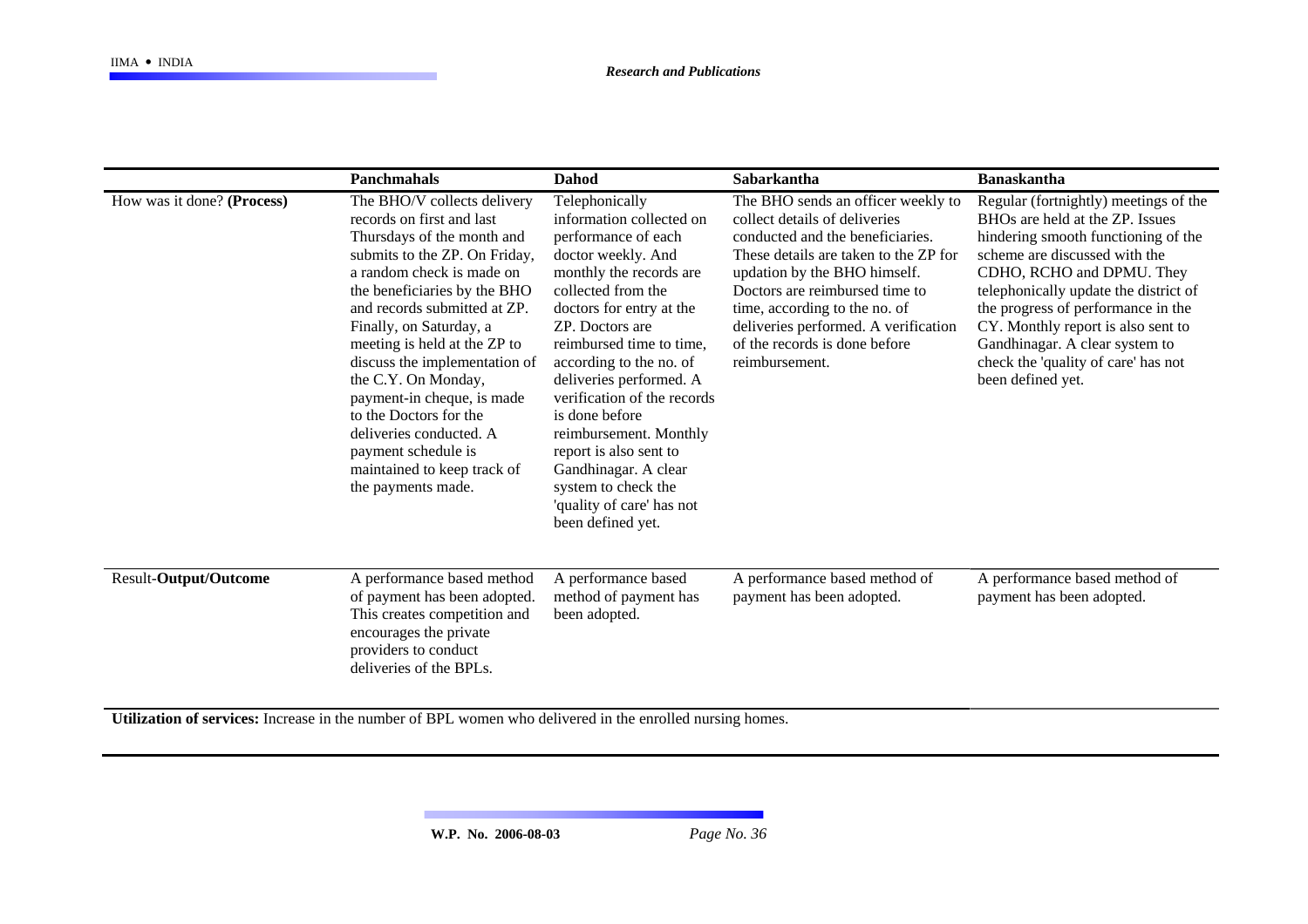|                                  | <b>Panchmahals</b>                                                                                                                                                                                                                                                                                                           | Dahod                                                                                                                                                                                                                                                                                     | <b>Sabarkantha</b>                                                                                                                                                                                                                                                                         | <b>Banaskantha</b>                                                                                                                                                                                                                                                                                                                                                                                                |
|----------------------------------|------------------------------------------------------------------------------------------------------------------------------------------------------------------------------------------------------------------------------------------------------------------------------------------------------------------------------|-------------------------------------------------------------------------------------------------------------------------------------------------------------------------------------------------------------------------------------------------------------------------------------------|--------------------------------------------------------------------------------------------------------------------------------------------------------------------------------------------------------------------------------------------------------------------------------------------|-------------------------------------------------------------------------------------------------------------------------------------------------------------------------------------------------------------------------------------------------------------------------------------------------------------------------------------------------------------------------------------------------------------------|
| Efforts for preparation (Inputs) | Monetary benefits to<br>attendants who accompany<br>the patient and<br>reimbursement of travel,<br>decreases the hesitation to<br>avail institutional care &<br>increase economic<br>accessibility. Each taluka has<br>at least 3 to 4 Drs. to increase<br>geographical accessibility.                                       | Lack of Gynaecologists<br>in the district. Efforts<br>were made to enrol all of<br>them. A random check by<br>the BHOs & complaints<br>from the beneficiaries<br>were encouraged to keep<br>a check on malpractices<br>by doctors.                                                        | Benefits are given to attendants and<br>travel is reimbursed to the BPL<br>family. SK has the highest number<br>of gynaecologists among the pilots.<br>It ranks the second highest among<br>the total deliveries conducted within<br>CY.                                                   | The BHOs, FHWs and District staff<br>were all well aware of the<br>performance of the CY. Meetings<br>held to clarify the purpose of the<br>scheme has resulted in self<br>motivation of the staff. Regular<br>reminders are given to beneficiaries<br>who are due to deliver within a<br>month or two.                                                                                                           |
| How was it done? (Process)       | Rs. 500 given to mother to<br>compensate for loss of wages<br>(under the JSY) when visited<br>by FHWs at the time of<br>followup. Private doctor<br>gives Rs. 200 as travel<br>allowance to JSY, Rs. 50<br>given to compensate for<br>attendant's loss of wages<br>along with a free delivery<br>(medicine charges included) | Payments were made<br>promptly to doctors to<br>ensure enthusiasm to<br>continue with the scheme.<br>The meeting of all<br>doctors were called and<br>the doctors against whom<br>there were complaints<br>were given a strict<br>warning. One was infact<br>withdrawn from<br>enrolment. | Private doctors gives Rs. 200 as<br>travel allowance to JSY, Rs. 50<br>given to compensate for attendant's<br>loss of wages along with a free<br>delivery (medicine charges<br>included). Regular reminders are<br>given to beneficiaries who are due<br>to deliver within a month or two. | Same as SK.<br>Additionally,<br>RCH camps are organized to<br>strengthen ANC and PNC in the<br>district. On the weekly immunization<br>days, after 2 pm, the pregnant<br>women are called for an ANC check-<br>up. The Female Health Supervisor<br>(FHS), Female Health Workers<br>(FHWs) and the Medical Officers of<br>PHCs (MOs) work collectively to<br>gather expectant women for a<br>complete ANC check-up |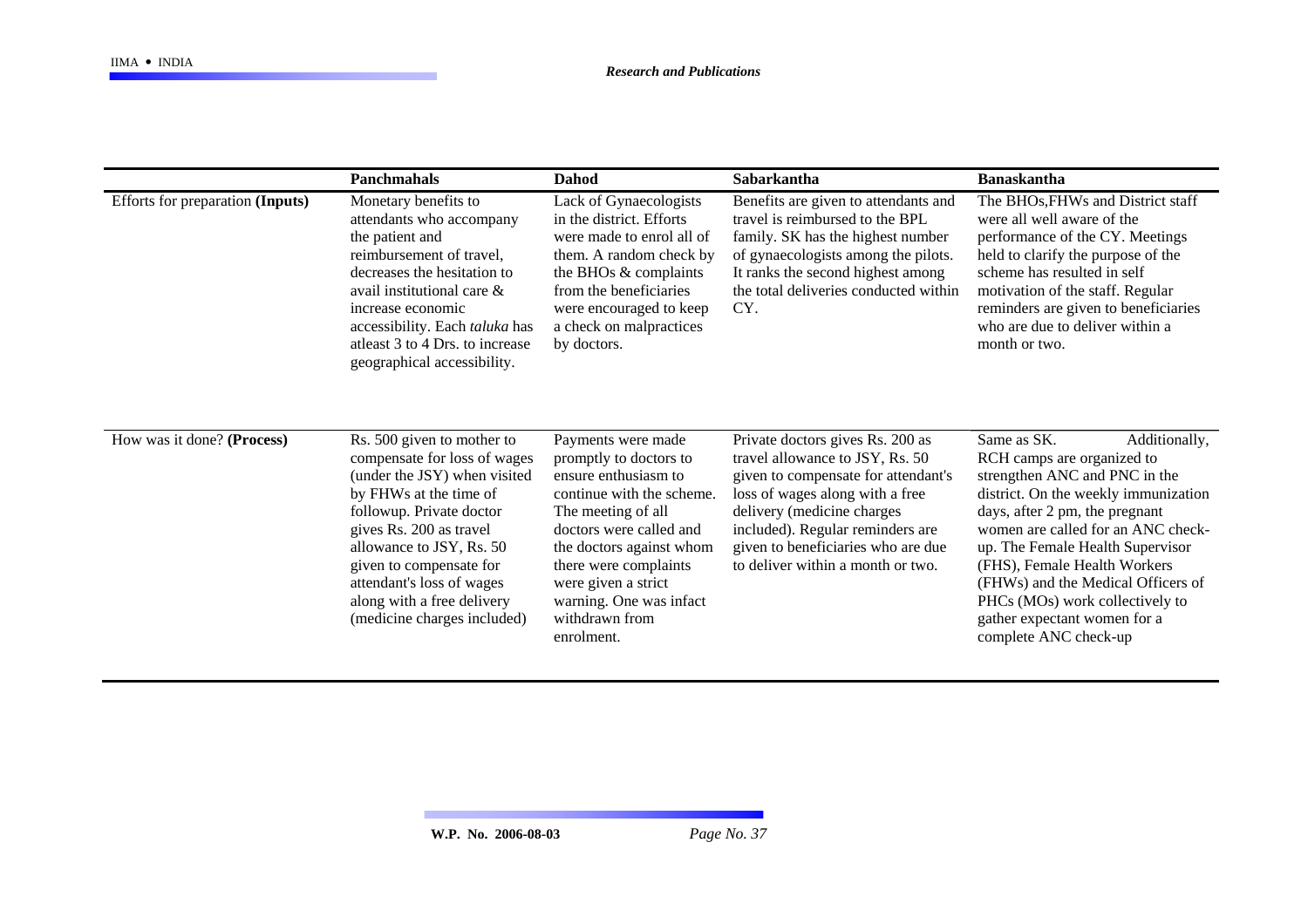|                       | <b>Panchmahals</b>                                                                                                            | <b>Dahod</b>                                                                                                                                                                     | Sabarkantha                                                                                                | <b>Banaskantha</b>                                                                              |
|-----------------------|-------------------------------------------------------------------------------------------------------------------------------|----------------------------------------------------------------------------------------------------------------------------------------------------------------------------------|------------------------------------------------------------------------------------------------------------|-------------------------------------------------------------------------------------------------|
| Result-Output/Outcome | No. of deliveries conducted<br>in the District= $1294:$ C=30,<br>Still<br>$N=1264$ ;<br>$Births = 6$<br>(as on<br>Mar 2,2006) | This created a slight fear<br>among the private<br>providers.<br>No. of deliveries<br>$conducted = 1177$ ,<br>$C = 251, N = 926;$<br>Still birth= $14$<br>(as on Mar $22,2006$ ) | No. of deliveries conducted=2027,<br>$C=189, N=1838;$<br>Still<br>birth=not recorded<br>(as on Apr 7,2006) | No. of deliveries conducted=1436,<br>Still birth=8<br>$C = 94, N = 1342;$<br>(as on Apr 1,2006) |